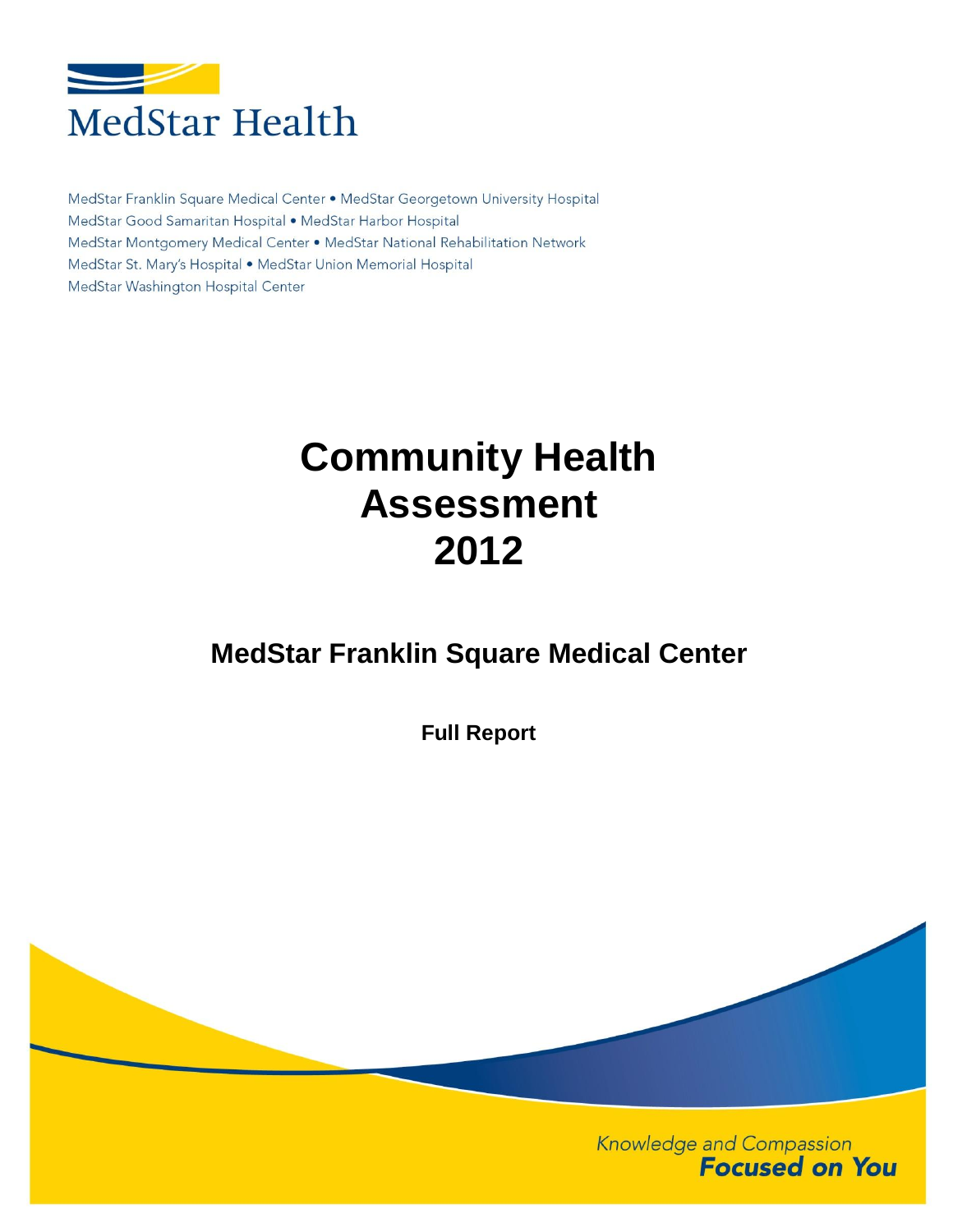#### **Table of Contents**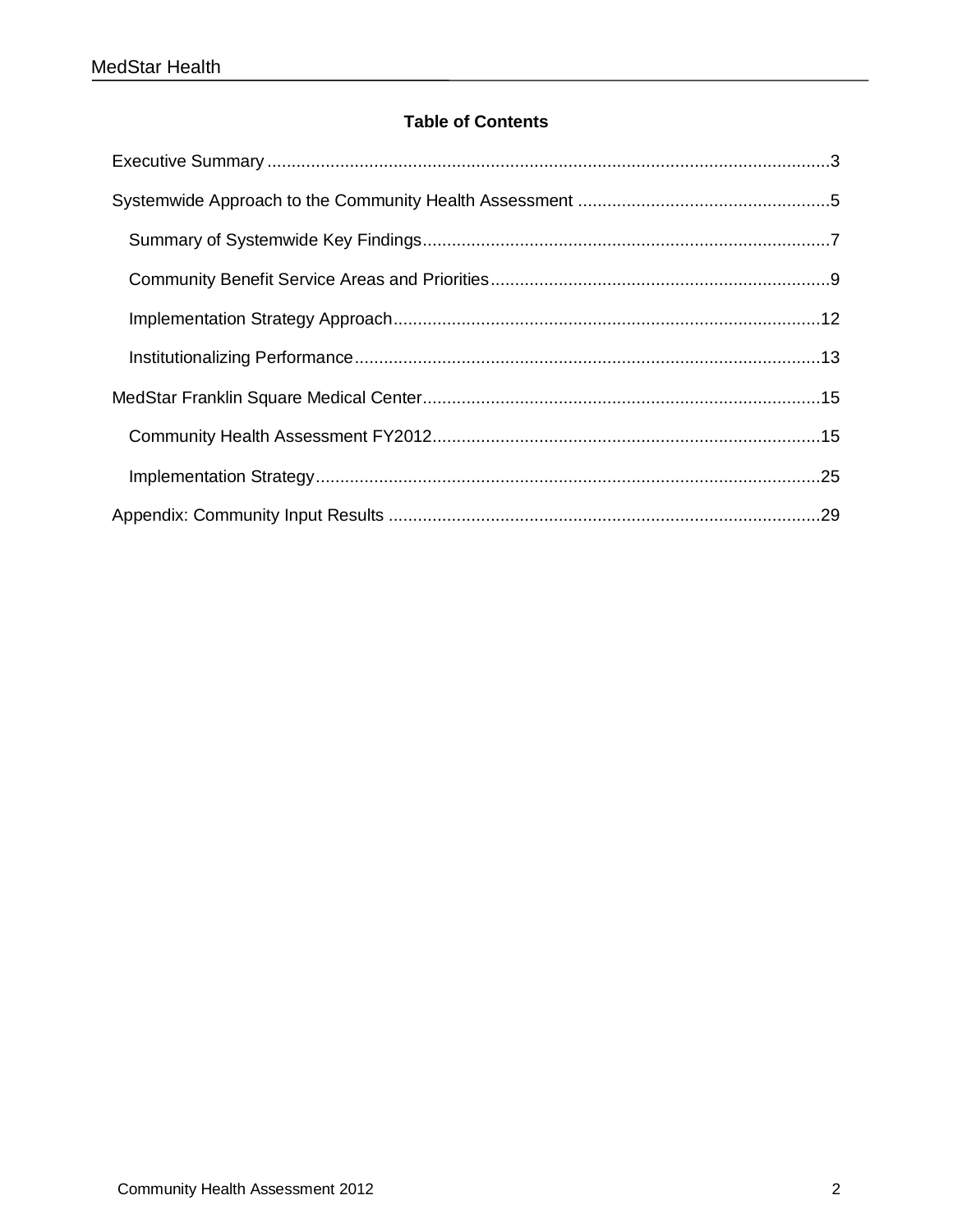#### **Executive Summary**

<span id="page-2-0"></span>MedStar Health conducted its first Community Health Assessments (CHA) as a system for each of the nine MedStar hospitals in fiscal year 2012 (July 1, 2011-June 30, 2012). This new systemwide effort was borne out of the need to create a more organized, formal and systematic approach to meeting the needs of underserved communities. This opportunity is especially relevant in light of growing momentum and increased scrutiny around how hospitals are making a measurable contribution to the health of the communities they serve. MedStar Health's CHAs comply with the new Internal Revenue Service (IRS) mandate requiring not-for-profit hospitals to conduct community health needs assessments once every three years.

MedStar Health's approach to the CHA is based on guidelines established by the IRS. The approach also incorporates best practice standards that have been published by nationally recognized leaders in the field, such as the Catholic Health Association,<sup>1</sup> the Association for Community Health Improvement<sup>2</sup> and the American Public Health Association.<sup>3</sup> The CHA allows hospitals to better understand the health needs of vulnerable or underserved populations; and subsequently, develop a plan that will guide future community benefit programming. MedStar Health hospitals will advance their work in the community by deploying community benefit resources to support a documented plan with measurable objectives.

The involvement of local residents, community partners, and stakeholders was a cornerstone of the CHA. Each hospital's assessment was led by an Advisory Task Force (ATF), which was comprised of a diverse group of individuals, including grassroots activists, community residents, faith-based leaders, hospital representatives, public health leaders and other stakeholder organizations, such as representatives from local health departments. ATF members reviewed quantitative and qualitative data and provided recommendations for the hospital's health priorities, specifically as they relate to the needs of underserved and lowincome communities.

The findings from extensive data analyses were corroborated by stakeholder and community input. Heart disease was consistently identified as a priority for all of MedStar's acute hospitals. Diabetes and obesity were also high priorities for most hospitals. In addition to heart disease, diabetes and obesity, two of the acute hospitals identified unique priorities based on their needs assessment, coupled with existing goals or efforts with community partners. MedStar St. Mary's Hospital selected substance abuse to align with existing county priorities. MedStar Franklin Square Medical Center identified substance abuse and asthma due to its existing partnership with the Southeastern Network Collaborative and Baltimore County Public Schools. MedStar National Rehabilitation Hospital, MedStar's only free-standing specialty hospital, identified prevention of subsequent stroke among persons who speak Spanish as a primary language as an underserved population in the rehab community.

Each hospital identified a Community Benefit Service Area (CBSA) – a specific community or target population of focus, a very important aspect of the needs assessment. The impact of the hospitals' work in the CBSA will be tracked over time. Implementation strategies were developed and will serve as a roadmap for how the hospital will use its resources and collaborate with strategic partners to address the priorities.

Implementation strategies were endorsed by the hospital's Board of Directors and the Strategic Planning Committee of the MedStar Health Board of Directors. The MedStar Health Board of Directors approved each hospital's implementation strategy on June 20, 2012.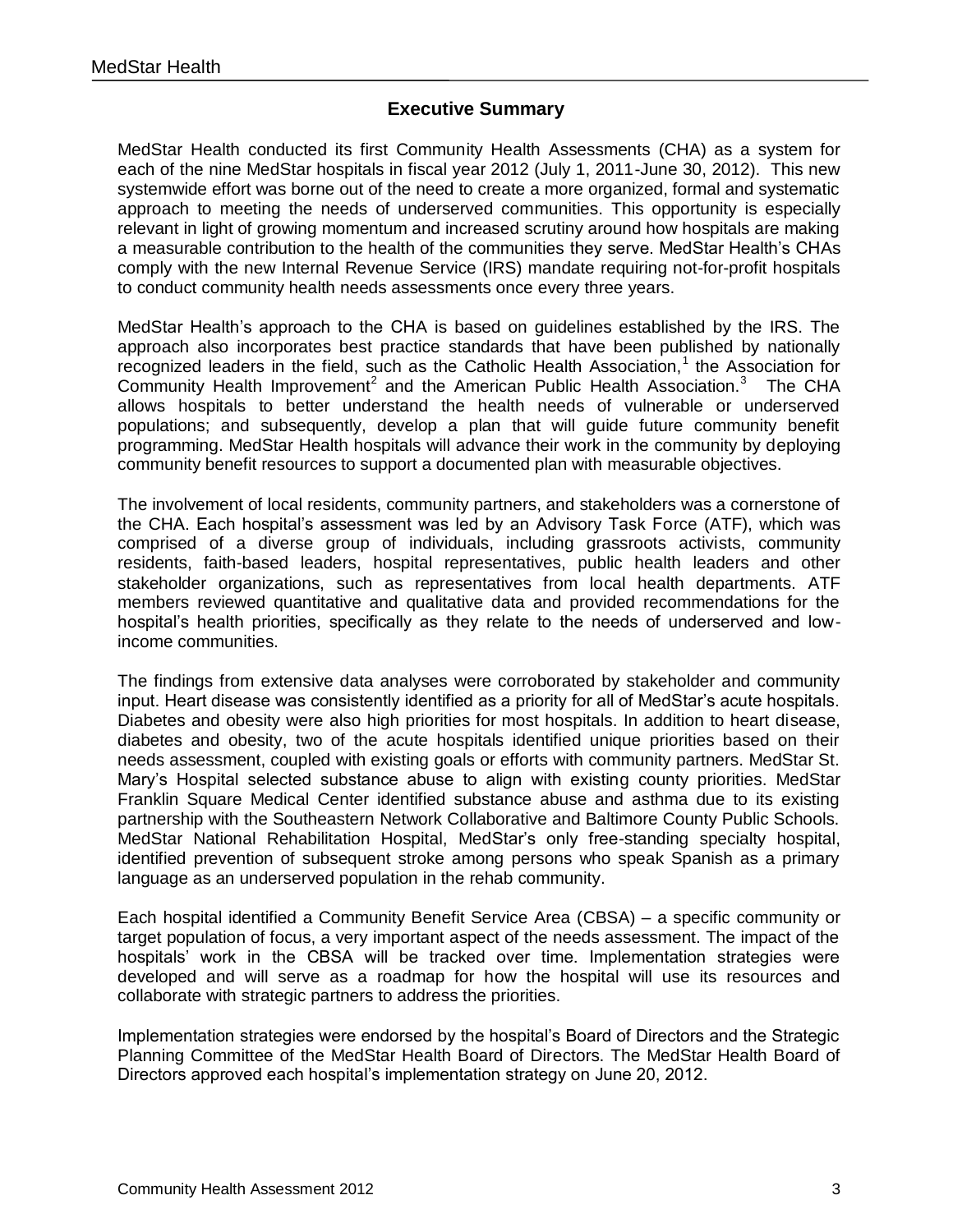#### IRS Requirements for Tax Exempt Status: Community Health Assessments

In 2006, the Internal Revenue Service (IRS) initiated a study that examined the community benefit reporting methodologies of more than 500 not-for-profit hospitals. There were three key findings: 1) there were discrepancies in how hospitals were defining and reporting community benefit; 2) there was no standardized approach in determining how to use community benefit resources to best meet the needs of the community; and 3) some hospitals' community benefit contributions were not commensurate with their tax exempt status.<sup>4</sup> These findings have informed a national argument for developing more consistent community benefit reporting expectations for all not-for-profit hospitals.

On March 23, 2010, Congress approved the Patient Protection and Affordable Care Act (PPACA). The Act included a Community Health Assessment (CHA) mandate for not-for-profit hospitals. According to the mandate, the CHA must be conducted once every three years and it must include input from persons who represent the broad interests of the community, as well as those with public health expertise. Furthermore, an implementation strategy must be developed by the hospital and approved by its Board of Directors. The implementation strategy must be publicly available within the same tax year the CHA is conducted.<sup>5</sup>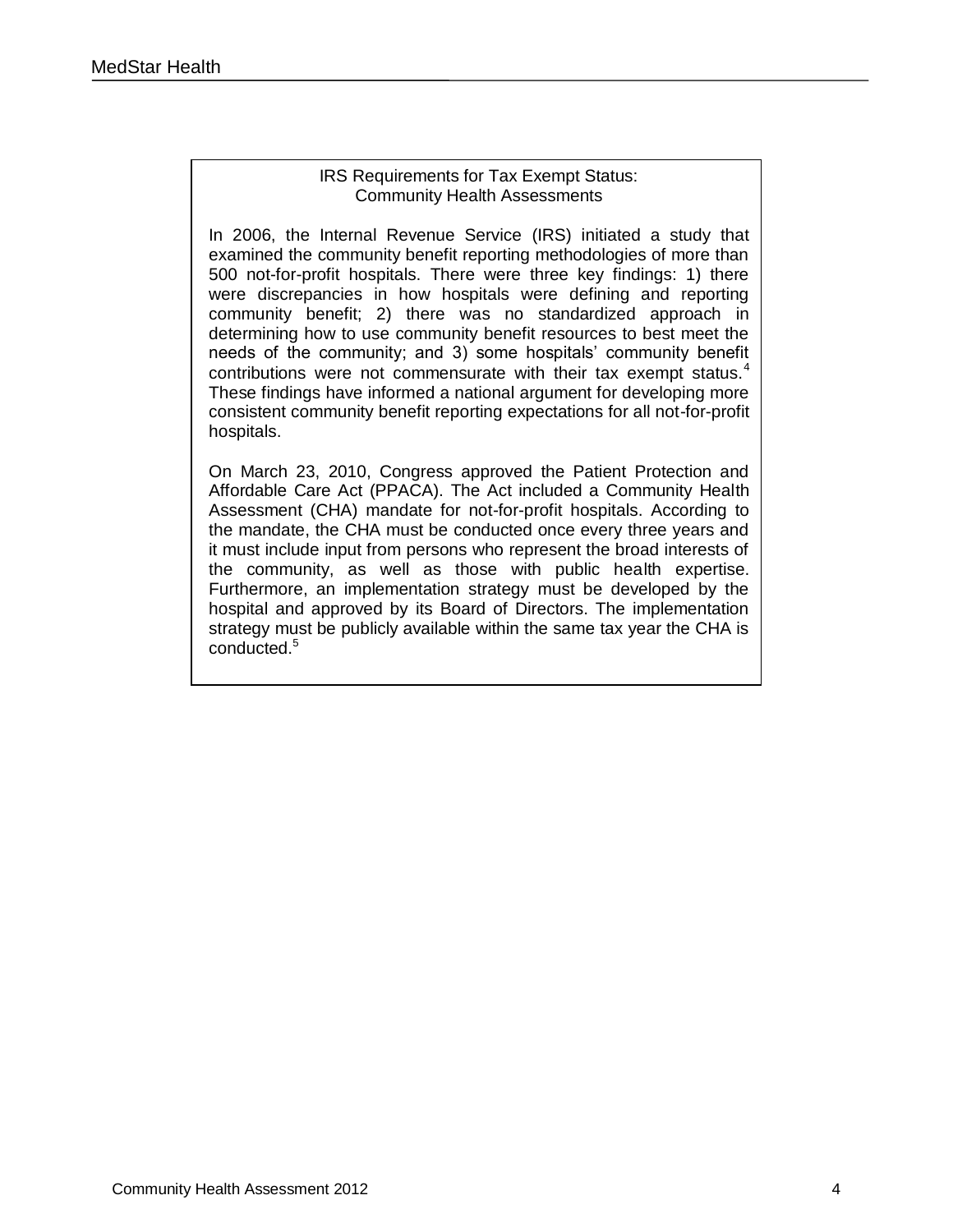#### **Systemwide Approach to the Community Health Assessment**

<span id="page-4-0"></span>MedStar Health hospitals conducted their CHAs in accordance with a framework established by the Corporate Community Health Department (CCHD). The CCHD provided project oversight and technical assistance to the hospital throughout the CHA process. The scope of the assessment included: determining key stakeholder roles and responsibilities; establishing data collection and data analyses methodologies; determining a Community Benefit Service Area (CBSA) and developing health priorities, implementation strategies and outcome measures.

#### Roles and Responsibilities

- *Corporate Community Health Department* Establish a CHA methodology for all hospitals; identify strategic partners; provide expertise and technical support as needed; ensure that processes, deliverables and deadlines comply with the IRS mandate.
- *Executive Sponsor –* Serve as liaison to the senior leadership team; ensure the hospital's selected priorities are aligned with the strengths of the organization.
- *Hospital Lead –* Serve as internal resource on existing community health programs and services; facilitate and document all activities associated with the assessment.
- *Advisory Task Force –* Review quantitative data; design data collection tool and review findings; recommend the hospital's Community Benefit Service Area and community benefit health priorities. *Task force members included grassroots activists, community residents, faith-based leaders, hospital representatives, public health leaders and other stakeholder organizations, such as representatives from local health departments.*
- *Hospital Boards –* Review and endorse the hospital's Community Benefit Service Area health priorities and implementation strategy.
- *Strategic Planning Committee of the MedStar Health Board -* Review and endorse each hospital's Community Benefit Service Area, health priorities and implementation strategy.
- *MedStar Health Board of Directors–* Approve each hospital's implementation strategy.

#### Data Collection and Review

Advisory Task Force members analyzed quantitative and qualitative data to identify and confirm health priorities. In an effort to promote consistency in data collection and analysis among all hospitals, MedStar Health partnered with the Healthy Communities Institute (HCI)<sup>6</sup> and Holleran Consulting.<sup>7</sup>

#### *Quantitative Data*

The HCI provided a dynamic web-based platform that included over 130 Community Health indicators pulled from over 40 reputable sources. The platform allowed Advisory Task Force members to identify the most pressing health priorities in their service areas. Members were also able to identify health disparities based on varying health conditions.

HCI data were available by county or city and some measures were available by census track. If more localized data were available, the CCHD facilitated efforts to ensure they were accessible to Advisory Task Force members. *Baseline data for indicators that were not available, but deemed important by some hospitals, will be determined as a FY13 implementation action step.*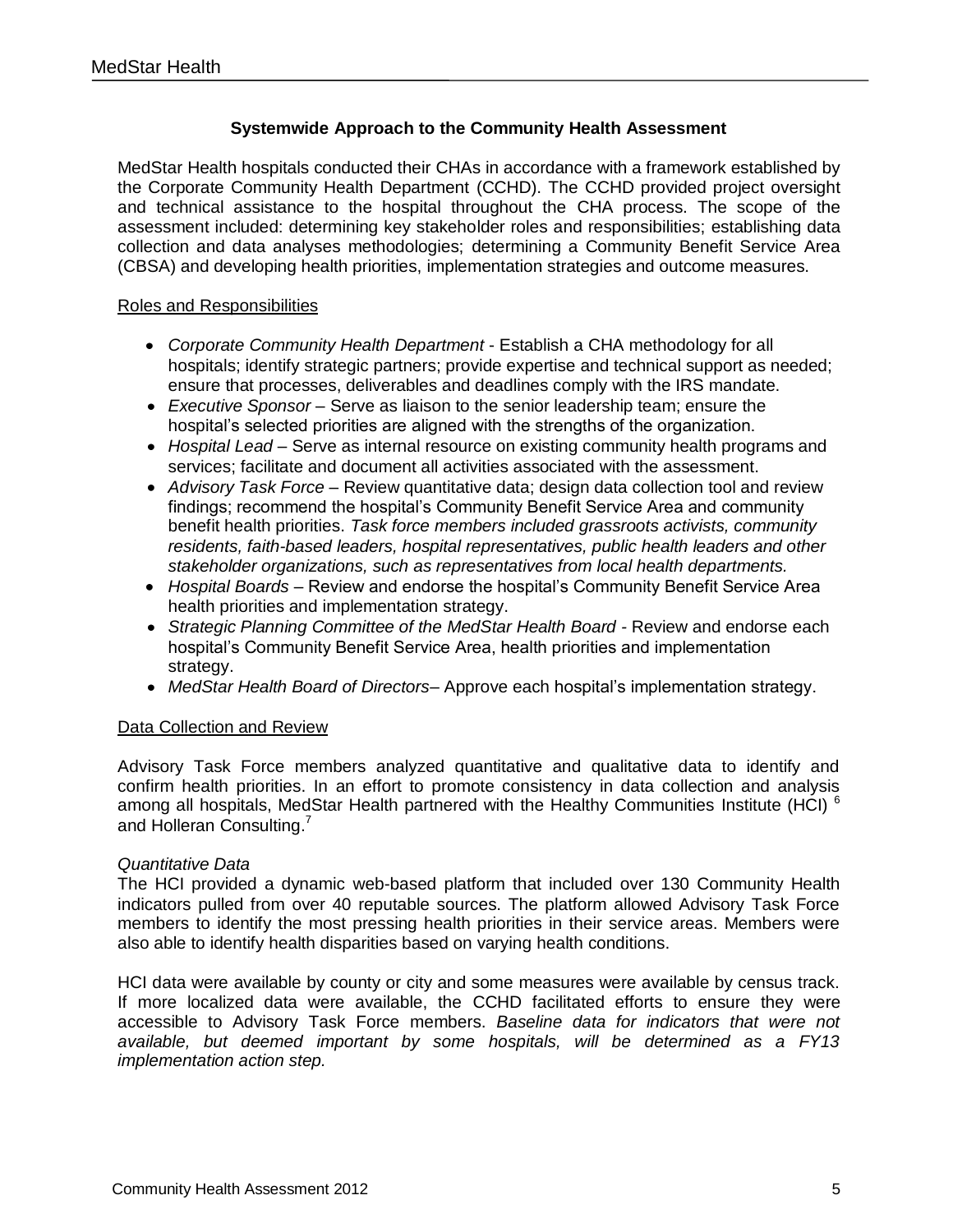#### *Qualitative Data*

MedStar Health engaged Holleran, a public health consulting firm, to help each Advisory Task Force: 1) develop a community input tool; 2) conduct face-to-face community input sessions; 3) analyze findings and undergo a prioritization process; and 4) develop an approach to an implementation strategy.

Each ATF developed a community input survey that was disseminated to the residents and stakeholders of its CBSA. The tool included approximately 30 questions that allowed respondents to rate their perception of the level of importance around issues related to wellness and prevention, access to care and quality of life. Open-ended questions allowed them to offer suggestions on the hospital's role in addressing some of the community's most severe health issues. The majority of respondents completed the survey online. Hard copies were also available and respondents had the option to complete the survey over the phone. The survey was available in Spanish for hospitals that targeted Spanish speaking populations.

Over 900 surveys were completed systemwide. In an effort to capture a snapshot of the respondent population, demographic variables were collected for each respondent and aggregated in the hospital's final report. Variables included race, highest level of education, household annual income and health insurance status.

Face-to-face input sessions were open to residents and stakeholders of the targeted communities. Each hospital's session lasted 90 minutes. During the session, participants were asked the same questions that were included in the community input survey. However, respondents contributed their input through keypad technology, which allowed for more efficient prioritization of health concerns. The session concluded with breakout sessions that allowed participants to engage in guided conversations related to critical issues that impact the health of their community. The dialogue allowed facilitators to identify important trends and issues that would inform the hospital's approach to its implementation strategy.

In addition to face-to-face input sessions for the community at-large, another community input session was held with public health leaders in two jurisdictions where MedStar Health has more than one hospital – Baltimore City and the District of Columbia. There were 23 participants in the session held in the District of Columbia and 7 participants in the Baltimore City session. Participants included representatives from the Department of Health, federally qualified health centers, community clinics, the United Way, the Catholic Health Association, schools of public health and healthcare coalitions.

#### Local, State and National Health Goals

In addition to reviewing primary and secondary data, Advisory Task Force members reviewed city, state and national health goals. For example, Maryland hospital task force members reviewed the priorities outlined in Maryland's State Health Improvement Process;<sup>8</sup> Baltimore City task force members reviewed Healthy Baltimore  $2015$ , and all task force members reviewed Healthy People 2020<sup>10</sup> targets. Awareness of these targets helped task force members understand the context of national, state and local jurisdiction health goals as they prioritized health issues.

As part of the assessment, all MedStar hospitals collaborated with or received input from their local health departments. For example, Baltimore City hospital presidents had a series of meetings with the Baltimore City Health Commissioner to explore opportunities to align the city's lead health priority, heart disease, with hospital activities.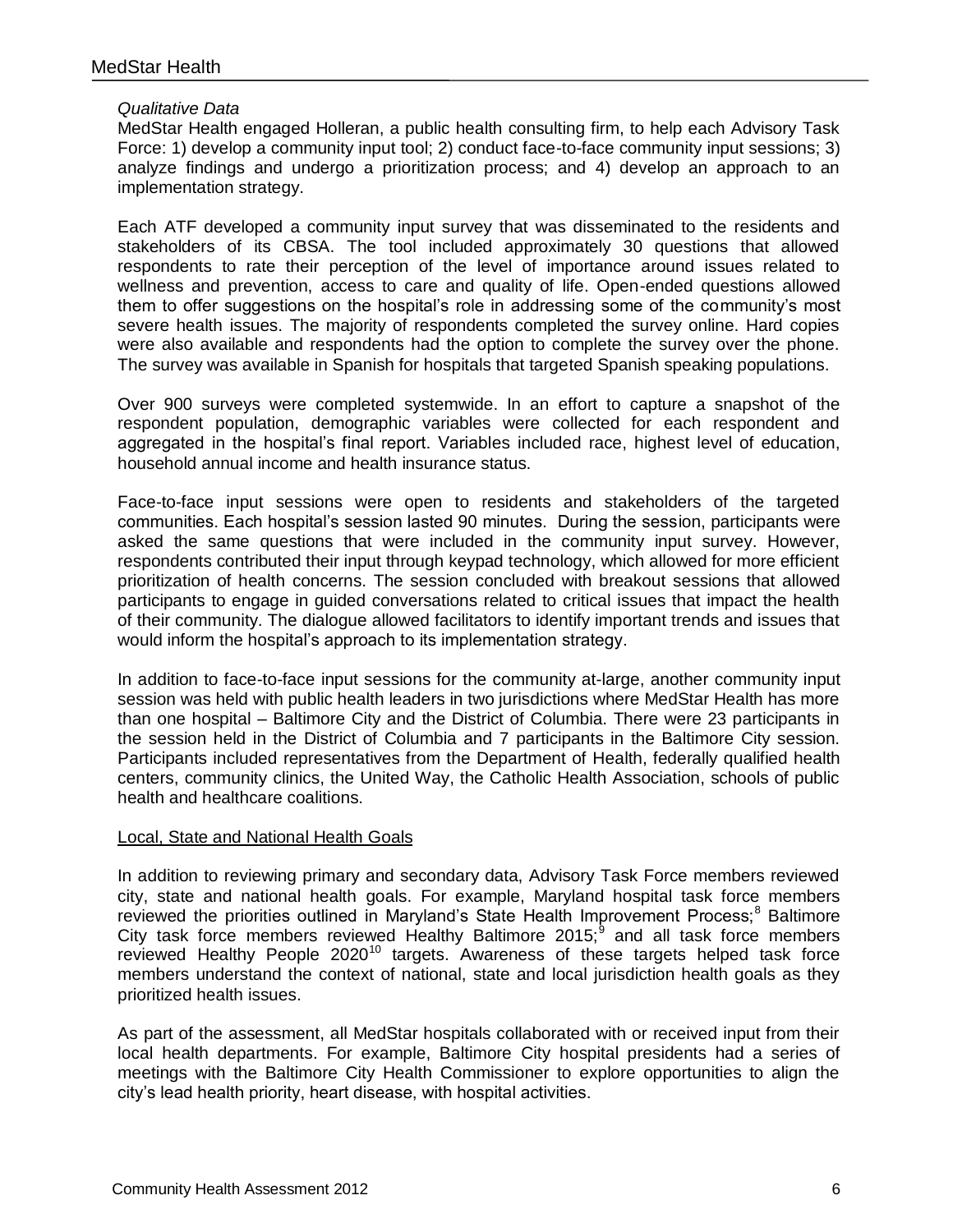#### **Summary of Systemwide Key Findings**

<span id="page-6-0"></span>Although Community Health Needs Assessments were specific to each hospital, all hospitals identified heart disease as a key health priority. All MedStar hospitals in Baltimore City and MedStar Georgetown University Hospital and MedStar Washington Hospital Center in the District of Columbia identified diabetes as a priority. Priorities were selected by quantitative data analyses and corroborated by stakeholder and community input.

*Key Finding: A high prevalence of heart disease with noteworthy gender and racial disparities in some jurisdictions.*

#### **Washington Hospitals**

- *District of Columbia:* The age adjusted death rate due to coronary heart disease is 184.1 per 100,000. Compared to all US counties, this figure falls within the range of the worst quartile. The rate is also significantly higher than the Healthy People 2020 target (100.8/100,000).<sup>11</sup> The age adjusted death due to coronary heart disease is significantly higher in Blacks/African Americans (228.1/100,000) compared to Whites  $(116.0/100,000).$ <sup>11</sup> It is also significantly higher in men (247.2/100,000) than women (140.3/100,000).<sup>11</sup>
- *St. Mary's County:* The age adjusted death rate due to heart disease is 234.4 per 100,000.<sup>12</sup> Compared to all Maryland counties, this figure falls within the range of the worst quartile.<sup>12</sup>
- *Montgomery County:* 38.7% of Montgomery County residents age 18 and older have high cholesterol. This percentage is higher than the state average and ranks within the  $25<sup>th</sup>$  to  $50<sup>th</sup>$  percentile of all Maryland counties. It also exceeds the Healthy People 2020 target  $(13.5\%)$ .<sup>13</sup>

#### **Baltimore City Hospitals**

- *Baltimore City:* The age adjusted death rate due to heart disease is 262.9/100,000.<sup>12</sup> Compared to all Maryland counties, this figures falls within the worst quartile.<sup>12</sup> The death rate is significantly higher in men  $(339.1/100.000)$ than women  $(209.9/100/000).$ <sup>12</sup>
- *Baltimore County:* 33.8% of Baltimore County residents age 18 and older have hypertension.<sup>13</sup> This percentage is higher than the state average and ranks among the worst quartile of all Maryland counties. It also exceeds the Healthy People 2020 target (26.9%).<sup>13</sup> The prevalence of hypertension is also higher in Blacks/African American (48%) than Whites (31.7%).<sup>13</sup>
- *Anne Arundel County:* The age adjusted death rate due to heart disease is 196.8 per 100,000. Compared to all Maryland counties, this figure falls within the range of the worst quartile.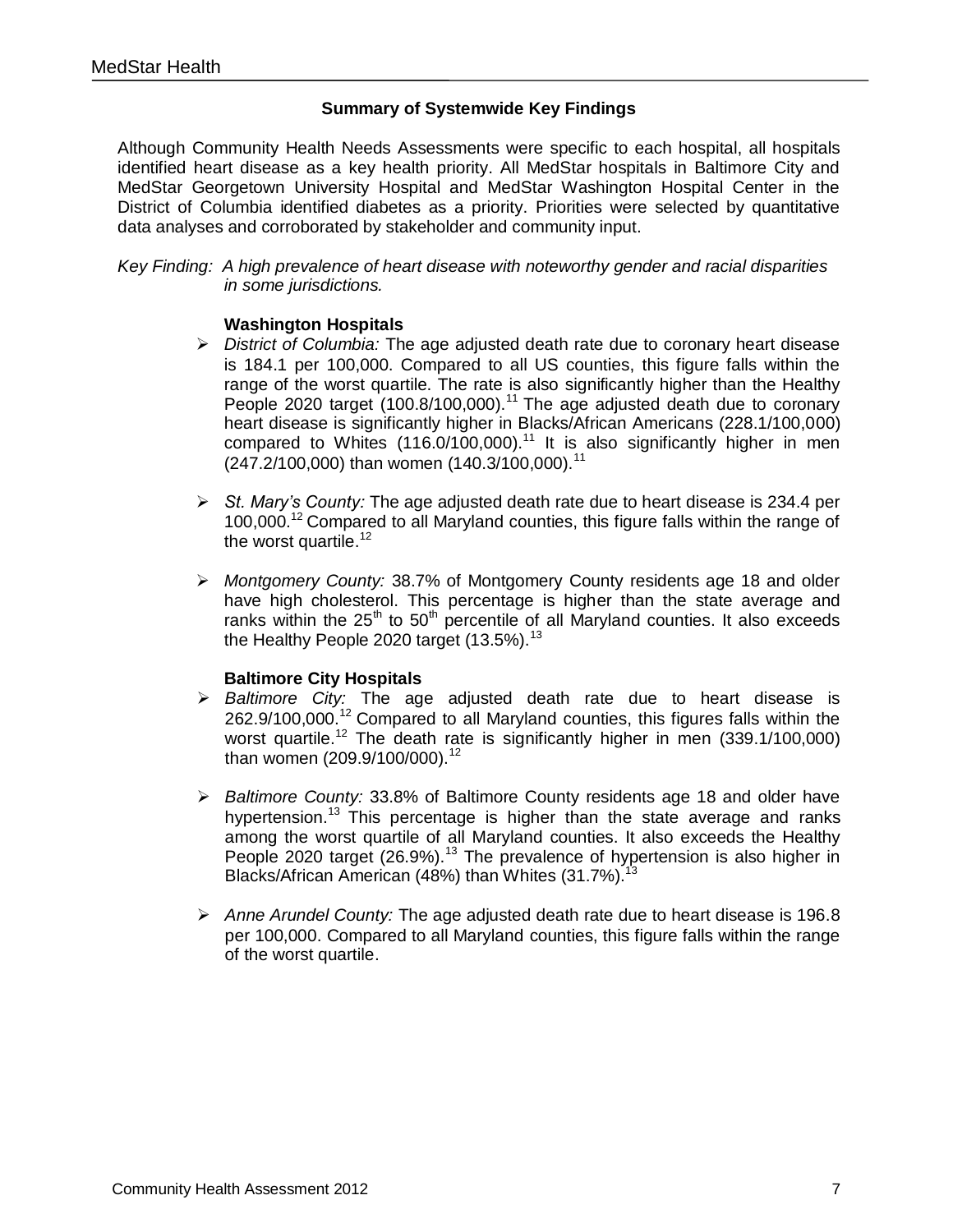*Key Finding: A high prevalence of diabetes with noteworthy racial disparities in the District of Columbia and Baltimore City.*

#### **District of Columbia**

10.9% of District of Columbia residents age 18 and older have been diagnosed with diabetes.<sup>14</sup> Compared to all US states, this percentage is within the worst quartile.<sup>14</sup> The prevalence of diabetes is significantly higher in Blacks/African Americans (17.5%) than Whites  $(3.6\%)$ .<sup>14</sup>

#### **Baltimore City**

12.9% of Baltimore City residents age 18 and over have diabetes<sup>13</sup> and the age adjusted death rate due to diabetes in Baltimore City is 31.9/100,000.<sup>12</sup> Compared to all Maryland counties, these figures rank among the worst quartile.<sup>13</sup> The prevalence of adults with diabetes is higher in Blacks/African Americans (15%) than Whites (9.6%) and the age adjusted death rate in Blacks/African Americans is higher (39.0/100,000) than whites (21.7/100,000).

| <b>Measure</b>                                                   | District of<br>Columbia | St.<br>Mary's<br>County | Montgomery<br>County | <b>Baltimore</b><br>City | <b>Baltimore</b><br>County | Anne<br>Arundel<br>County | Healthy<br>People<br>2020 |
|------------------------------------------------------------------|-------------------------|-------------------------|----------------------|--------------------------|----------------------------|---------------------------|---------------------------|
| Age adjusted death<br>rate due to heart<br>disease (per 100,000) | 184.1                   | 234.4                   | 131.0                | 262.9                    | 196.6                      | 198.8                     | N/A                       |
| % of adults with high<br>blood pressure                          | 26.1                    | 24.0                    | 24.5                 | $36.7*$                  | $33.8*$                    | $28.5*$                   | 26.9                      |
| % of adults with high<br>cholesterol                             | $34.6*$                 | $33.4*$                 | $38.7*$              | $36.1*$                  | $36.2*$                    | $34.9*$                   | 13.5                      |

*\*percentage exceeds Healthy People 2020 goal*

#### *Key findings from surveys and community input sessions*

Over 900 surveys were completed throughout region and nine community input sessions were conducted. The following opportunities were consistently identified across the system:

**Wellness and Prevention:** Respondents expressed an ongoing need for programs and services that address heart disease, overweight/obesity, diabetes and cancer. Efforts to increase awareness of existing wellness and prevention services were also suggested.

**Access to Care:** Respondents recommended that providers bring health services directly into the communities that need them most. Increasing the accessibility of specialty care providers for the underinsured and uninsured and enhancing access to convenient and affordable transportation for medical visits were also high priorities.

**Quality of Life:** Respondents suggested comprehensive efforts to improve the quality and safety of neighborhoods to promote physical activity and healthy living. Increasing access to affordable healthy foods was also identified as a need.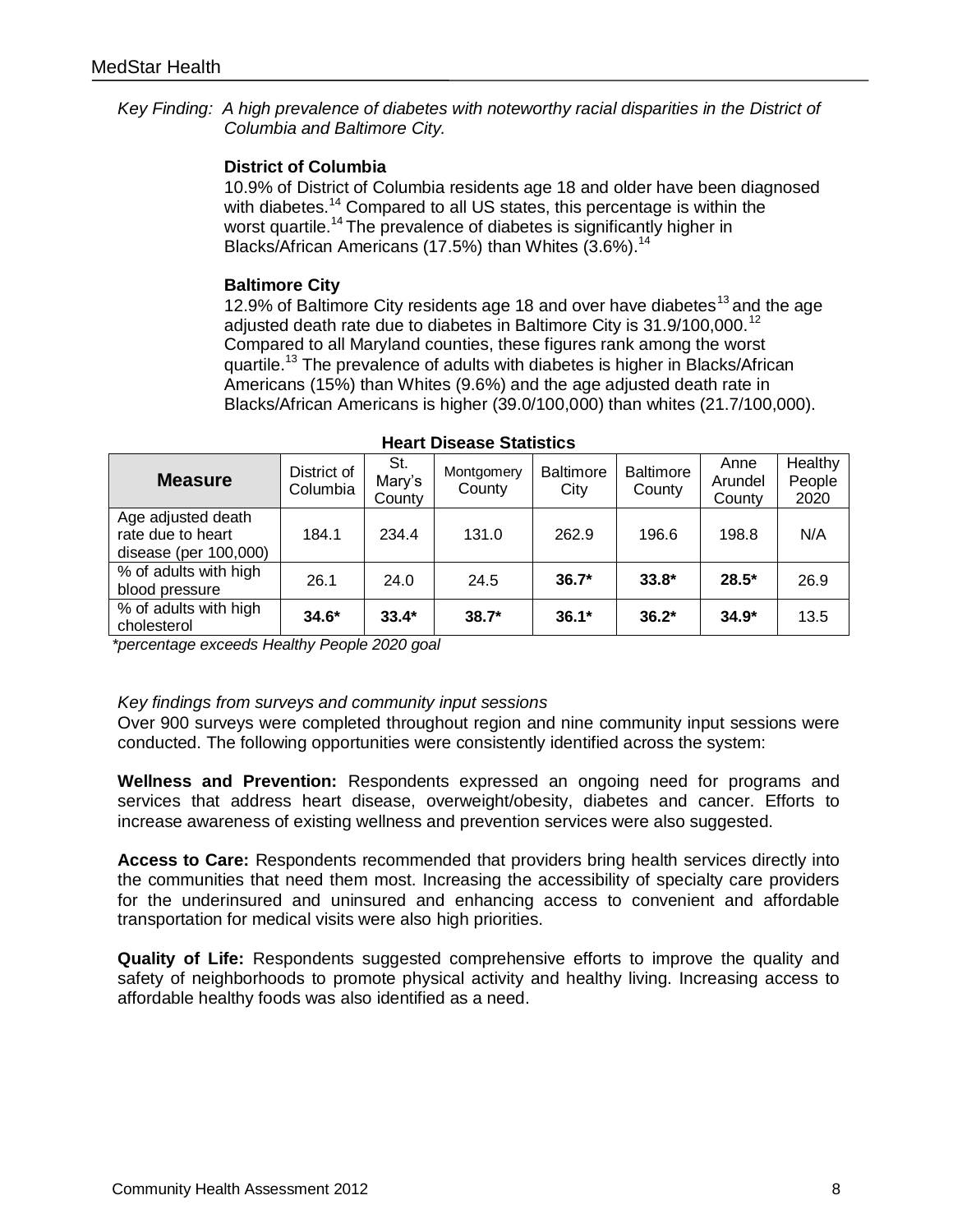#### **Community Benefit Service Areas and Priorities**

#### <span id="page-8-0"></span>Community Benefit Service Areas

Each hospital's Advisory Task Force identified a Community Benefit Service Area (CBSA) – which is defined as a geography or target population that will serve as the hospital's priority for future community benefit programming. CBSAs were determined based on the following key considerations: 1) a high density of residents who are low-income or underserved; 2) the CBSA's proximity to the hospital; and 3) an existing presence of effective programs and partnerships.

The CBSA will benefit from an increased or expanded presence of community health services sponsored by the hospital and supported by its partners. Potential best practices will be piloted in the CBSA and existing evidence-based programs will be replicated in other CBSAs throughout the system. Services in the CBSA will include formal and more extensive data collection and tracking of outcomes to demonstrate a change in knowledge, skill, behavior or health status of persons impacted. Demographic variables, such as race/ethnicity, language, culture and insurance status will also be collected. Findings will support efforts to continuously improve services to ensure cultural and linguistic relevance. These efforts will contribute to local and national health disparity goals.

#### Common Priorities

The terminology used to depict each priority was determined by the hospital's Advisory Task Force and based on what was preferred and resonated most with the community. For example, community members preferred the term "heart disease" over "cardiovascular disease" and some hospitals selected heart disease as a priority, while others selected a risk factor for heart disease as a priority. MedStar Georgetown University Hospital will focus on the reduction of hypertension in its service area and MedStar St. Mary's Hospital will implement activities aimed to reduce the percentage of obese or overweight residents in its service area. The majority of acute hospitals identified diabetes as a priority. While the terminology may be unique, many of the educational and preventive activities for heart disease, diabetes, obesity and hypertension are interrelated.

#### Unique Priorities

Quantitative and qualitative findings, coupled with pre-existing partnerships allowed some hospitals to identify unique priorities. MedStar St. Mary's Hospital selected substance abuse based on quantitative data and alignment with a pre-determined county priority. MedStar Franklin Square Medical Center selected substance abuse and asthma due to a pre-existing partnership with the Southeastern Network Collaborative and Baltimore County Public Schools, respectively. MedStar National Rehabilitation Hospital identified prevention of recurrent stroke among persons who speak Spanish as a primary language as a unique and underserved population in the rehab community.

#### Services Provided Outside of the CBSA

MedStar hospitals have a history of contributing to the health of the region by providing services outside of their CBSAs. These programs and services address health awareness, education, early detection and prevention of disease. Hospitals will continue to maintain a presence in these areas; however, the CBSA will serve as the population of focus. Activities within the CBSA will be evaluated or refocused for more rigorous outcomes tracking. Promising practices will be piloted and evidence-based programs will be replicated in the CBSA.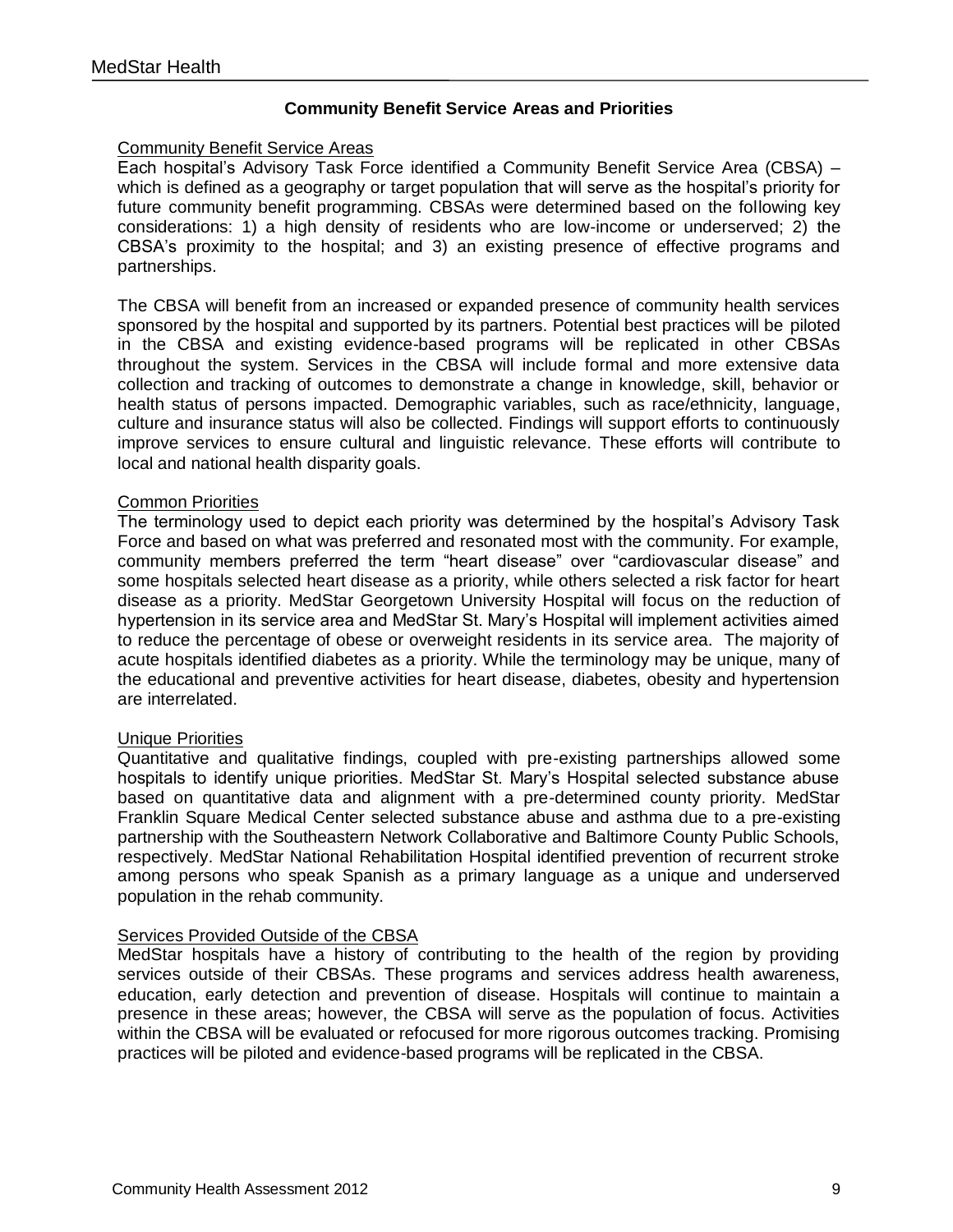| <b>Overview of Individual Hospital Community Benefit Service Areas and Health Priorities</b> |  |
|----------------------------------------------------------------------------------------------|--|
|----------------------------------------------------------------------------------------------|--|

| <b>Baltimore Hospitals</b>                         |                                                                   |                                                            |                                                    |                                                            |  |  |
|----------------------------------------------------|-------------------------------------------------------------------|------------------------------------------------------------|----------------------------------------------------|------------------------------------------------------------|--|--|
|                                                    | <b>MedStar Franklin</b><br><b>Square Medical</b><br><b>Center</b> | <b>MedStar Good</b><br><b>Samaritan</b><br><b>Hospital</b> | <b>MedStar</b><br><b>Harbor</b><br><b>Hospital</b> | <b>MedStar Union</b><br><b>Memorial</b><br><b>Hospital</b> |  |  |
| <b>Heart Disease</b>                               | X                                                                 | X                                                          | X                                                  | X                                                          |  |  |
| <b>Diabetes</b>                                    |                                                                   | X                                                          | X                                                  | X                                                          |  |  |
| Substance Abuse                                    | X                                                                 |                                                            |                                                    |                                                            |  |  |
| Asthma                                             | X                                                                 |                                                            |                                                    |                                                            |  |  |
|                                                    |                                                                   |                                                            |                                                    |                                                            |  |  |
| <b>Community</b><br><b>Benefit Service</b><br>Area | Southeast Baltimore<br>County                                     | <b>Greater Govans</b>                                      | Cherry Hill /<br><b>Brooklyn Park</b>              | North Central<br><b>Baltimore City</b>                     |  |  |

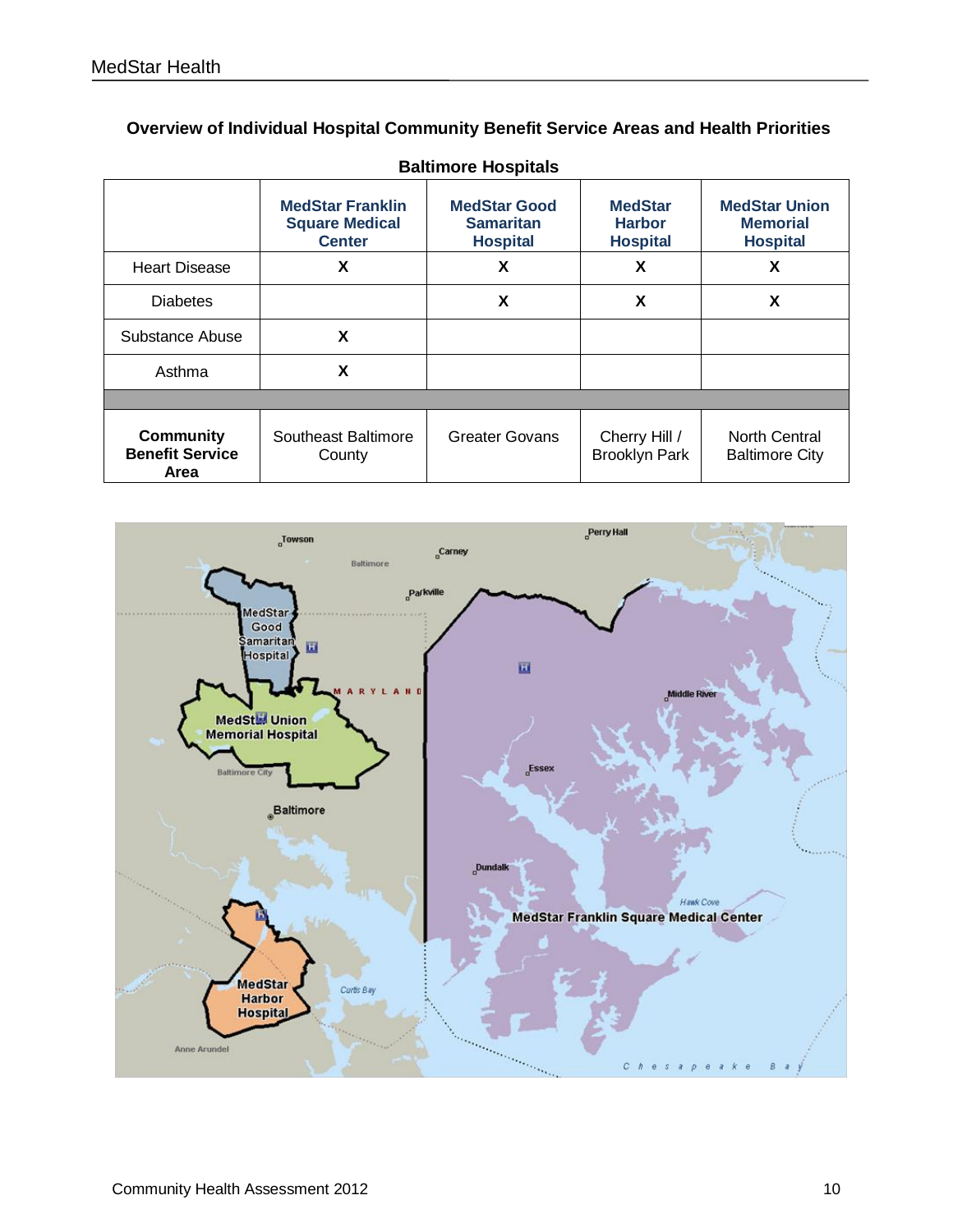|                                                           | <b>MedStar</b><br>Georgetown<br><b>University</b><br><b>Hospital</b> | <b>MedStar</b><br><b>Montgomery</b><br><b>Medical Center</b> | <b>MedStar</b><br><b>National</b><br><b>Rehabilitation</b><br><b>Hospital</b> | <b>MedStar</b><br>St. Mary's<br><b>Hospital</b>               | <b>MedStar</b><br>Washington<br><b>Hospital</b><br><b>Center</b> |
|-----------------------------------------------------------|----------------------------------------------------------------------|--------------------------------------------------------------|-------------------------------------------------------------------------------|---------------------------------------------------------------|------------------------------------------------------------------|
| <b>Heart Disease</b>                                      | X                                                                    | X                                                            |                                                                               | X                                                             | X                                                                |
| <b>Diabetes</b>                                           | X                                                                    |                                                              |                                                                               | X                                                             | X                                                                |
| Obesity                                                   | X                                                                    |                                                              |                                                                               | X                                                             | X                                                                |
| Substance<br>Abuse                                        |                                                                      |                                                              |                                                                               | X                                                             |                                                                  |
| <b>Stroke</b>                                             |                                                                      |                                                              | X                                                                             | X                                                             |                                                                  |
|                                                           |                                                                      |                                                              |                                                                               |                                                               |                                                                  |
| <b>Community</b><br><b>Benefit</b><br><b>Service Area</b> | Ward 6                                                               | Aspen Hill /<br><b>Bel Pre</b>                               | Spanish<br>speaking stroke<br>survivors and<br>their caregivers               | St. Mary's<br>County with<br>emphasis on<br>Lexington<br>Park | Ward 5                                                           |

#### **Washington Hospitals**

MedStar Montgomery Medical Center MedStar National Rehabilitation Hospital



MedStar St. Mary's Hospital

MedStar Georgetown University Hospital MedStar Washington Hospital Center

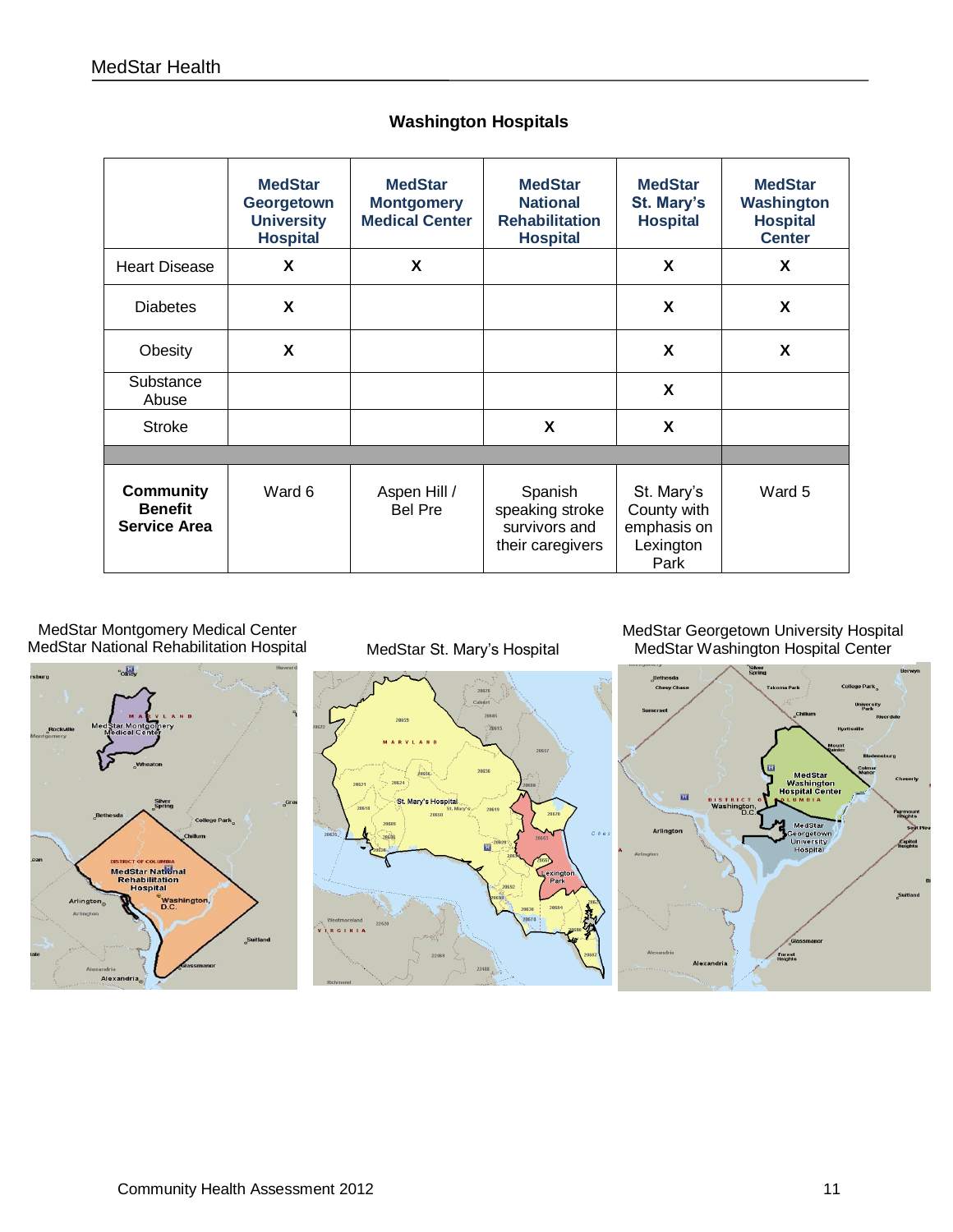#### **Implementation Strategy Approach**

<span id="page-11-0"></span>The Implementation Strategy serves as a roadmap for how community benefit resources will address the health priorities and contribute to the health of the communities served. In an effort to improve outcomes and measure progress over time, the activities are few and focused. The programming component of the Implementation Strategy is based on:

- Including specific short- and long-term measurable outcomes.  $\bullet$
- Refining or expanding existing programs and services that are aligned with health  $\bullet$ priorities.
- Sustaining, enhancing or identifying new partners.  $\bullet$
- $\bullet$ Focusing on the expansion of services directly into communities of need.
- Identifying and testing promising practices for replication throughout the system.  $\bullet$
- Developing common programming to support heart disease, the system priority.  $\bullet$
- Leveraging expertise throughout the system.  $\bullet$
- Sharing and using existing human and operating resources to support priorities.  $\bullet$

The activities documented in the Implementation Strategy will undergo extensive evaluation. Process evaluations will support continuous quality improvement efforts to enhance how the activity is delivered and outcome evaluations will assess for a change in knowledge, skill or health status among persons impacted. In an effort to support local and national health disparity goals, mechanisms for more robust demographic data collection will be established. Examples include but are not limited to: race/ethnicity, primary language, culture and religious affiliation.

Each hospital's Implementation Strategy was written by the Hospital Lead and supported by the Executive Sponsor. The strategy was endorsed by the hospital's Board of Directors and the MedStar Health Board of Directors' Strategic Planning Committee, and approved by the MedStar Health Board of Directors.



#### **IMPLEMENTATION STRATEGY ENDORSEMENT AND APPROVAL PROCESS**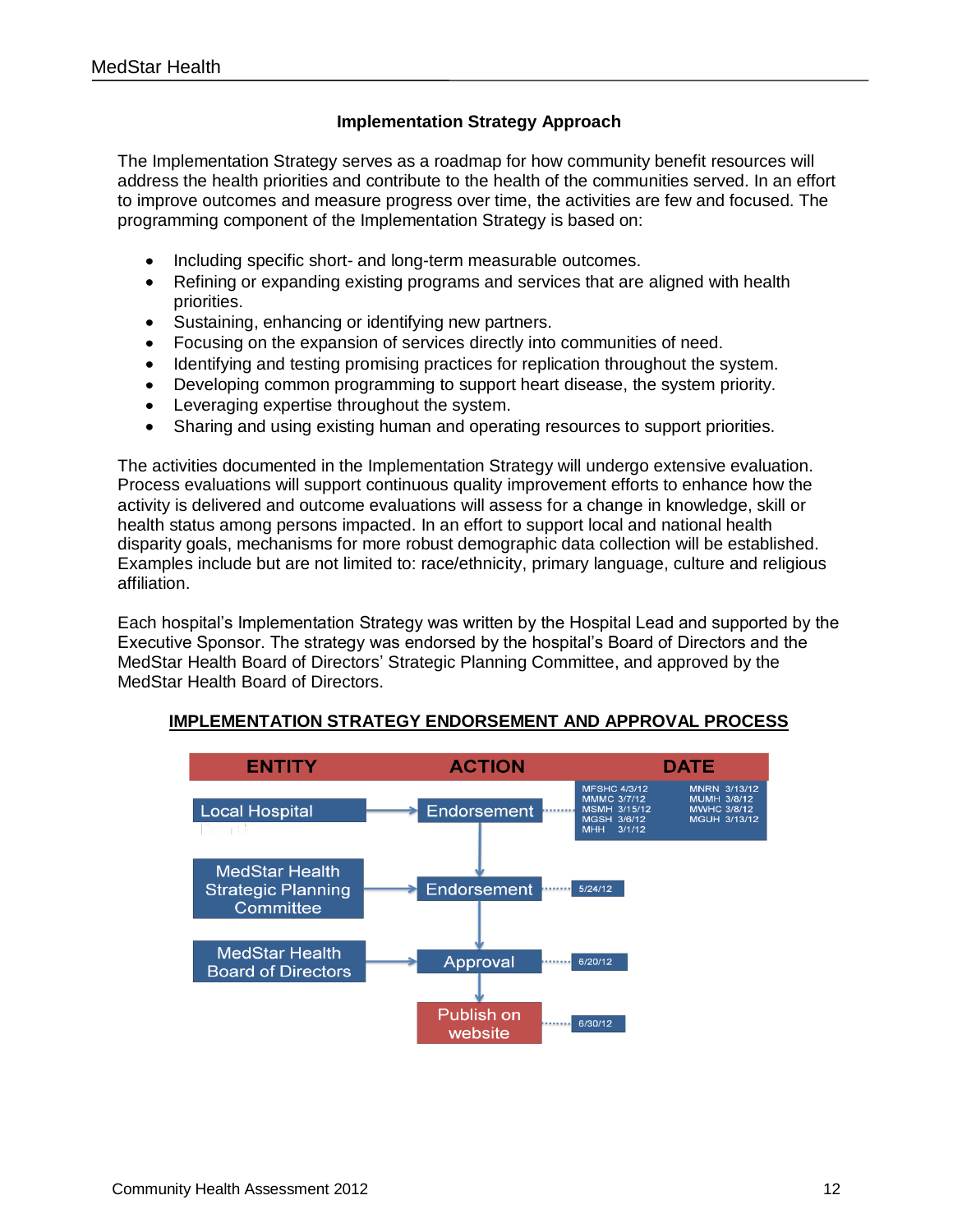#### **Institutionalizing Performance**

#### <span id="page-12-0"></span>*Corporate Community Health Department (CCHD)*

The CCHD Department will provide systemwide leadership to optimize the outcomes of the hospital's implementation strategy. The Department will manage the activities of a Community Benefit Workgroup, identify a common platform for tracking and measuring performance, and identify new partners and sustain relationships with existing partners who support a systemwide strategy. The Department will also work with Hospital Leads to support the execution of implementation strategies and convene groups to support the replication of evidence-based programs across the system.

#### • Community Benefit Workgroup

The Community Benefit Workgroup is comprised of Hospital Leads and other internal community health associates. The workgroup convenes quarterly and meetings are designed to promote information exchange, disseminate new guidelines and performance measures, ensure consistency in documentation and data collection, and advance the knowledge, skills and abilities of individual team members.

#### Tracking and Measurement  $\bullet$

The Corporate Community Health Department will identify, develop and implement a common platform for documenting demographics and change in knowledge, skills or health status of persons impacted. The department will provide guidelines and provide technical support to promote consistency across all hospitals.

• Partnerships

Heart disease is a systemwide priority for MedStar Health. Activities to prevent heart disease and promote healthy living among persons with heart disease are included in each hospital's implementation strategy. The CCHD Department will lead efforts to cultivate partnerships that will expand the hospitals' capacity to contribute to the reduction of heart disease in vulnerable populations. The CCHD will also explore opportunities to expand MedStar Health's partnership with the Department of Health and Human Services as a member of the Million Hearts Campaign.

#### *Hospital Leadership*

Senior leaders who oversee the hospital's community benefit activities will support efforts to identify resources that can be allocated or reorganized to support the priorities and activities documented in the implementation strategy. Hospitals leaders will also identify and support opportunities to integrate community benefit activities with the relevant requirements of each hospital's accreditation or certification programs.

#### *Advisory Task Force, Board Leadership and Community Updates*

Annual updates on the progress of the implementation strategy will be provided to the hospital's Advisory Task Force, the Board of Directors and the MedStar Health Strategic Planning Committee. Updates will also be available to the community and stakeholders through the MedStar Health corporate website.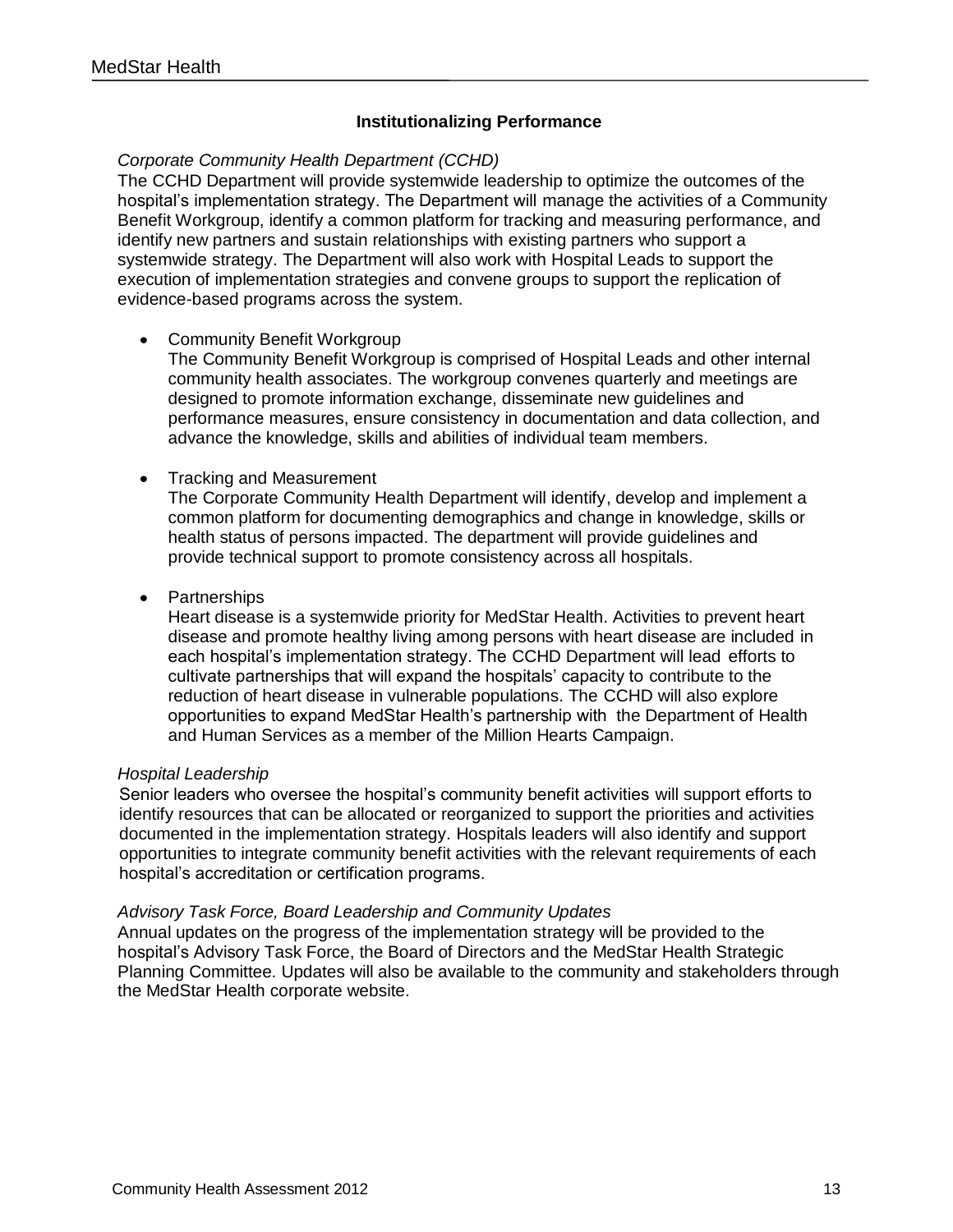#### **Resources**

<sup>1</sup> [http://www.chausa.org/Assessing\\_and\\_Addressing\\_Community\\_Health\\_Needs.aspx](http://www.chausa.org/Assessing_and_Addressing_Community_Health_Needs.aspx)

<sup>2</sup><http://www.communityhlth.org/>

<sup>3</sup><http://www.apha.org/>

<sup>4</sup><http://www.irs.gov/pub/irs-tege/frepthospproj.pdf>

<sup>5</sup><http://housedocs.house.gov/energycommerce/ppacacon.pdf>

6 <http://www.healthycommunitiesinstitute.com/>

7 <http://www.holleranconsult.com/>

8<http://dhmh.maryland.gov/ship/SitePages/Home.aspx>

9 <http://www.baltimorehealth.org/healthybaltimore2015.html>

<sup>10</sup> <http://www.healthypeople.gov/2020/default.aspx>

<sup>11</sup><http://wonder.cdc.gov/ucd-icd10.html>

<sup>12</sup><http://www.dhmh.state.md.us/>

<sup>13</sup> <http://www.marylandbrfss.org/>

<sup>14</sup> <http://apps.nccd.cdc.gov/brfss/>

*For more information on MedStar Health's Community Health Assessment, please contact the Corporate Community Health Department 410-772-6693 or Jessica.Roach@medstar.net*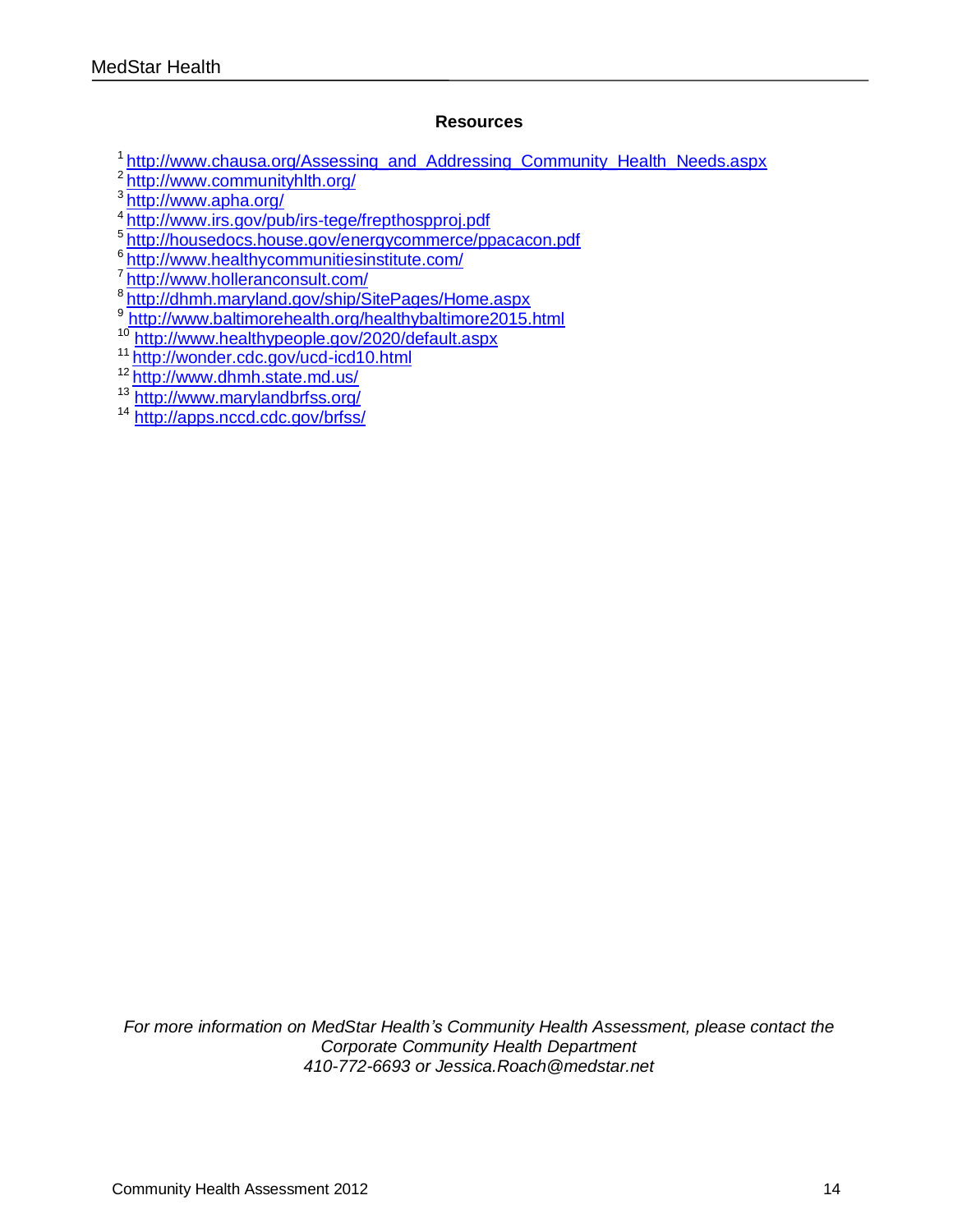#### **MedStar Franklin Square Medical Center Community Health Assessment FY2012**

#### <span id="page-14-1"></span><span id="page-14-0"></span>**1. Define the hospital's Community Benefit Service Area (CBSA) and identify the hospital's community benefit priorities.**

MedStar Franklin Square Medical Center's (MFSMC) Community Benefit Service Area (CBSA) includes residents of zip codes 21206, 21219, 21220, 21221, 21222, 21224, and 21237. This region was selected due to the hospital's pre-existing partnership with the Baltimore County Southeast Area Network – a volunteer community organization that monitors and works to improve the health of residents in the southeastern portion of Baltimore County. Based on quantitative and qualitative findings, asthma management among children, awareness of resources concerning alcohol and substance abuse and heart health have been identified as the MedStar Franklin Square Medical Center's community benefit priorities.

#### **2. Provide a description of the CBSA.**

The total population of the seven ZIP codes that make up the MedStar Franklin Square's CBSA is 271,230. The majority of the population is white (67.0%), followed by Black/African American (26.8%), Asian (1.6%), other (1.5%), American Indian/Alaskan Native (0.7%) and Native Hawaiian/Pacific Islander (0.1%). An additional 2.4% of people identify with two or more races/ethnicities. Adults ages 18-44 account for 37.0% of the population, while those younger than 18 represent 22.8% of the population and those over the age of 65 represent 14.1%. The weighted average annual household income in Southeast Baltimore County is \$47,241, as compared to \$63,279 in Baltimore County as a whole (Claritas, 2011).

#### **3. Identify community health assessment program partners and their expertise or contribution to the process.**

**Holleran** is a public health research and consulting firm with 20 years of experience in conducting community health assessments. The firm provided the following support: 1) assisted in the development of a community health assessment survey tool; 2) facilitated the community health assessment face-to-face group session; and 3) facilitated an implementation planning session.

The **Healthy Communities Institute** provided quantitative data based on 129 community health indicators by county. Using a dashboard methodology, the web-based portal supported the hospital's prioritization process.

#### **4. State who was involved in the decision-making process.**

The community benefit priorities were recommended by an Advisory Task Force, which consisted of Baltimore County representatives from the Health Department, Department of Social Services, Local Management Board, Office of Planning and MedStar Franklin Square representatives from Community Outreach, Community Medicine, Senior Management, Board, Patient Advocacy, Marketing, Family Practice, and Healthcare for the Homeless.

The Advisory Task Force reviewed local secondary data, coupled with state and federal community health goals. Task Force members also reviewed the Medical Center's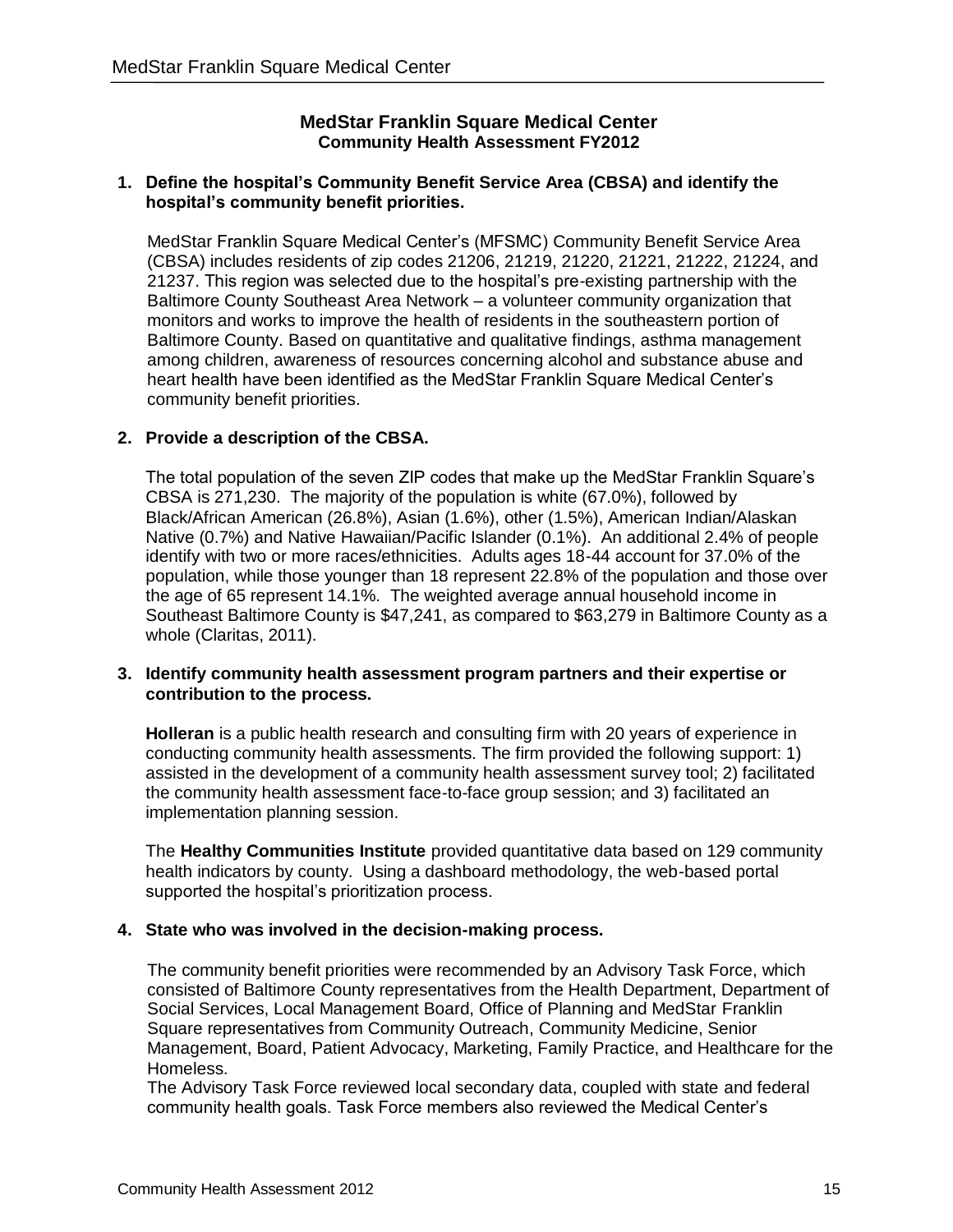operating plan, the outcomes of prior community health assessments and current community benefit programs and services. In partnership with Holleran, the team developed and helped disseminate a community health assessment tool around three key areas: 1) wellness and prevention; 2) access to care; and 3) quality of life. The Advisory Task Force invited key local partners, including area non-profit service providers and representatives from the Maryland State Department of Education**,** Baltimore County Public Schools and the Department of Aging to a community benefit planning forum to evaluate the survey results, identify priorities, and plan collaborative action steps.

In addition to quantitative and qualitative findings, the Task Force considered the hospital's strengths as well as local, regional and/or state health goals. Based on findings, the Task Force made a recommendation on the priorities, which were then approved by the MedStar Franklin Square Medical Center's President, endorsed by the MFSMC Board of Directors and the MedStar Health Board of Director's Strategic Planning Committee and approved by the MedStar Health Board of Directors.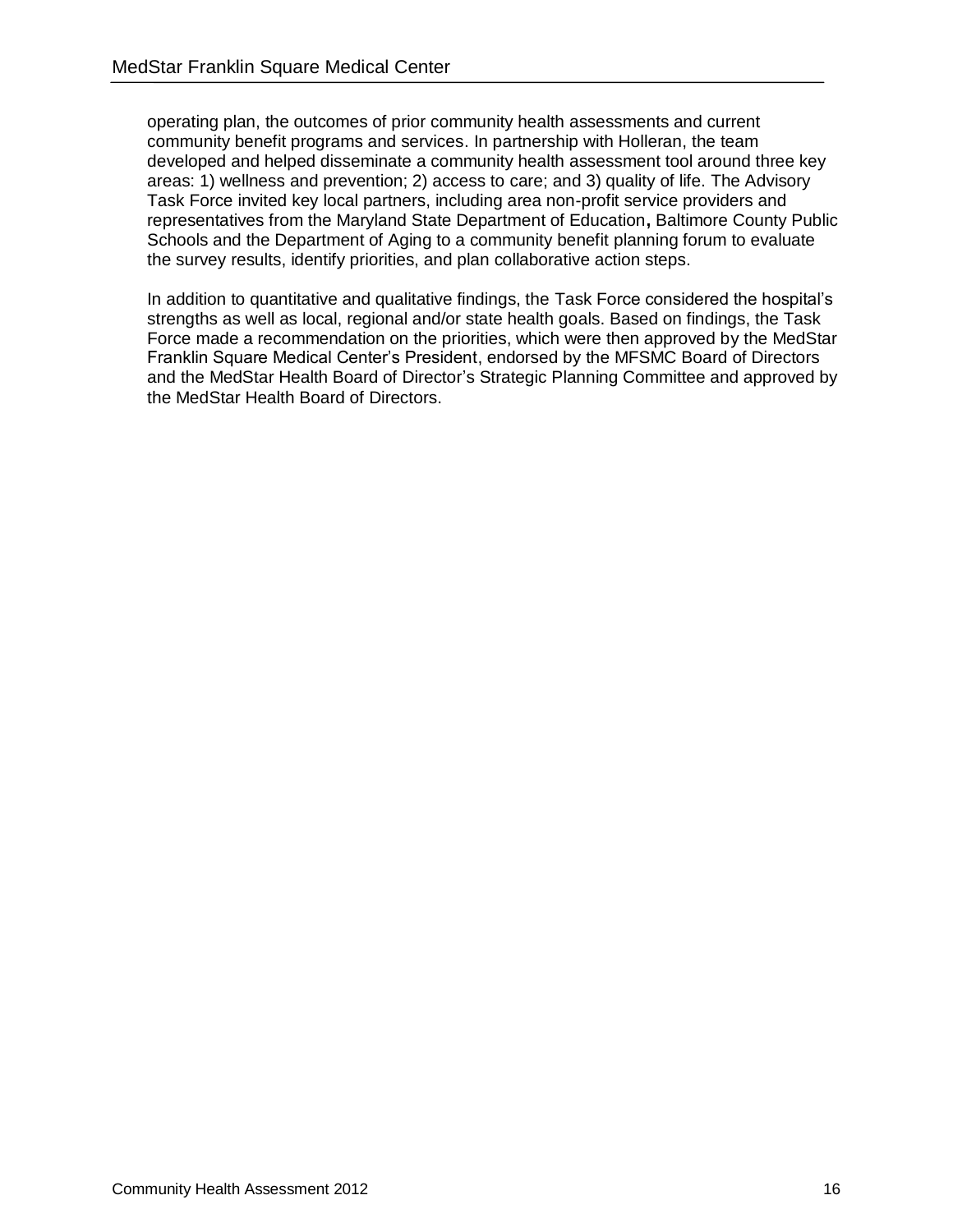| <b>Name</b>              | <b>Title</b>                        | Organization                       |
|--------------------------|-------------------------------------|------------------------------------|
| Janet Rafky              | Sr. Dir, Patient Advocacy           | <b>MedStar Franklin Square</b>     |
| Tricia Isennock, MS, RN- | Community Outreach Mgr.             | <b>MedStar Franklin Square</b>     |
| <b>BC, MCHES</b>         |                                     |                                    |
| Trina Adams              | <b>AVP Marketing</b>                | <b>MedStar Franklin Square</b>     |
| Nick D'Alesandro         | <b>Community Liaison</b>            | <b>Baltimore County Social</b>     |
|                          |                                     | <b>Services</b>                    |
| Gregory Branch, MD       | <b>County Health Officer</b>        | <b>Baltimore County</b>            |
|                          |                                     | Department of Health               |
| <b>Terri Kingeter</b>    | <b>Sector Coordinator</b>           | <b>Baltimore County Planning</b>   |
|                          |                                     | Office                             |
| Caryn Koterwas           | <b>Marketing Specialist</b>         | MedStar Franklin Square            |
| Scott Krugman, MD        | <b>Community Medicine</b>           | MedStar Franklin Square            |
|                          | <b>Service Line Director</b>        |                                    |
| Patricia Norman          | <b>Board Member</b>                 | MedStar Franklin Square            |
| Sally Rixey. MD, MEd     | <b>FHC Chief of Family Practice</b> | <b>MedStar Franklin Square</b>     |
| Karen Robertson-Keck     | VP, Human Resources                 | <b>MedStar Franklin Square</b>     |
| Don Schlimm              | <b>Acting Executive Director</b>    | <b>Baltimore County Local</b>      |
|                          |                                     | <b>Management Board</b>            |
| Kelechi Uduhiri. MD,     | <b>Medical Director</b>             | <b>Healthcare for the Homeless</b> |
| MPH, MS                  |                                     | - Baltimore County                 |
| Rene Youngfellow, RN     | Division Chief, Clinical            | <b>Baltimore County</b>            |
|                          | Services-Center Based               | Department of Health               |
|                          | Services                            |                                    |

#### **Advisory Task Force Members**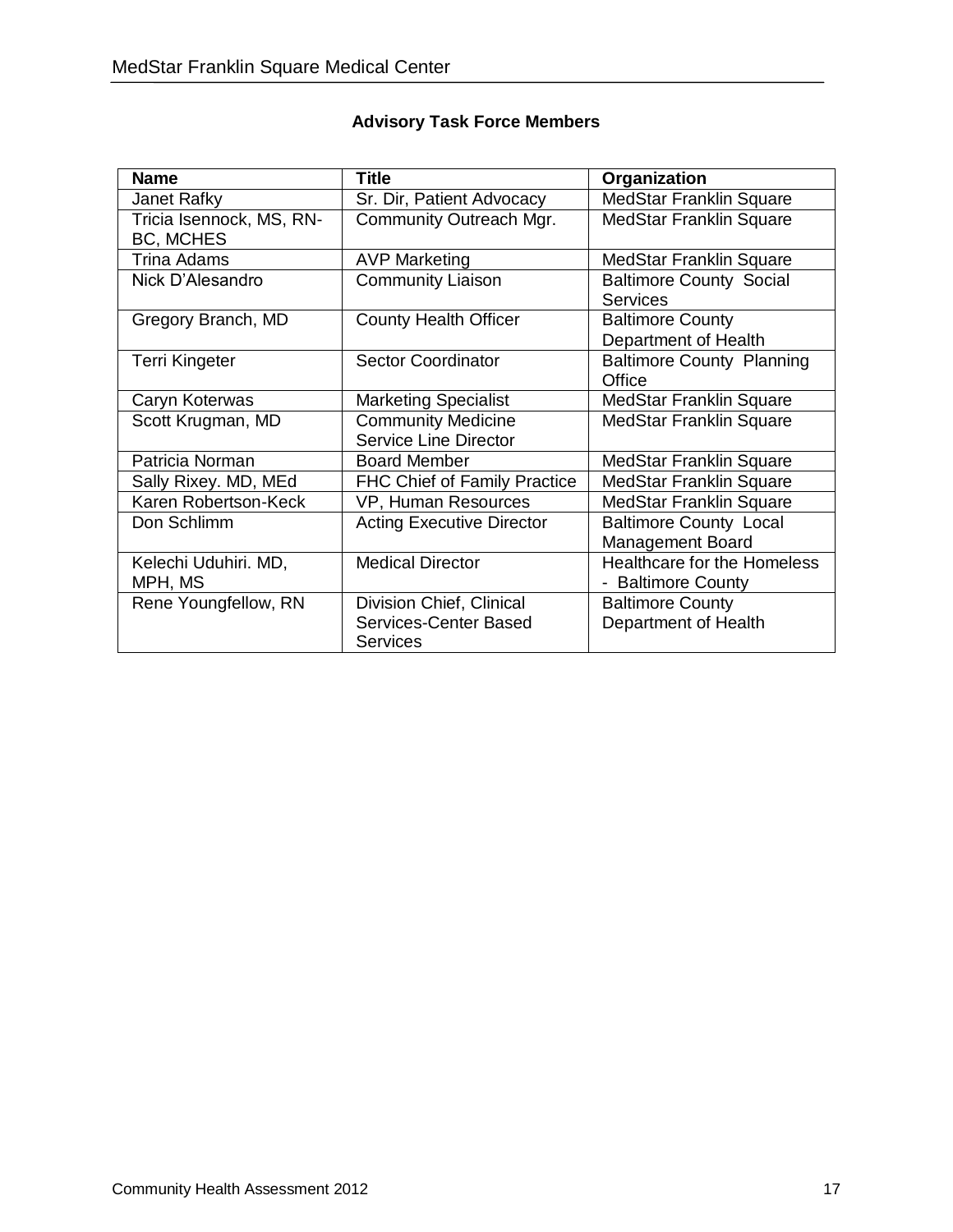| <b>Name</b>                                             | Title                                           | Organization                                     |
|---------------------------------------------------------|-------------------------------------------------|--------------------------------------------------|
| Donna Bilz                                              | <b>Healthscope Director</b>                     | <b>Baltimore County Department</b><br>of Aging   |
| Wendy Freeman                                           | PartnerSHIP Program<br>Director                 | <b>Baltimore County Department</b><br>of Health  |
| Susan Hahn                                              | <b>Parent Support Services</b>                  | <b>Baltimore County Public</b><br><b>Schools</b> |
| Diane Kretzschmar,<br>RN, PNP, CCE, PN                  | <b>Parish Nurse Coordinator</b>                 | <b>MedStar Franklin Square</b>                   |
| Mike Mason                                              | <b>Specialist Physical Education</b>            | Maryland State Department of<br>Education        |
| Joanne McAuliffe                                        | <b>Oncology Service Line</b><br><b>Director</b> | <b>MedStar Franklin Square</b>                   |
| Karen Polite-Lamma<br>RN, BS, BSN, CCE,<br><b>MCHES</b> | <b>Education Specialist</b>                     | <b>MedStar Franklin Square</b>                   |
| Laura Riley                                             | Deputy Director, CountyRide                     | <b>Baltimore County Department</b><br>of Aging   |
| Kristin Scilipoti                                       | <b>Health Educator</b>                          | <b>MedStar Franklin Square</b>                   |

### **Key Community Partners in Community Benefit Planning**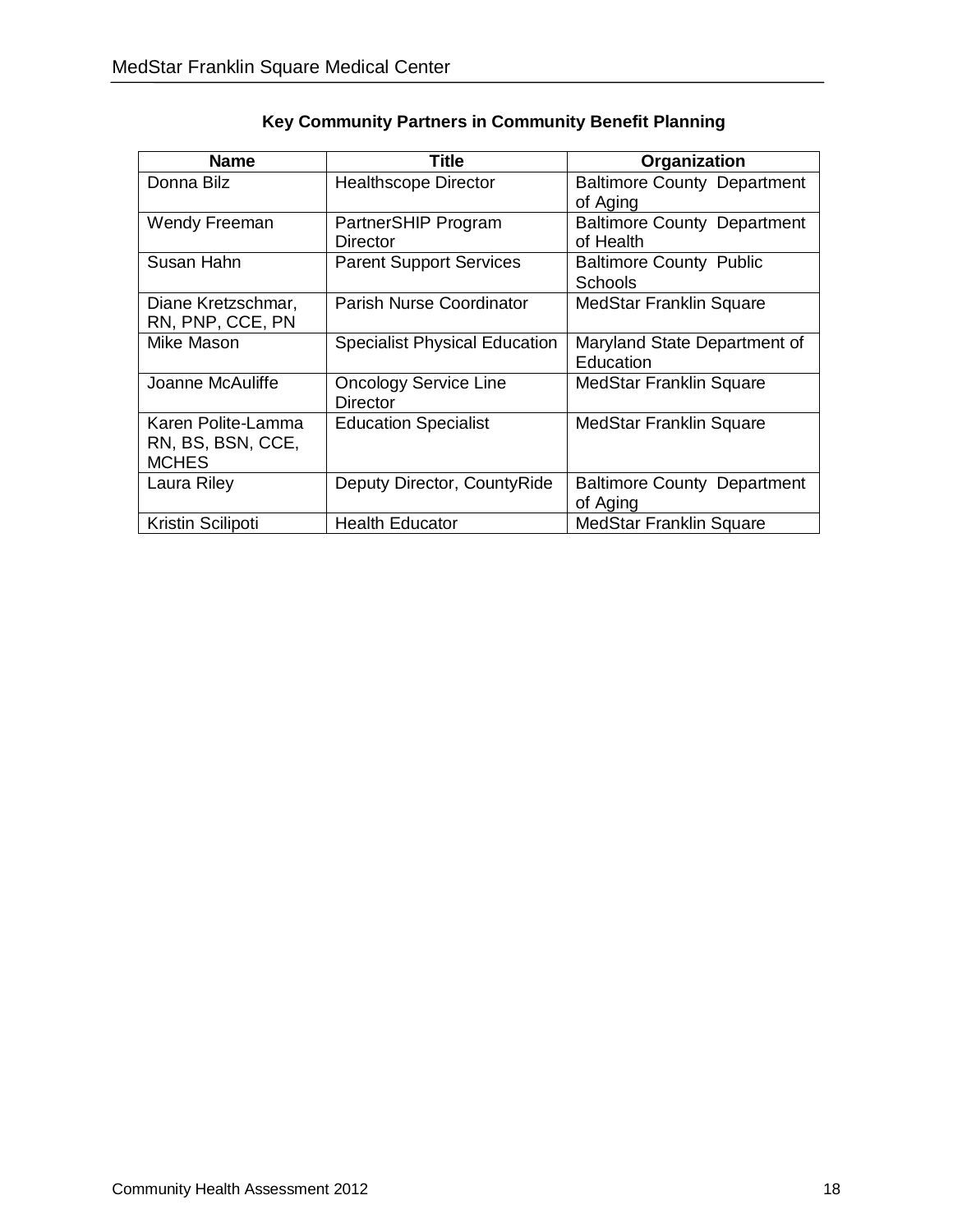|                                                                   | a) Community Asthma Management                                                                                                                                                                                                                                                                                                                                                                                                                                                                                                                                                                                                                                                                                            |  |  |  |  |
|-------------------------------------------------------------------|---------------------------------------------------------------------------------------------------------------------------------------------------------------------------------------------------------------------------------------------------------------------------------------------------------------------------------------------------------------------------------------------------------------------------------------------------------------------------------------------------------------------------------------------------------------------------------------------------------------------------------------------------------------------------------------------------------------------------|--|--|--|--|
| <b>Quantitative Evidence</b>                                      | • At 21.9%, the percentage of children diagnosed with<br>asthma is higher than any surrounding county and<br>higher than the state percentage (16.4%). This<br>statistic translates into missed days of school,<br>limitations on daily activities, visits to the emergency<br>department for treatment of asthma symptoms, and<br>hospitalizations.<br>• MedStar Franklin Square Medical Center CY2011<br><b>Asthma Statistics:</b><br>- Pediatric ED visits: 449<br>- Admissions: 143<br>- Transferred to PICU: 13<br>• Baltimore County Public Schools (BCPS) 2010-11<br>(total enrollment 104,000 students):<br>- 13,344 students with asthma diagnosis<br>- 4,831 students had asthma medication orders at<br>school |  |  |  |  |
| <b>Qualitative Evidence</b>                                       | BCPS school nurses report increased nurse visits and<br>911 transfers of students from school to emergency<br>room due to asthma                                                                                                                                                                                                                                                                                                                                                                                                                                                                                                                                                                                          |  |  |  |  |
| <b>Hospital Strengths</b>                                         | Center of Excellence for Pediatric Asthma<br>Management                                                                                                                                                                                                                                                                                                                                                                                                                                                                                                                                                                                                                                                                   |  |  |  |  |
| Alignment with local, regional,<br>state or national health goals | • Healthy People 2020 Respiratory objectives RD-1<br>through RD-7<br>• Maryland State Health Improvement Plan (MD SHIP):<br><b>Child Health</b><br>• BCPS stats<br>• Southeast Network: Keeping children safe and<br>healthy                                                                                                                                                                                                                                                                                                                                                                                                                                                                                              |  |  |  |  |
| <b>Other justification</b>                                        | Resource access (spacers, management plans) is<br>limited in this area due to economic status                                                                                                                                                                                                                                                                                                                                                                                                                                                                                                                                                                                                                             |  |  |  |  |

**5. Justify why the hospital selected its community benefit priorities.**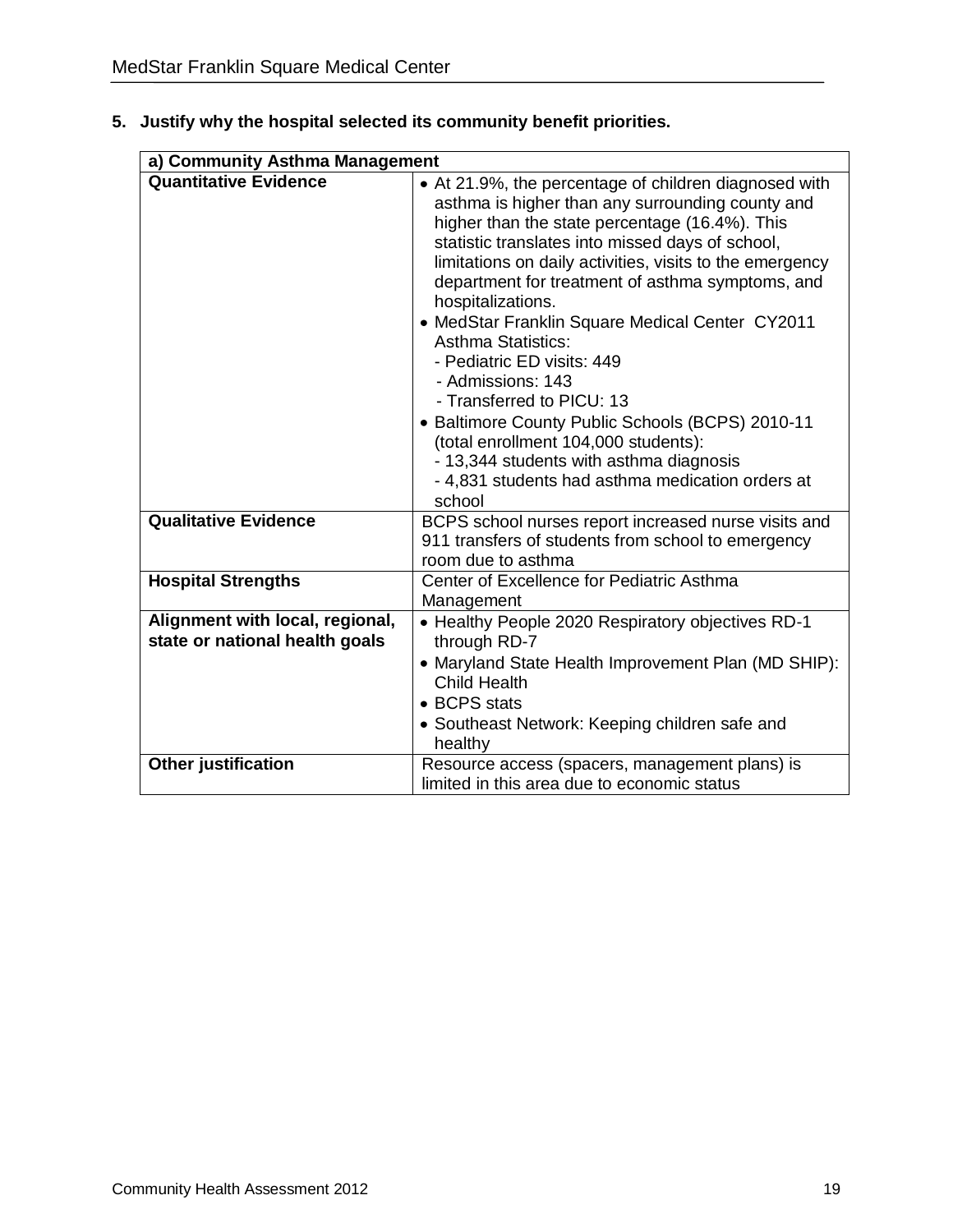|                                 | b) Resource Awareness - Tobacco Use and Substance Abuse Prevention/Cessation                                                                                                                                                                                                                                                                                                                                                                                                                                                                                                                                                                                                                                                                                                                                                                                                                                                                                                                                 |
|---------------------------------|--------------------------------------------------------------------------------------------------------------------------------------------------------------------------------------------------------------------------------------------------------------------------------------------------------------------------------------------------------------------------------------------------------------------------------------------------------------------------------------------------------------------------------------------------------------------------------------------------------------------------------------------------------------------------------------------------------------------------------------------------------------------------------------------------------------------------------------------------------------------------------------------------------------------------------------------------------------------------------------------------------------|
| <b>Quantitative Evidence</b>    | • Registration for free tobacco cessation programs at<br>MedStar Franklin Square is frequently so low that<br>programs are cancelled<br>• The current adult smoking rate in Maryland is 15.2% (MD<br>BRFSS)<br>• The current adult smoking rate in Baltimore County is<br>15.6% (MD BRFSS)<br>• Tobacco use contributes to cancer, heart disease, and<br>respiratory diseases (including emphysema, bronchitis,<br>and chronic airway obstruction), premature birth, low<br>birth weight, stillbirth, and infant death                                                                                                                                                                                                                                                                                                                                                                                                                                                                                       |
| <b>Qualitative Evidence</b>     | • 70.3% (n=243) of Community Input Survey respondents<br>think tobacco use is a "critical" or "very critical" issue<br>• 27.3 (n=243) of Community Input Survey respondents<br>"don't know" that smoking cessation, prevention,<br>education and support programs are available in<br><b>Southeast Baltimore County</b><br>• 28.3 (n=243) of Community Input Survey respondents<br>"don't know" that substance abuse prevention, education<br>and support programs are available in Southeast<br><b>Baltimore County</b><br>• Only 41.4% (n=243) of Community Input Survey<br>respondents "agreed" or "strongly agreed" that smoking<br>cessation, prevention, education and support programs<br>are available; 27.3% did not know; another 6.6% did not<br>respond<br>• Only 38.5% (n=243) of Community Input Survey<br>respondents "agreed" or "strongly agreed" that substance<br>abuse, prevention, education and support programs are<br>available; 28.3% did not know; another 8.2% did not<br>respond |
| <b>Hospital Strengths</b>       | • Marketing department<br>• Website<br>• Partnerships - Southeast Network, Baltimore County<br><b>Tobacco Coalition</b>                                                                                                                                                                                                                                                                                                                                                                                                                                                                                                                                                                                                                                                                                                                                                                                                                                                                                      |
|                                 | • Stop Smoking Today program (73% quit rate, N=5)                                                                                                                                                                                                                                                                                                                                                                                                                                                                                                                                                                                                                                                                                                                                                                                                                                                                                                                                                            |
| Alignment with local, regional, | • Healthy People 2020 TU-1 through TU-20; the HP2020                                                                                                                                                                                                                                                                                                                                                                                                                                                                                                                                                                                                                                                                                                                                                                                                                                                                                                                                                         |
| state or national health goals  | target is to reduce the proportion of adults who smoke to<br>12%                                                                                                                                                                                                                                                                                                                                                                                                                                                                                                                                                                                                                                                                                                                                                                                                                                                                                                                                             |
|                                 | • MD SHIP: Tobacco Use                                                                                                                                                                                                                                                                                                                                                                                                                                                                                                                                                                                                                                                                                                                                                                                                                                                                                                                                                                                       |
|                                 | • Baltimore County plan: Tobacco Coalition                                                                                                                                                                                                                                                                                                                                                                                                                                                                                                                                                                                                                                                                                                                                                                                                                                                                                                                                                                   |
| <b>Other justification</b>      | N/A                                                                                                                                                                                                                                                                                                                                                                                                                                                                                                                                                                                                                                                                                                                                                                                                                                                                                                                                                                                                          |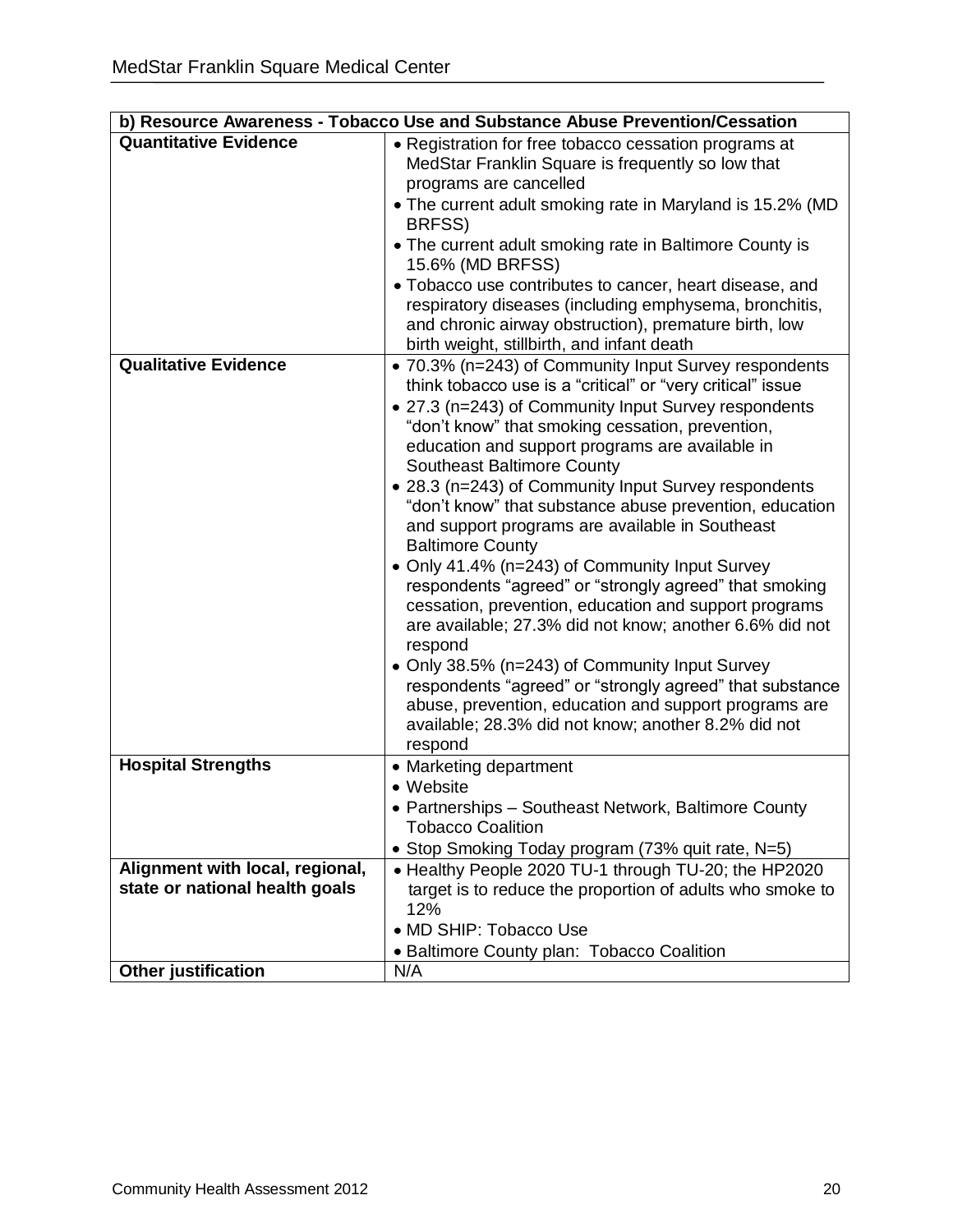| c) Senior Heart Health          |                                                                                                                                                                                                                                                                                                                                                                                                                                                                                                                                                                                                                                                                 |
|---------------------------------|-----------------------------------------------------------------------------------------------------------------------------------------------------------------------------------------------------------------------------------------------------------------------------------------------------------------------------------------------------------------------------------------------------------------------------------------------------------------------------------------------------------------------------------------------------------------------------------------------------------------------------------------------------------------|
| <b>Quantitative Evidence</b>    | • There are 195.4 deaths due to heart disease per 100,000<br>population in Baltimore County (MD DHMH & MD VSA,<br>2009)<br>• There are 239.0 deaths due to heart disease per 100,000<br>population in Baltimore County (HSCRC, 2010)<br>• Heart disease is the leading cause of death in Maryland,<br>accounting for 25% of all deaths (MD SHIP)<br>• 36.2% of people in Baltimore County report high<br>cholesterol (MD BRFSS, 2009)<br>• 33.8% of people in Baltimore County report high blood<br>pressure (MD BRFSS, 2009)<br>• Heart disease accounts for 26.5% of all deaths in<br><b>Southeast Baltimore County (Community Needs</b><br>Assessment, 2008) |
| <b>Qualitative Evidence</b>     | • 81.8% (n=243) of Community Input Survey respondents<br>rated heart disease to be "critical" or "very critical"<br>• 73.4% (n=243) of Community Input Survey respondents<br>rated stroke to be "critical" or "very critical"                                                                                                                                                                                                                                                                                                                                                                                                                                   |
| <b>Hospital Strengths</b>       | • Recipient of highest level of recognition for quality stroke<br>care from the American Heart Association/American<br>Stroke Association (AHA/AMA)<br>• Relationship with Baltimore County Department of Aging                                                                                                                                                                                                                                                                                                                                                                                                                                                 |
| Alignment with local, regional, | • Healthy People 2020 HDS-1 through HDS-5                                                                                                                                                                                                                                                                                                                                                                                                                                                                                                                                                                                                                       |
| state or national health goals  | • MD SHIP: Reduce deaths from heart disease (Chronic                                                                                                                                                                                                                                                                                                                                                                                                                                                                                                                                                                                                            |
|                                 | Disease)                                                                                                                                                                                                                                                                                                                                                                                                                                                                                                                                                                                                                                                        |
| <b>Other justification</b>      | N/A                                                                                                                                                                                                                                                                                                                                                                                                                                                                                                                                                                                                                                                             |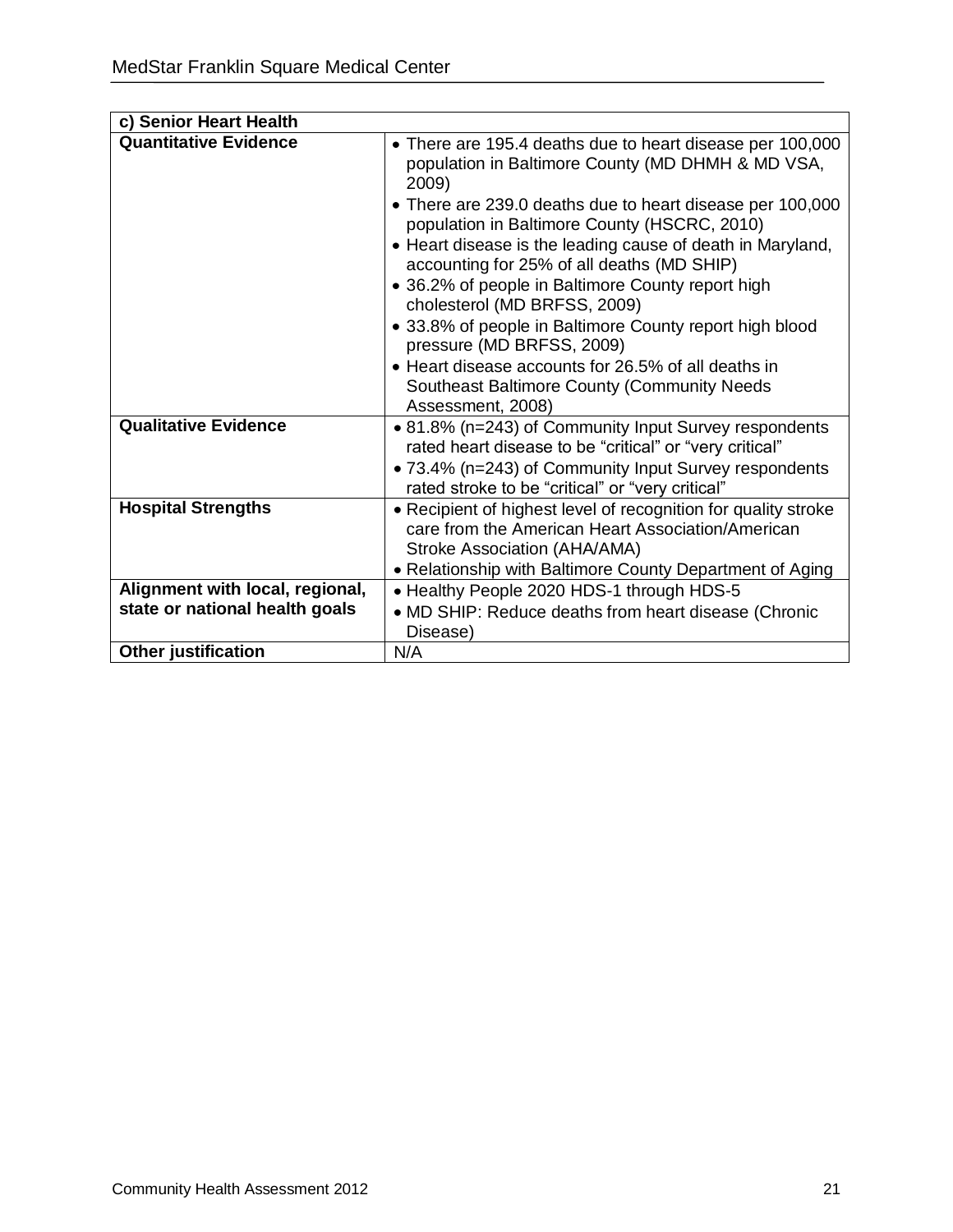#### **6. Does the hospital currently have community benefit activities that support other key health needs that were identified as important in the Community Health Assessment?**

| <b>Condition / Issue</b>         | <b>Classification</b>                              | Name of Program /<br><b>Description of</b><br><b>Service</b>                | <b>Key Partner</b>                                                                                                                                                                                                            |
|----------------------------------|----------------------------------------------------|-----------------------------------------------------------------------------|-------------------------------------------------------------------------------------------------------------------------------------------------------------------------------------------------------------------------------|
| Domestic<br>Violence/Child Abuse | Quality of Life                                    | Triple P (Positive<br>Parenting Program)<br><b>Child Protective Team</b>    | <b>Baltimore County Local</b><br>Management Board<br><b>Child Protective Team</b>                                                                                                                                             |
| Obesity                          | Wellness &<br>Prevention;<br>Quality of Life       | <b>Fit Families</b><br><b>Heart Smart Trail</b><br>Mall Walking             | <b>MedStar Franklin</b><br><b>Square Family Health</b><br>Center<br>Department of Natural<br><b>Resources</b><br><b>White Marsh Mall</b><br><b>Eastpoint Mall</b><br><b>Baltimore County Local</b><br><b>Health Coalition</b> |
| <b>Diabetes</b>                  | Wellness &<br>Prevention                           | Diabetes support<br>group                                                   |                                                                                                                                                                                                                               |
| <b>Heart Disease</b>             | Wellness &<br>Prevention;<br><b>Access to Care</b> | <b>Blood pressure</b><br>screenings<br>Women's Health<br>Navigator          | <b>White Marsh Mall</b><br><b>Eastpoint Mall</b><br>Target<br>Various community<br>sites                                                                                                                                      |
| Cancer                           | Wellness &<br>Prevention;<br><b>Access to Care</b> | <b>Community screenings</b>                                                 | Community sites -<br>businesses                                                                                                                                                                                               |
| <b>Stroke</b>                    | Wellness &<br>Prevention;<br><b>Access to Care</b> | <b>Blood pressure</b><br>screenings<br>Risk screening                       | <b>White Marsh Mall</b><br><b>Eastpoint Mall</b><br>Target<br>Various community<br>sites                                                                                                                                      |
| Infant mortality                 | Wellness &<br>Prevention                           | <b>Reducing Adverse</b><br><b>Perinatal Outcomes</b><br><b>Sleep Safety</b> | <b>Blue Cross Blue Shield</b><br><b>Baltimore County Local</b><br><b>Health Coalition</b><br>Various community<br>sites                                                                                                       |
| Homelessness                     | Wellness &<br>Prevention;<br><b>Access to Care</b> | Healthcare for the<br>Homeless - Baltimore<br>County                        | <b>Baltimore County</b><br>Communities for the<br><b>Homeless</b><br><b>Baltimore County:</b><br>Office of Planning,<br>Department of Health,<br>Department of Social<br><b>Services</b><br>Area shelters                     |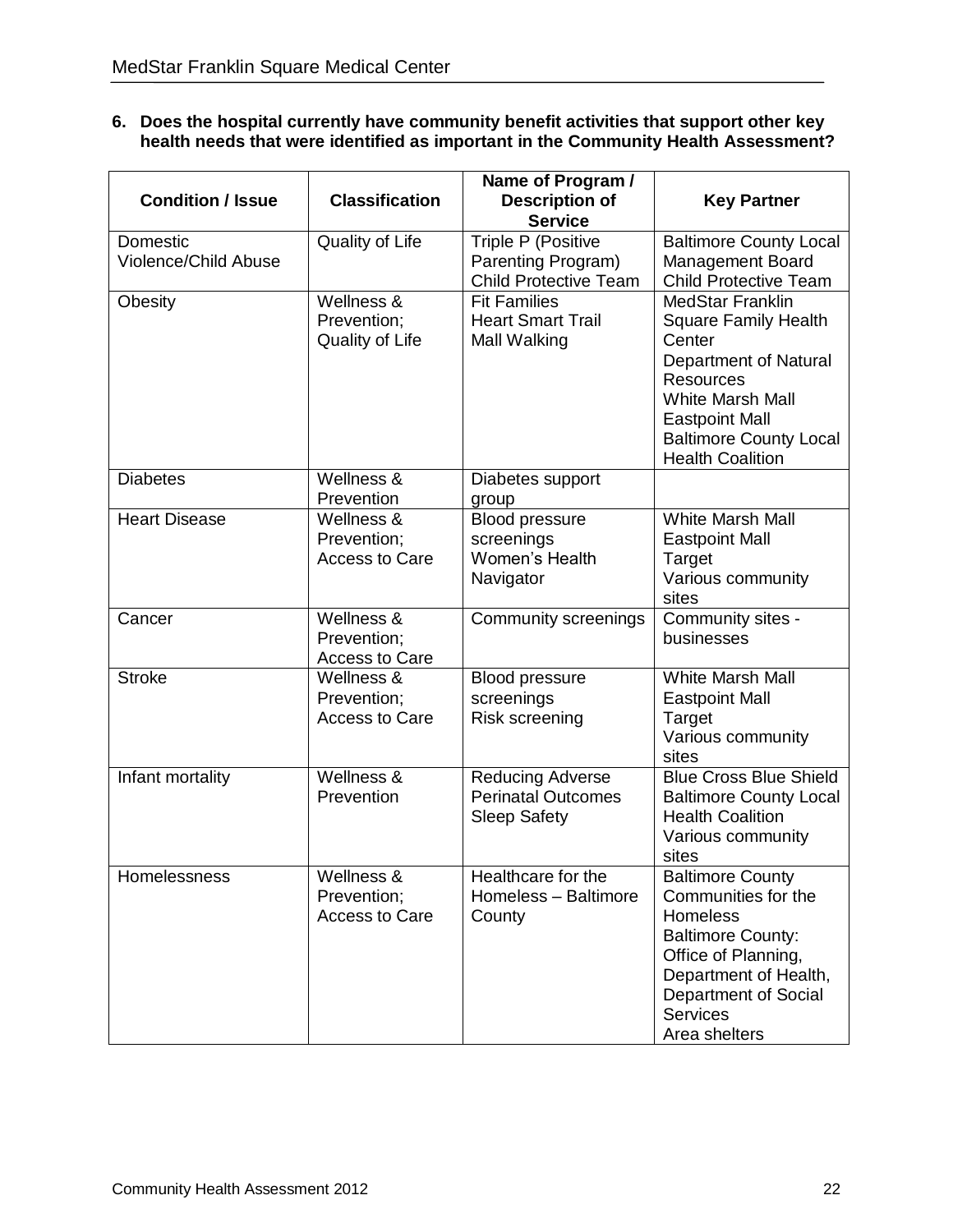| <b>Condition / Issue</b> | <b>Classification</b> | <b>Source</b>           | <b>Explanation</b>      |
|--------------------------|-----------------------|-------------------------|-------------------------|
| Transportation           | Access to Care        | 42.1% (n=243) of        | MFSMC does not have     |
|                          |                       | <b>Community Input</b>  | the expertise or        |
|                          |                       | Survey respondents      | infrastructure to serve |
|                          |                       | found the quality of    | as a lead around this   |
|                          |                       | transportation to be    | area of need            |
|                          |                       | "fair," "poor" or "very |                         |
|                          |                       | poor"                   |                         |
| Housing                  | Quality of Life       | 53.1% (n=243) of        | MFSMC does not have     |
|                          |                       | <b>Community Input</b>  | the expertise or        |
|                          |                       | Survey respondents      | infrastructure to serve |
|                          |                       | found the quality of    | as a lead around this   |
|                          |                       | housing to be "fair,"   | area of need            |
|                          |                       | "poor" or "very poor"   |                         |

**7. List other health priorities that were identified in the CHNA and describe why the hospital did not select them?**

#### **8. Describe how the hospital will institutionalize community benefit programming to support the Implementation Strategy.**

The hospital's Implementation Strategy is a roadmap for how community benefit resources will be deployed and how outcomes will be reported. The Community Benefit Hospital Lead will oversee planning, programming, monitoring, and evaluation of outcomes. The Executive sponsor will support institutional efforts to re-organize or reallocate resources as needed. Annual progress updates will be provided to Advisory Task Force members and the hospital's Board of Directors. The progress report will also be publicly accessible via the hospital's website.

The MedStar Health Corporate Community Health Department (CCHD) will provide systemwide coordination and oversight of community benefit programming. The CCHD will oversee the agenda of the Community Benefit Workgroup, which is comprised of Community Benefit Hospital Leads and other community health professionals across the system. The purpose of the workgroup is to share best practices and promote consistency around data collection, tracking, and reporting that is consistent with internal policies and state and federal guidelines.

The CCHD will provide the MedStar Health Board of Director's Strategic Planning Committee with annual updates on the hospital's progress towards the goals documented in the Implementation Strategy.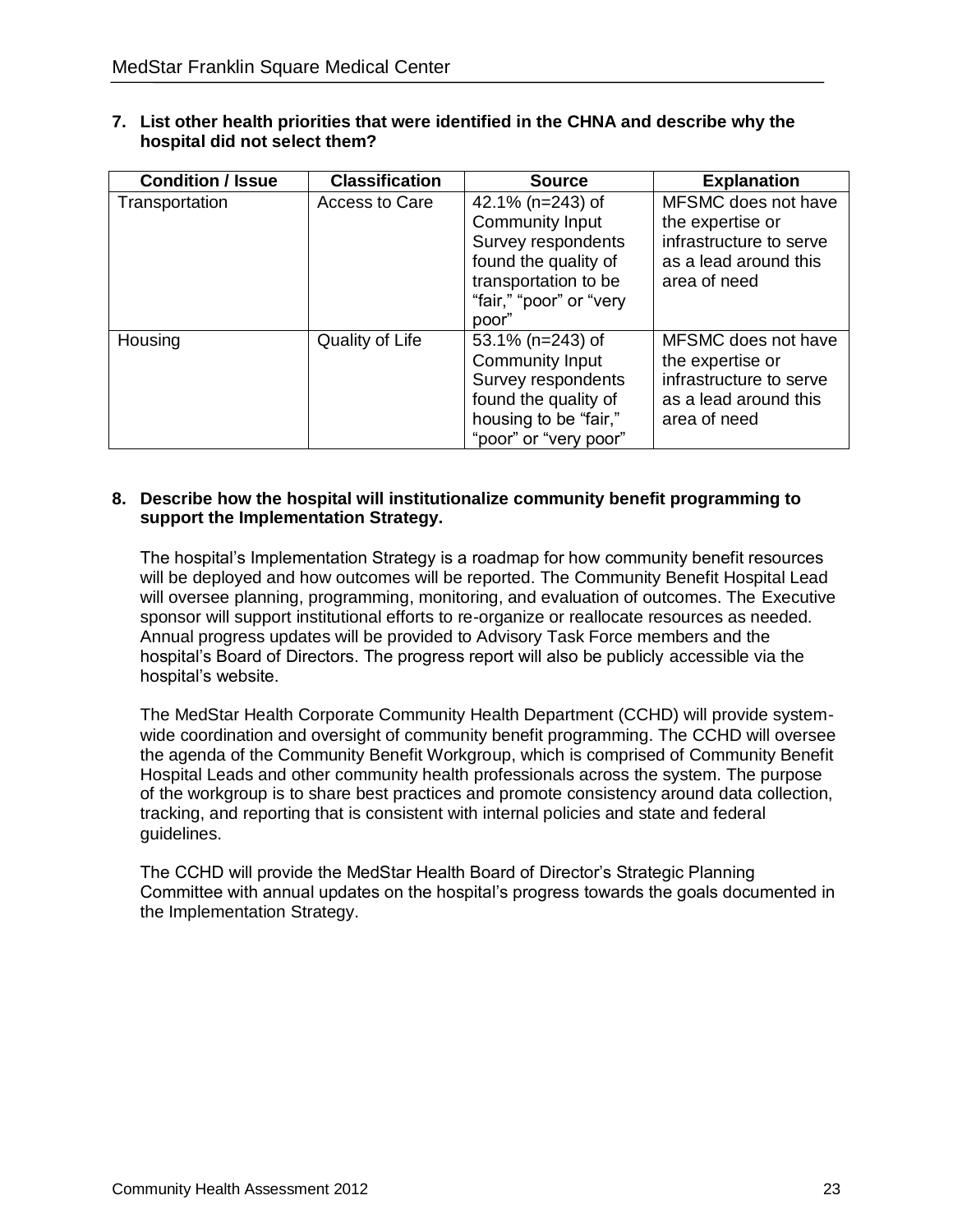#### **Resources**

- Claritas, 2011
- Healthy People 2020
- US Census 2010
- Maryland State Health Improvement Plan
- Maryland Vital Statistics Administration
- Maryland Department of Health and Mental Hygiene
- Maryland Health Services Cost Review Commission
- Maryland Behavioral Risk Factor Surveillance System
- Baltimore County Local Health Coalition
- Holleran Community Input Results MedStar Franklin Square Medical Center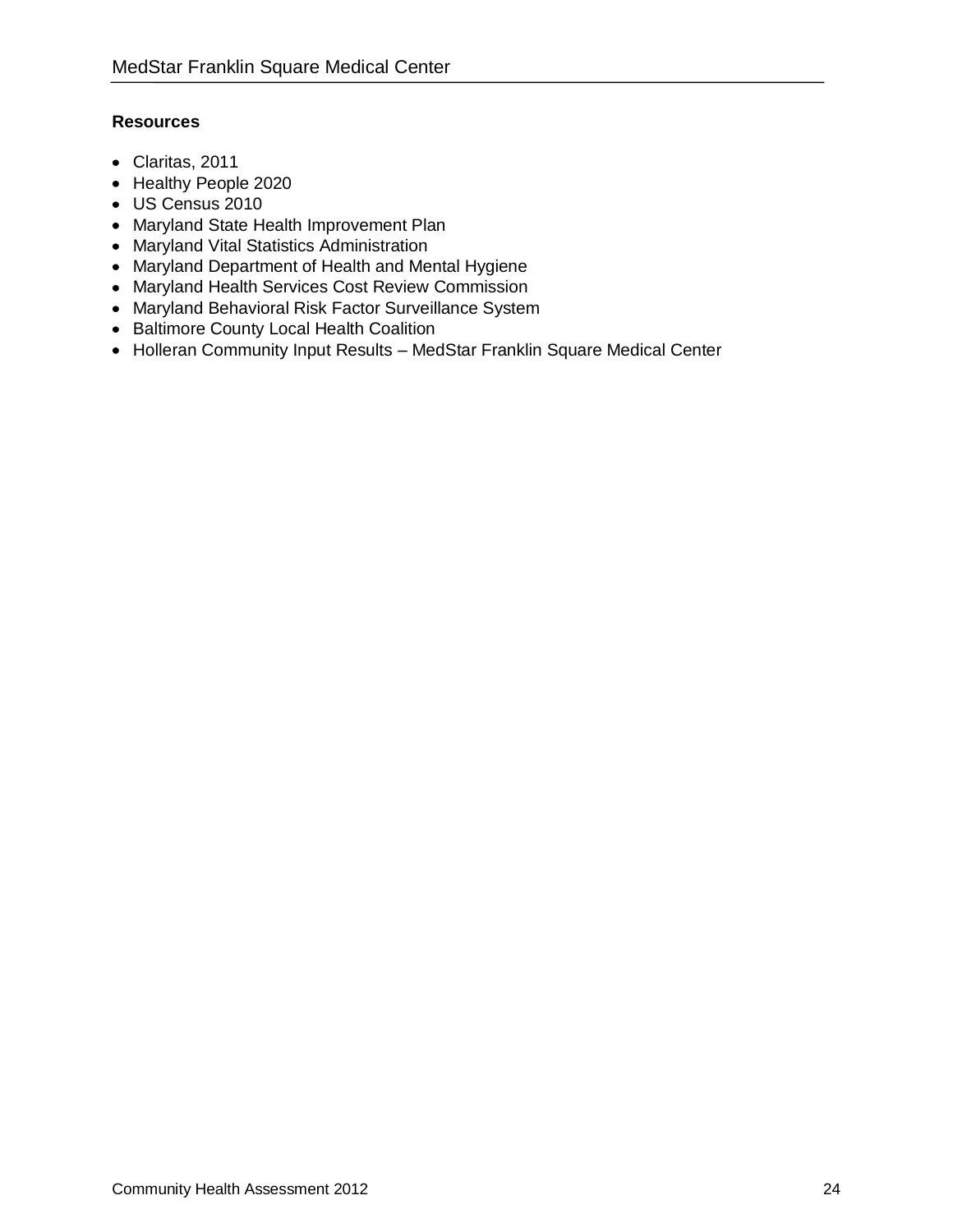#### **Implementation Strategy**

#### **Community Need:** Asthma Care

Goal Statement: Improve the quality of asthma care for children in the fifty-one BCPS schools in the Community Benefit Service Area (CBSA) through standardized asthma management plans and spacer availability.

**Target Population:** Children who attend Deep Creek Elementary School, Golden Ring Middle School, and Kenwood High School

<span id="page-24-0"></span>

| #              | <b>Resources</b>                                                                                                                                                                                                           | <b>Activities</b>                                                                                                                                   | <b>Outputs</b>                                                                                                                                        | <b>Short-Term</b><br><b>Outcomes</b>                                                                                                 | Long-Term<br><b>Outcomes</b>                                                                                                                    | <b>Partnering</b><br><b>Organizations</b>                                    | <b>Responsible</b><br>Party(ies)                                                                                                                    |
|----------------|----------------------------------------------------------------------------------------------------------------------------------------------------------------------------------------------------------------------------|-----------------------------------------------------------------------------------------------------------------------------------------------------|-------------------------------------------------------------------------------------------------------------------------------------------------------|--------------------------------------------------------------------------------------------------------------------------------------|-------------------------------------------------------------------------------------------------------------------------------------------------|------------------------------------------------------------------------------|-----------------------------------------------------------------------------------------------------------------------------------------------------|
| $\mathbf{1}$   | <b>Baltimore County Public</b><br>School (BCPS) RNs<br>MedStar Franklin Square<br><b>Community Asthma Team</b><br><b>MedStar Grant</b><br><b>Development Team</b><br>MedStar Franklin Square<br><b>Outpatient Pharmacy</b> | Continue<br>collaboration with<br><b>BCPS</b> and area<br>school nurses<br>through the<br>Community<br>Asthma Team.                                 | Convene monthly<br>meetings to identify<br>challenges,<br>opportunities and<br>resources.                                                             | Determine number<br>of 911 calls due to<br>asthma in target<br>schools                                                               | Decrease 911<br>calls by $10\%$ <sup>1</sup><br>from the fifty-one<br>BCPS schools in<br>the Community<br><b>Benefit Service</b><br>Area (CBSA) | <b>Baltimore County</b><br><b>Public Schools</b><br>Community<br>Asthma Team | Community<br>Asthma Team                                                                                                                            |
| $\overline{2}$ |                                                                                                                                                                                                                            | Facilitate the use<br>of a standardized,<br>accessible<br>management plan<br>form for each<br>elementary<br>school child<br>experiencing<br>asthma. | Identify and<br>implement a<br>standardized form<br>Identify and<br>eliminate barriers<br>Promote the use of a<br>standardized form                   | Identify the current<br>number of children<br>with diagnosed<br>asthma with<br>completed asthma<br>action plans in<br>target schools | Increase by 10%<br>the number of<br>completed<br>asthma action<br>plans in targeted<br>schools by<br>November $2014^2$                          | <b>Baltimore County</b><br><b>Public Schools</b><br>Community<br>Asthma Team | Maryland<br>Department of<br>Health and<br>Mental Hygiene<br><b>Baltimore</b><br><b>County Public</b><br><b>Schools</b><br>Community<br>Asthma Team |
| $\overline{3}$ |                                                                                                                                                                                                                            | Increase the<br>availability of<br>spacers for use in<br>schools                                                                                    | Identify and mitigate<br>obstacles to spacer<br>access<br>Identify funding<br>source(s) for<br>spacers<br>Obtain and distribute<br>spacers to schools | Obtain funding to<br>supply ten spacers<br>to each of the fifty-<br>one BCPS schools<br>in the CBSA                                  | Provide ten<br>spacers to each of<br>the fifty-one BCPS<br>schools in the<br>CBSA by<br>November 2014                                           | <b>Baltimore County</b><br><b>Public Schools</b><br>Community<br>Asthma Team | MedStar<br><b>Franklin Square</b><br>Outpatient<br>Pharmacy<br><b>Baltimore</b><br><b>County Public</b><br>Schools<br>Community<br>Asthma Team      |

 $1$  According to the BCPS RN Director, there were 63 911 calls from BCPS schools in 2011.

 $2$  Baseline will be established in 2013.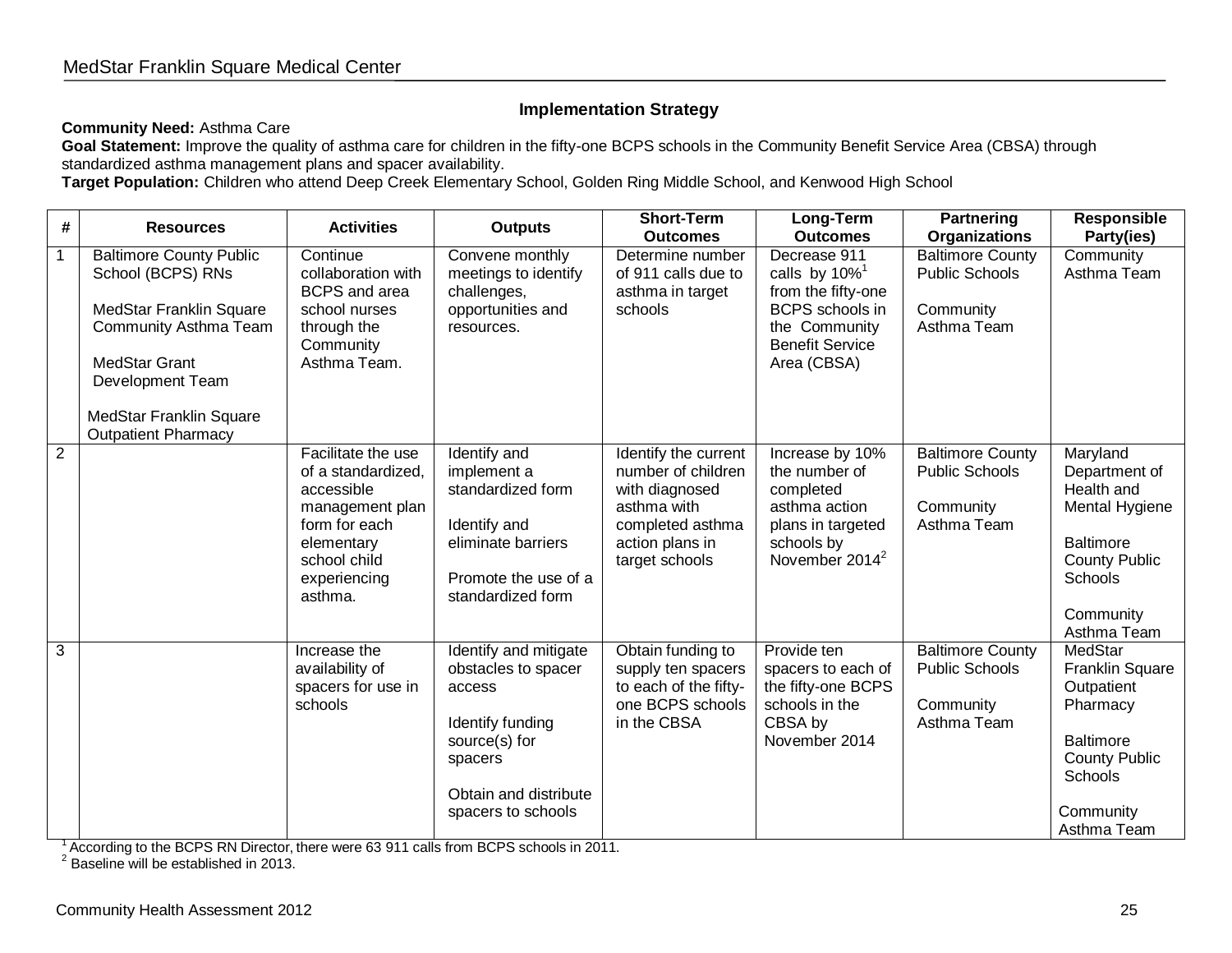#### **Community Need:** Resource Awareness

Goal Statement: Increase the awareness of the public, providers and policy makers in the Community Benefit Service Area (CBSA) about available tobacco and other substance abuse prevention, education and support programs resources.

**Target Population:** Adults who live and/or work in the CBSA

| #              | <b>Resources</b>                                                                                                                                                                                                                                                                                   | <b>Activities</b>                                                                       | <b>Outputs</b>                                                                                                                                                                                                                                                                                                                                                                                                              | <b>Short-Term</b><br><b>Outcomes</b>                                                                                                                                                                                                                                                                 | Long-Term<br><b>Outcomes</b>                                           | <b>Partnering</b><br><b>Organizations</b>                                                                                                                                                                                                     | <b>Responsible</b><br>Party(ies)                      |
|----------------|----------------------------------------------------------------------------------------------------------------------------------------------------------------------------------------------------------------------------------------------------------------------------------------------------|-----------------------------------------------------------------------------------------|-----------------------------------------------------------------------------------------------------------------------------------------------------------------------------------------------------------------------------------------------------------------------------------------------------------------------------------------------------------------------------------------------------------------------------|------------------------------------------------------------------------------------------------------------------------------------------------------------------------------------------------------------------------------------------------------------------------------------------------------|------------------------------------------------------------------------|-----------------------------------------------------------------------------------------------------------------------------------------------------------------------------------------------------------------------------------------------|-------------------------------------------------------|
|                | MedStar Franklin Square<br><b>Community Health</b><br>Education (CHE)<br><b>Stop Smoking Today</b><br>(smoking cessation<br>program)<br><b>Baltimore County</b><br>Department of Health<br><b>Tobacco Coalition</b><br><b>American Cancer Society</b><br>American Heart<br>Association<br>Holleran | Identify<br>obstacles to<br>resource<br>awareness                                       | Hold three community<br>input sessions with the<br>Southeast Network, other<br>healthcare providers, and<br>community members                                                                                                                                                                                                                                                                                               | Increased<br>awareness of<br>tobacco and<br>other substance<br>abuse resources<br>as indicated by<br>the re-execution<br>of the Holleran<br>community input<br>survey at all the<br>previous sites<br>November 2014:<br>Decrease<br>number of<br>"Don't Know"<br>responses by<br>$10\%$ <sup>1</sup> | Increased<br>number of Stop<br>Smoking Today<br>participants by<br>10% | <b>Baltimore County</b><br>Department of<br>Health<br><b>Baltimore County</b><br>Department of Aging<br><b>Baltimore County</b><br>Office of Planning<br><b>Baltimore County</b><br><b>Public Schools</b><br>Southeast Area<br><b>Network</b> | Community<br>Outreach<br>Manager                      |
| $\overline{2}$ |                                                                                                                                                                                                                                                                                                    | Increase<br>publicity about<br>tobacco and<br>other<br>substance<br>abuse<br>resources. | Utilize MedStar Franklin<br>Square marketing<br>opportunities to publicize<br>smoking and substance<br>abuse cessation<br>prevention, education and<br>support programs in the<br>CBSA <sup>2</sup><br><b>Collaborate with Baltimore</b><br>County and area resource<br>providers in related<br>publicity campaigns<br>Send brochure<br>electronically to BCDH and<br>SEN to be distributed to all<br>providers and clients | Determine<br>baseline<br>participation in<br>One Voice<br>Dundalk.                                                                                                                                                                                                                                   |                                                                        |                                                                                                                                                                                                                                               | <b>AVP MedStar</b><br>Franklin<br>Square<br>Marketing |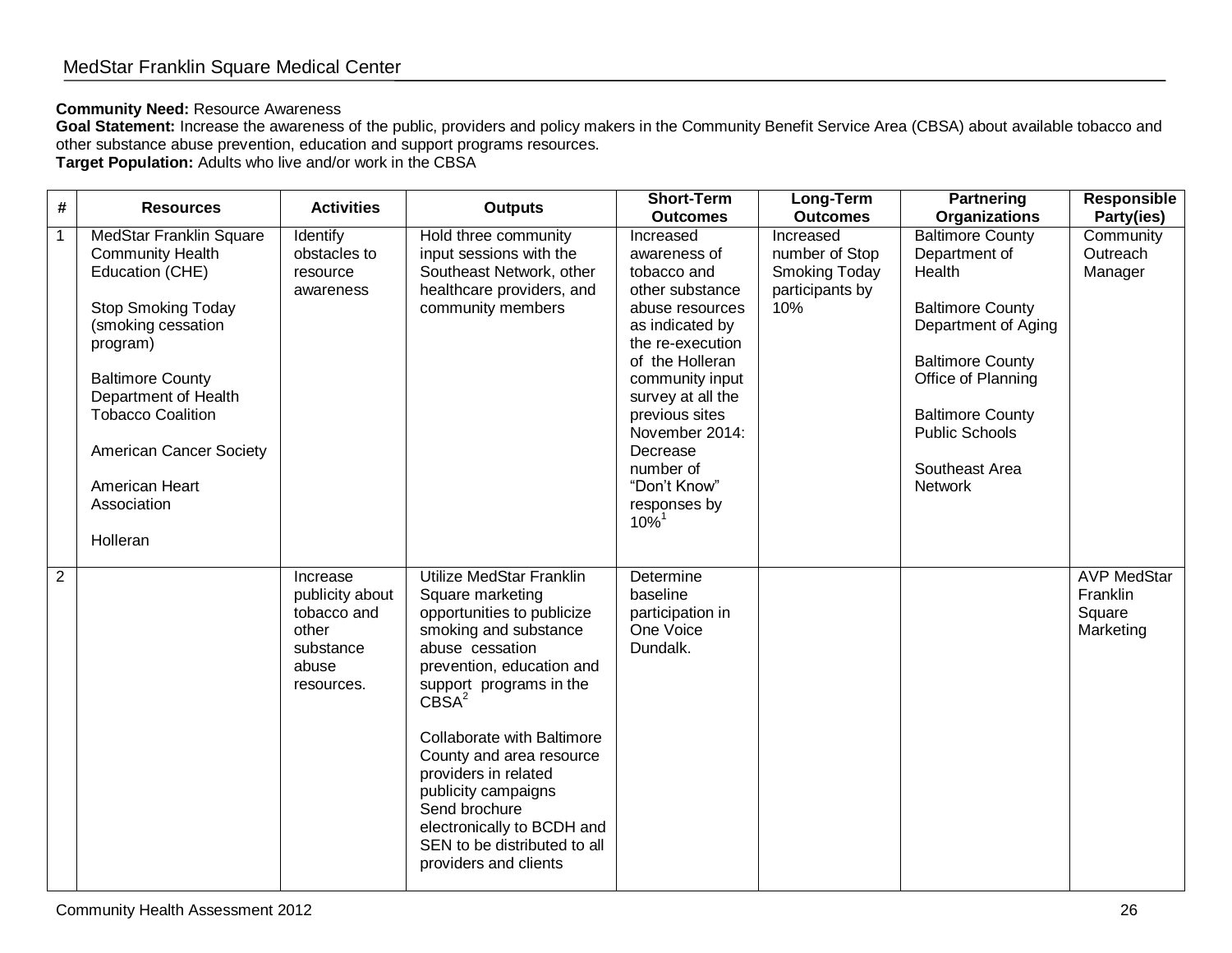#### MedStar Franklin Square Medical Center

| <b>Resources</b> | <b>Activities</b>                                                                            | <b>Outputs</b>     | <b>Short-Term</b><br><b>Outcomes</b>                                        | Long-Term<br><b>Outcomes</b>                                | artnering<br>Organizations | Responsible<br>Party(ies) |
|------------------|----------------------------------------------------------------------------------------------|--------------------|-----------------------------------------------------------------------------|-------------------------------------------------------------|----------------------------|---------------------------|
|                  | Re-execution of<br>the Holleran<br>community<br>input survey at<br>all the previous<br>sites | Distribute surveys | At least 250<br>community input<br>surveys<br>completed by<br>November 2014 | Increase<br>participation in<br>One Voice<br>Dundalk by 10% |                            |                           |

<sup>1</sup> Holleran survey, Wellness and Prevention questions 4a (27.3%, n=243) and 4g (28.3%, n=243).

 $^2$  Include information in the MedStar Health education calendar, MedStar Franklin Square website, and distribute 20 brochures in all MedStar physician offices and facilities in CBSA.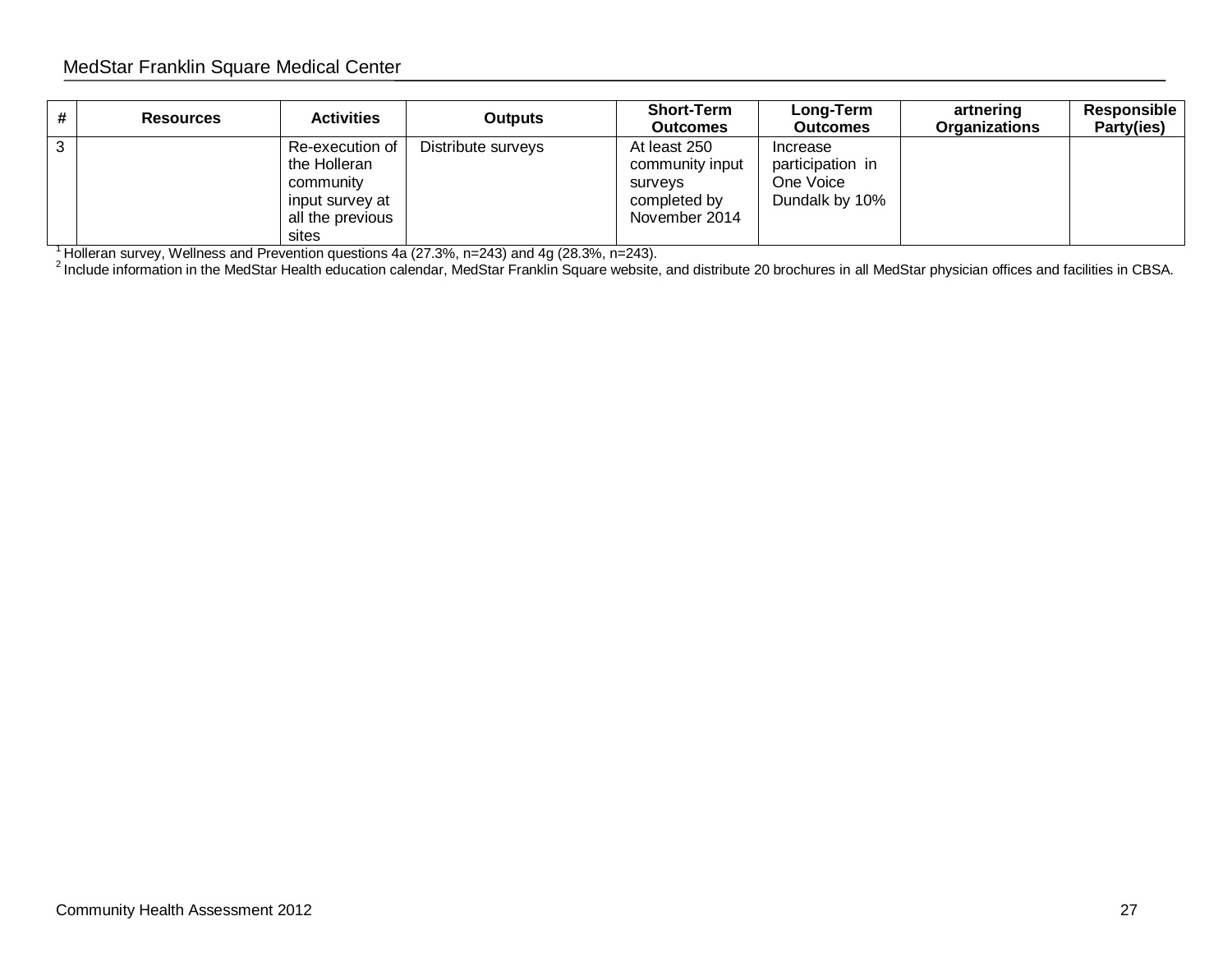#### **Community Need:** Senior Cardiovascular Health

Goal Statement: Improve the quality of cardiovascular health for seniors attending the seven Baltimore County Department of Aging (BCDA) Senior Centers in the Community Benefit Service Area.

**Target Population:** Seniors attending the seven BCDA Senior Centers in the CBSA: Ateaze, Edgemere, Essex, Fleming, Overlea-Fullerton, Rosedale, and Victory Villa

| # | <b>Resources</b>                                                                                                                                                                                                                                                                                                                                                                                                                                 | <b>Activities</b>                                                                                                                                                                                 | <b>Outputs</b>                                                                                                                                                                                                                                                                                                                                                                                                                   | <b>Short-Term</b><br><b>Outcomes</b>                                                                                                                                                                                                                                                                                              | Long-Term<br><b>Outcomes</b>                                                                                                                                                     | <b>Partnering</b><br><b>Organizations</b>                                                                                                                                                                                      | <b>Responsible</b><br>Party(ies)                       |
|---|--------------------------------------------------------------------------------------------------------------------------------------------------------------------------------------------------------------------------------------------------------------------------------------------------------------------------------------------------------------------------------------------------------------------------------------------------|---------------------------------------------------------------------------------------------------------------------------------------------------------------------------------------------------|----------------------------------------------------------------------------------------------------------------------------------------------------------------------------------------------------------------------------------------------------------------------------------------------------------------------------------------------------------------------------------------------------------------------------------|-----------------------------------------------------------------------------------------------------------------------------------------------------------------------------------------------------------------------------------------------------------------------------------------------------------------------------------|----------------------------------------------------------------------------------------------------------------------------------------------------------------------------------|--------------------------------------------------------------------------------------------------------------------------------------------------------------------------------------------------------------------------------|--------------------------------------------------------|
|   | <b>Baltimore County</b><br>Department of Aging<br>• Senior Centers<br>• Fitness Centers<br>• CountyRide<br><b>MedStar Franklin</b><br>Square<br>• Community Health<br>Education<br>• Food and Nutrition<br>• Consumer Health<br>Library<br>• Pharmacy<br>• Fitness Coordinator<br>• Family Medicine<br>Residency<br>MedStar Health<br>Cardiovascular<br>Services<br>• Nurse<br>American Heart<br><b>Association Million</b><br>Hearts Initiative | Implement Healthy<br>Heart club <sup>1</sup> in each<br>targeted Senior<br>Center:<br>Ateaze, Edgemere,<br>Essex, Fleming,<br>Overlea-Fullerton,<br>Rosedale, Seven<br>Oaks, and Victory<br>Villa | Recruit 10<br>participants at<br>each senior<br>center<br>Assess each<br>participant for<br>baseline heart<br>health<br>indicators <sup>2</sup><br>Collect<br>pertinent heart<br>health medical<br>information <sup>3</sup><br>from each<br>participant<br>Hold monthly<br>meetings (Oct -<br>May) to discuss<br>hearth health<br>topics <sup>4</sup><br>Reassess heart<br>health<br>indicators <sup>2</sup> and<br><b>BRFSS</b> | Determine number of<br>blood pressures in<br>therapeutic range<br>Increased number of<br>screening participants<br>who are aware of<br>personal blood<br>pressure numbers by<br>$10\%$ <sup>5</sup><br>10% increased<br>awareness of blood<br>pressure/stroke risk<br>factors as indicated by<br>pre- and post tests <sup>5</sup> | Blood pressures in<br>therapeutic range<br>increased by 10% <sup>5</sup><br>Decreased number<br>of hospital/ED visits<br>for hypertension by<br>10% by participants <sup>5</sup> | <b>Baltimore</b><br>County<br>Department of<br>Aging<br>University of<br>Maryland,<br><b>Baltimore and</b><br>Notre Dame of<br><b>Baltimore</b><br>Pharmacy<br>students<br><b>Eastpoint Mall</b><br><b>White Marsh</b><br>Mall | Health<br>Educator<br>Community<br>Outreach<br>Manager |
|   |                                                                                                                                                                                                                                                                                                                                                                                                                                                  |                                                                                                                                                                                                   | questions at<br>end of program                                                                                                                                                                                                                                                                                                                                                                                                   |                                                                                                                                                                                                                                                                                                                                   |                                                                                                                                                                                  |                                                                                                                                                                                                                                |                                                        |

Name tentative

 $^{2}$ Height, weight, blood pressure, body mass index (BMI), waist circumference, cholesterol, glucose

 $^3$  Behavior Risk Factor Surveillance System (BRFSS) questions, current medications, any advance directives on file, emergency information, recent (within the past year) doctor/hospital/emergency department visits

<sup>4</sup> I.e., risk factor education, self-management techniques, resource navigation, health literacy

<sup>&</sup>lt;sup>5</sup> Baseline will be established on first day of program.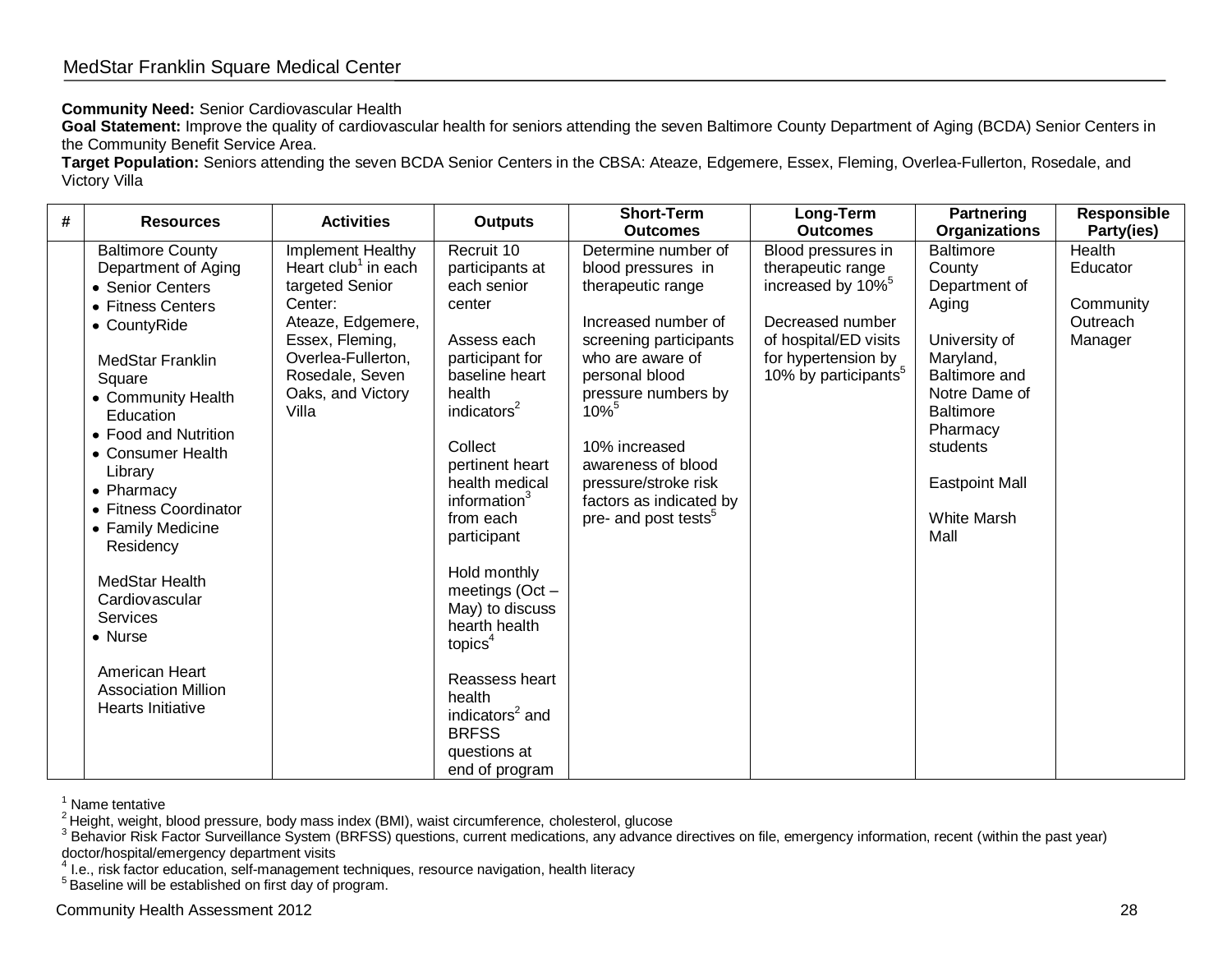#### <span id="page-28-0"></span>**Appendix: Community Input Results**

#### **Background and Methodology**

Beginning in October 2011, staff from MedStar Health and Franklin Square Hospital Center partnered with Holleran to develop a questionnaire to gather feedback from community members. The purpose of the questionnaire was to garner feedback during "Community Input Sessions" and to distribute the questionnaire in the community via online and written data collection methodologies. Community members were also given the opportunity to complete the questionnaire over the telephone. The content of the questionnaire focused on perceptions of community needs and strengths across four key domains:

- 1. Access to healthcare services
- 2. Key health issues prominent in the community
- 3. Perceived quality of life
- 4. Availability of wellness and prevention initiatives

The hospital identified key area agencies and individuals to serve on the "Advisory Task Force." The purpose of the task force is to guide the efforts of the community assessment work and to serve as advisors with the hospital's community benefit planning. Holleran staff worked with the Franklin Square Hospital Center Advisory Task Force members to supplement core questions identified by MedStar Health with additional questions that were customized to their hospital's services and their specific community's needs.

On Monday, November 14, the Community Input Session was held. Eighteen individuals from the surrounding community offered feedback via the questionnaire. Representatives from Franklin Square Hospital Center and the Advisory Task Force were also in attendance at the session, but did not respond to the questionnaire.

Holleran facilitated Franklin Square Hospital Center's Community Input Session, which lasted approximately 90 minutes. The session was organized into a gathering of quantitative feedback via a wireless keypad technology and roundtable discussion groups aimed at stimulating qualitative feedback to the open-ended questions. In addition to the onsite Community Input Session, the hospital gathered nearly 226 additional completed surveys via online and written survey distribution. It is important to note that the number of completed surveys and limitations to the random sampling yield results that are directional in nature and may not necessarily represent the entire population within the hospital's service area.

The following report is a compilation of the responses from all community members, both those in attendance at the onsite meeting and those who completed the survey outside of the meeting. This summary, in conjunction with secondary data from Healthy Communities Institute, will serve as the foundation for Franklin Square Hospital Center's Implementation Planning and community benefit activities.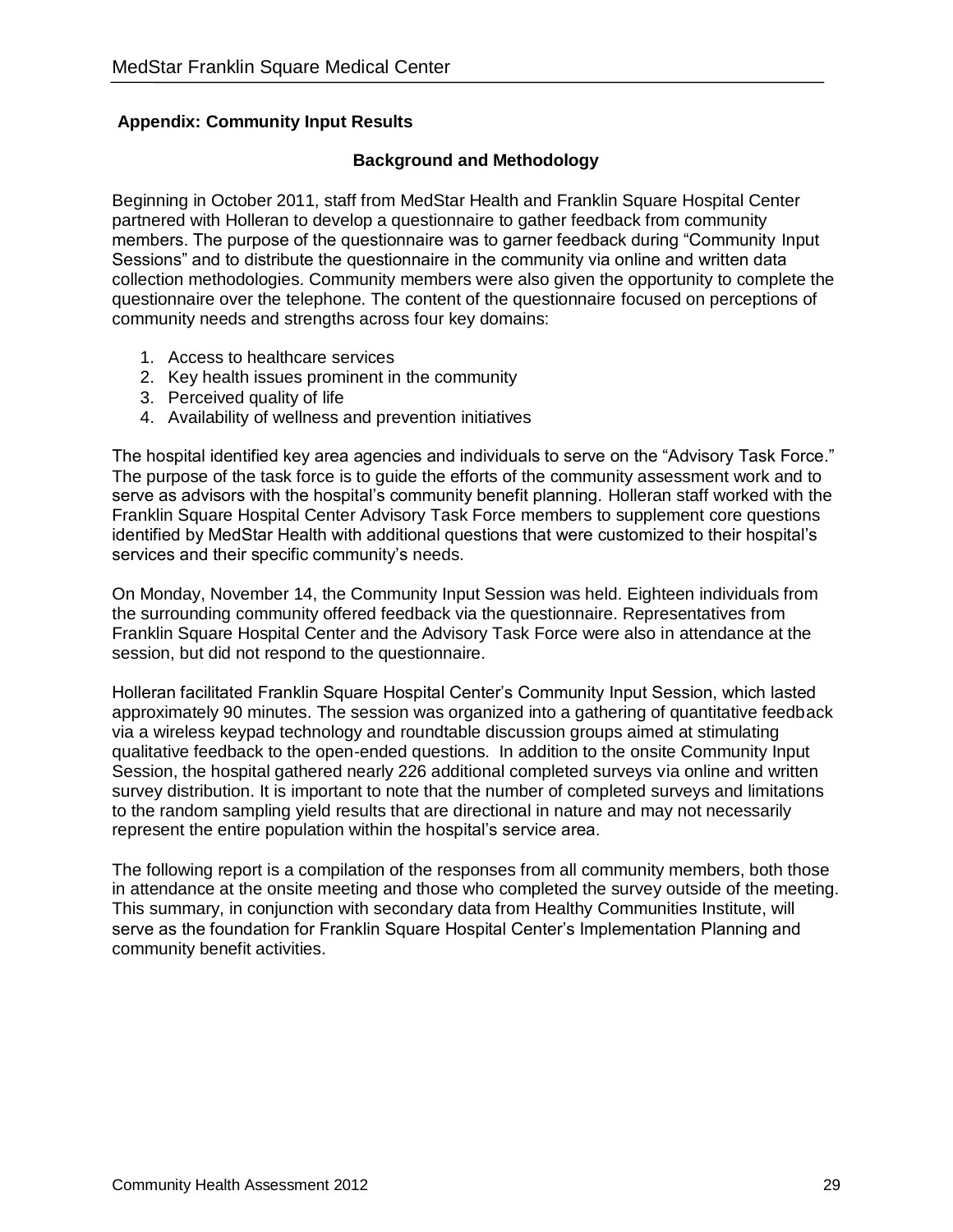#### **Overview of Quantitative Results**

#### *Respondent Demographics*

A total of 244 individuals responded to the questionnaire, 18 during the Community Input Sessions and an additional 226 following the input session (online and written responses).The majority (62.4%) were residents in the community and an additional 15.9% represented area professionals, community leaders, and government officials. Seven out of ten were White and roughly 40% reported having a college degree or higher. The age groups were fairly evenly represented, with the 65+ demographic representing the largest proportion in the sample (33.2%). With respect to household income, 16% of the sample reported an income less than \$25,000 and 18.4% reported a household income of \$100,000 or greater. When asked about health insurance coverage, 6.7% indicated they do not currently have health insurance and an additional 2.9% have Medicaid for their coverage.

#### *Access to health services*

The initial set of questions focused on access to area healthcare and health services. Individuals were asked to respond to a series of statements whereby they agreed or disagreed with the corresponding statement (1=strongly disagree; 5=strongly agree). The highest level of agreement (average 3.9) was reflected in access to primary care and access to specialty care. The lowest level of agreement (average 2.8) was reflected in the number of bilingual physicians and other health care providers in Southeast Baltimore County.

| On a scale of 1 (strongly disagree) through 5 (strongly agree), please<br>rate each of the following statements:                                                      |                         |                                        |  |  |  |  |
|-----------------------------------------------------------------------------------------------------------------------------------------------------------------------|-------------------------|----------------------------------------|--|--|--|--|
| <b>Factor</b>                                                                                                                                                         | Mean<br><b>Response</b> | Corresponding<br><b>Scale Response</b> |  |  |  |  |
| Residents in the area are able to access a primary care<br>physician or other health care provider (family doctor; general<br>practitioner; internist; pediatrician). | 3.9                     | Agree                                  |  |  |  |  |
| Residents in the area are able to access a medical specialist<br>(oncologist, cardiologist).                                                                          | 3.9                     | Agree                                  |  |  |  |  |
| Residents in the area are able to access a dentist when needed.                                                                                                       | 3.4                     | Neutral                                |  |  |  |  |
| Residents in the area have access to transportation for medical<br>appointments.                                                                                      | 3.2                     | Neutral                                |  |  |  |  |
| There are a sufficient number of physicians and other health<br>care providers accepting Medicaid or other forms of medical<br>assistance.                            | 3.4                     | Neutral                                |  |  |  |  |
| There are a sufficient number of bilingual physicians and other<br>health care providers in Southeast Baltimore County.                                               | 2.8                     | Neutral                                |  |  |  |  |
| Health prevention, screening and wellness are promoted well<br>in Southeast Baltimore County.                                                                         | 3.5                     | Agree                                  |  |  |  |  |

When looking at the specific number of individuals responding that they "strongly agree" with the statement, once again, access to primary care and specialty care were rated the highest with approximately 40% stating they "strongly agree." The fewest "strongly agree" responses were garnered from access to bilingual health providers (5.5%), the number of physicians who accepting Medicaid or other forms of medical assistance (17.3%), and the availability of transportation for medical appointments (17.8%).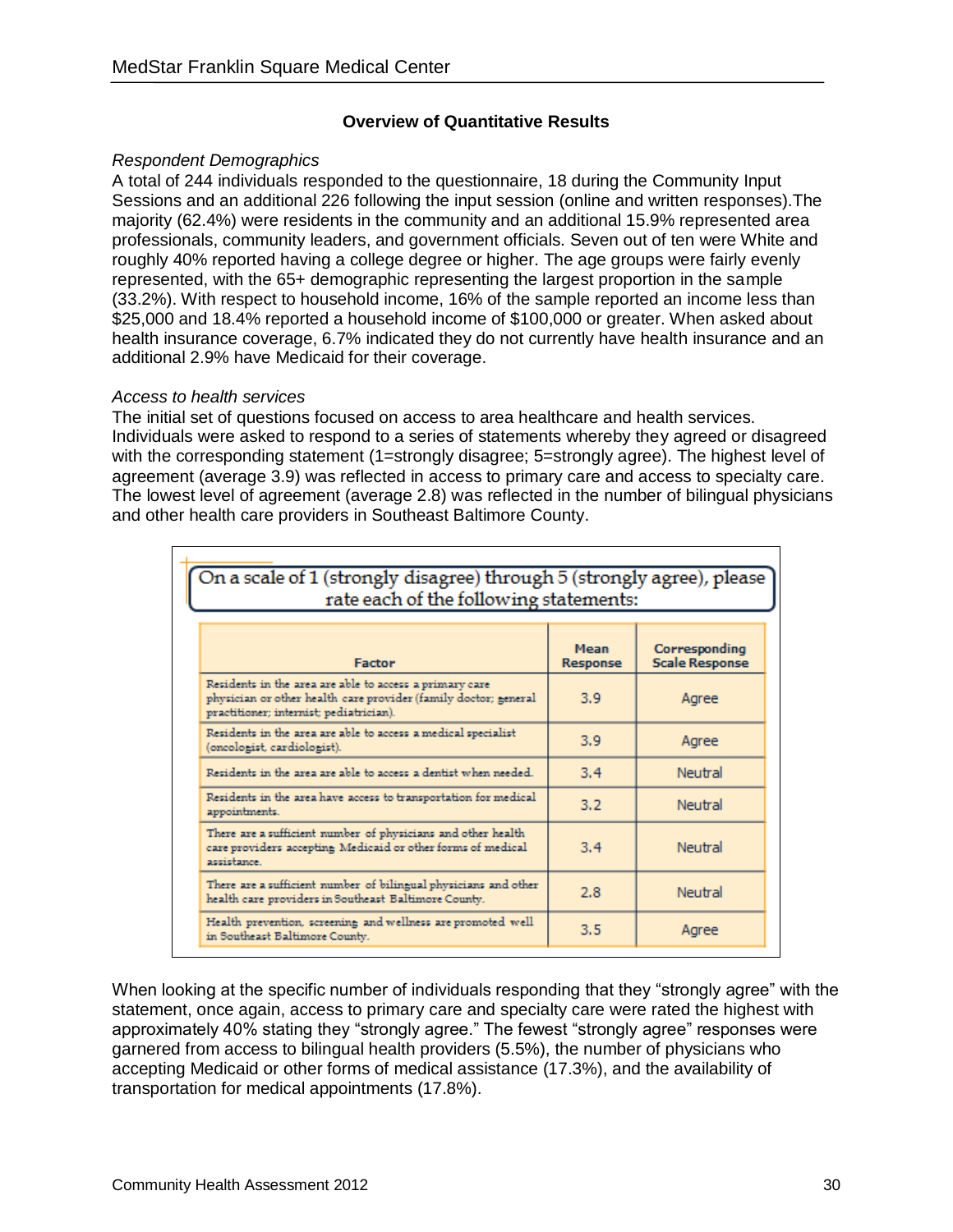#### *Key Health Issues*

Again, individuals were asked to respond on a scale of 1 through 5 to identify the health issues they perceived as the most critical in the community (5=very critical issue; 1=not a critical issue). The table below outlines the average ratings on the 1 through 5 scale.

|                                     |                      | <b>Corresponding Scale</b> |
|-------------------------------------|----------------------|----------------------------|
| Factor                              | <b>Mean Response</b> | Response                   |
| Diabetes                            | 4.1                  | Critical                   |
| Cancer                              | 4.2                  | Critical                   |
| Heart Disease                       | 4.1                  | Critical                   |
| Stroke                              | 3.9                  | Critical                   |
| Obesity                             | 4.3                  | Critical                   |
| Mental/Behavioral Health            | 3.9                  | Critical                   |
| End of Life Care                    | 3.6                  | Critical                   |
| Tobacco                             | 4.0                  | Critical                   |
| Air/Environmental Hazards           | 3.7                  | Critical                   |
| Unintentional (accidental) Injuries | 3.0                  | Neutral                    |
| Infant Mortality (death)            | 3.1                  | Neutral                    |

The table above shows that obesity is of greatest concern among individuals in the community (average rating of 4.3). This is consistent with rising concerns statewide and nationally with the growing obesity epidemic. Other health issues rated among those greatest concern include cancer, diabetes, heart disease and tobacco use. The connection between all of these issues is noteworthy as well, with poor diabetes management, obesity, and tobacco use all being risk factors for heart disease and some cancers. While all issues were rated as being a critical issue of concern in the community, the two that were rated the lowest were accidental injuries/death and infant mortality (ratings of 3.0 and 3.1 respectively).

#### *Wellness & Prevention*

The awareness of and quality of area wellness and prevention services was assessed as well. Individuals were asked questions about services such as smoking cessation, diabetes prevention and education, cancer screenings, substance abuse programs, and cardiovascular disease prevention and support among others. As detailed in the summary tables below, the community members rated the availability of cancer screening, prevention and education services as the most prominent with respect to availability (rating of 3.8). This was followed by average ratings of 3.6 for smoking cessation and prevention support services and diabetes prevention and support programs in Southeast Baltimore County.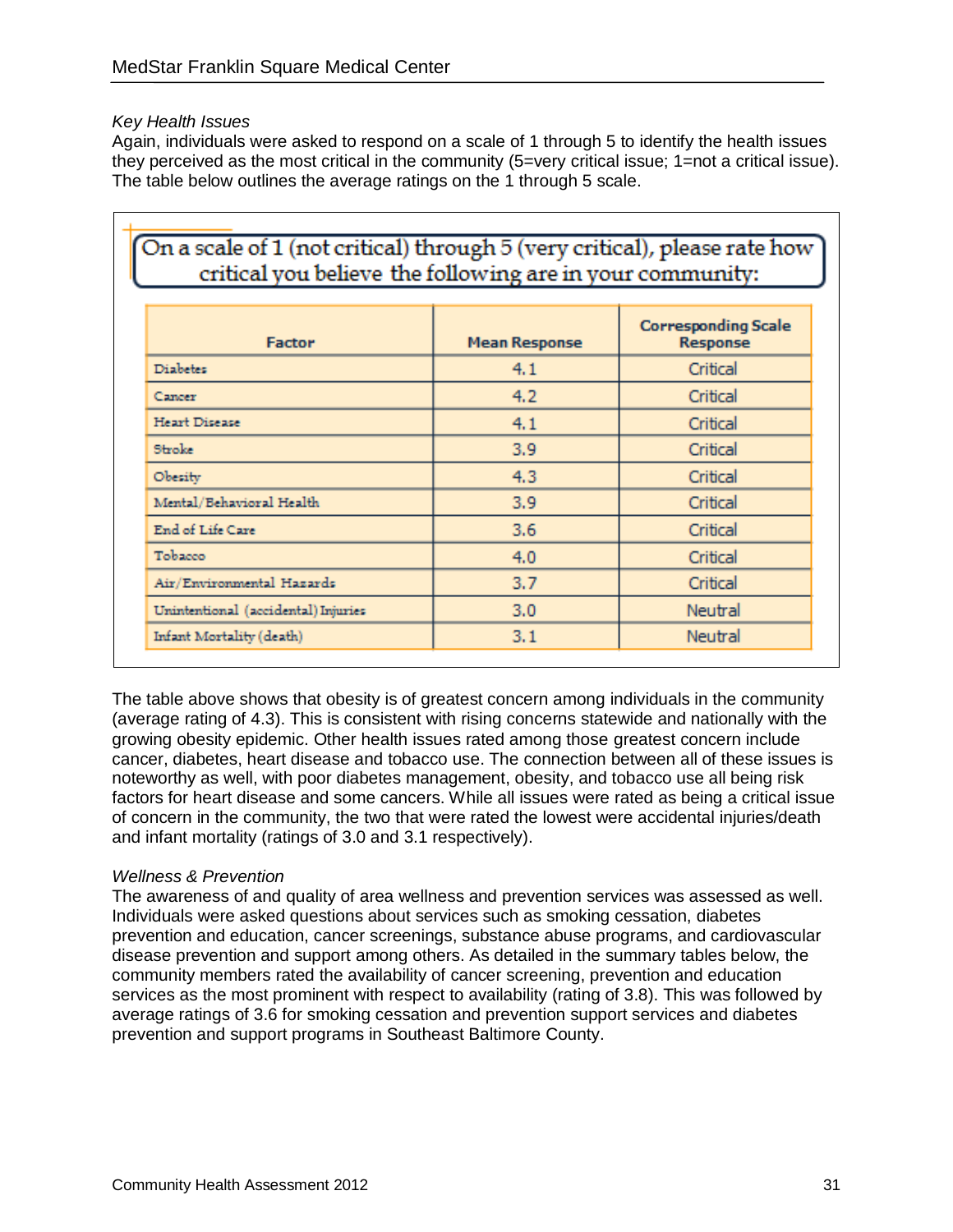The lowest level of agreement was for aging-related services. Specifically, the question asked for feedback regarding the availability of services for aging in place at home. This garnered a rating of 3.1 on the five-point scale. It is also important to note that nearly 30% of the respondents responded to this question with a "don't know" response, suggesting a lack of awareness about available services. Similarly, a large percentage of individuals (25% or greater) responded "don't know" to the questions about breastfeeding support and programs, substance abuse prevention and programs, HIV/AIDS services, and smoking cessation programs.

| On a scale of 1 (strongly disagree) through 5 (strongly agree), please<br>rate each of the following statements:                              |                      |                                        |  |  |  |  |
|-----------------------------------------------------------------------------------------------------------------------------------------------|----------------------|----------------------------------------|--|--|--|--|
| <b>Factor</b>                                                                                                                                 | <b>Mean Response</b> | <b>Corresponding Scale</b><br>Response |  |  |  |  |
| Smoking cessation, prevention, education and support<br>programs are available in Southeast Baltimore County.                                 | $3.6^{\circ}$        | Agree                                  |  |  |  |  |
| Diabetes Prevention, education and support programs<br>are available in Southeast Baltimore County.                                           | 3.6                  | Agree                                  |  |  |  |  |
| Cancer screening, prevention, education and support<br>programs (mammography, prostate exams) are<br>available in Southeast Baltimore county. | 3.8                  | Agree                                  |  |  |  |  |
| Healthy Lifestyle (nutrition, exercise) education and<br>support programs are available in Southeast Baltimore<br>County.                     | 3.5                  | Agree                                  |  |  |  |  |
| Cardiovascular disease prevention, education and<br>support programs are available in Southeast Baltimore<br>County.                          | 3.5                  | Agree                                  |  |  |  |  |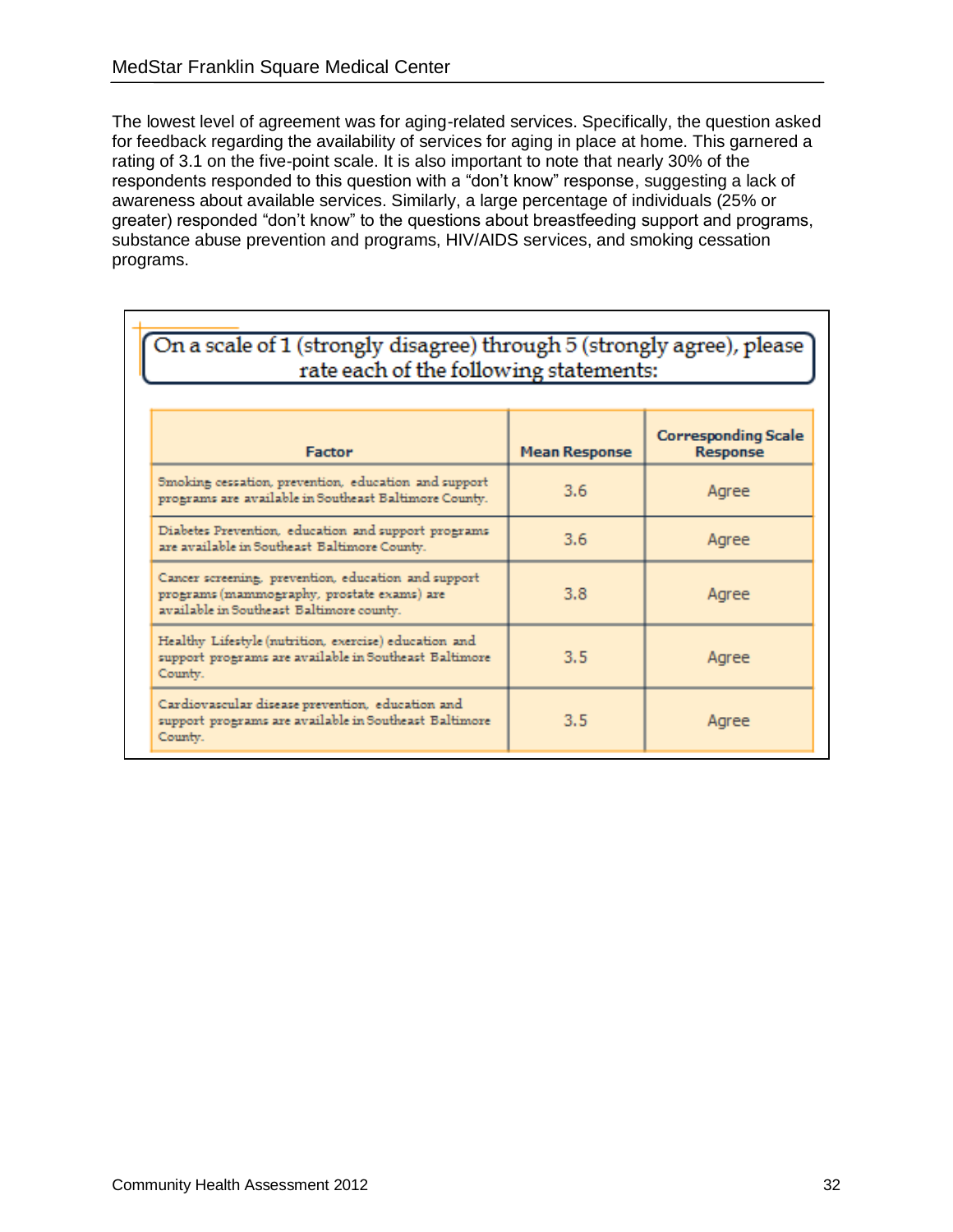| On a scale of 1 (strongly disagree) through 5 (strongly agree), please<br>rate each of the following statements: |                      |                                        |  |  |  |  |  |
|------------------------------------------------------------------------------------------------------------------|----------------------|----------------------------------------|--|--|--|--|--|
| Factor                                                                                                           | <b>Mean Response</b> | <b>Corresponding Scale</b><br>Response |  |  |  |  |  |
| HIV/AIDS prevention, education and<br>support programs are available in Southeast<br>Baltimore County.           | 3.4                  | Neutral                                |  |  |  |  |  |
| Substance Abuse prevention, education and<br>support programs are available in Southeast<br>Baltimore County.    | 3.4                  | Neutral                                |  |  |  |  |  |
| Breastfeeding promotion and support<br>programs are available in Southeast<br>Baltimore County.                  | 3.4                  | Neutral                                |  |  |  |  |  |
| Support for aging at home is available in<br>Southeast Baltimore County.                                         | 3.1                  | Neutral                                |  |  |  |  |  |

#### *Quality of Life*

The questionnaire was not limited to simply the clinical aspects of community health, but also garnered feedback on a number of the known social determinants of health, such as education, housing, and neighborhood safety. Similar to other sections on the questionnaire, individuals responded on a 1 through 5 scale with 1=very poor and 5=excellent.

Not surprisingly, the availability of area jobs and employment issues were rated the most negatively (rating of 2.7). Thirty-five percent (35%) of the individuals stated that the quality of the jobs and employment opportunities in the area is "poor" or "very poor." Given the current economic situation nationally, this low rating was anticipated. The next two lowest rated issues (average of 3.2) were transportation and neighborhood safety. Only 38% of individuals perceive the area transportation services to be "excellent" or "good." Transportation was also identified during the discussion groups as a key area of concern in the area.

When looking at the items rating higher by the individuals, the schools and education system in Southeast Baltimore were rated among the highest (3.8 average rating). A similar rating (3.7) was received for the availability of fresh produce and healthy foods for households in the Southeast Baltimore neighborhoods. Specifically, more than half (57%) of the respondents rated access to fresh produce as "excellent" or "good."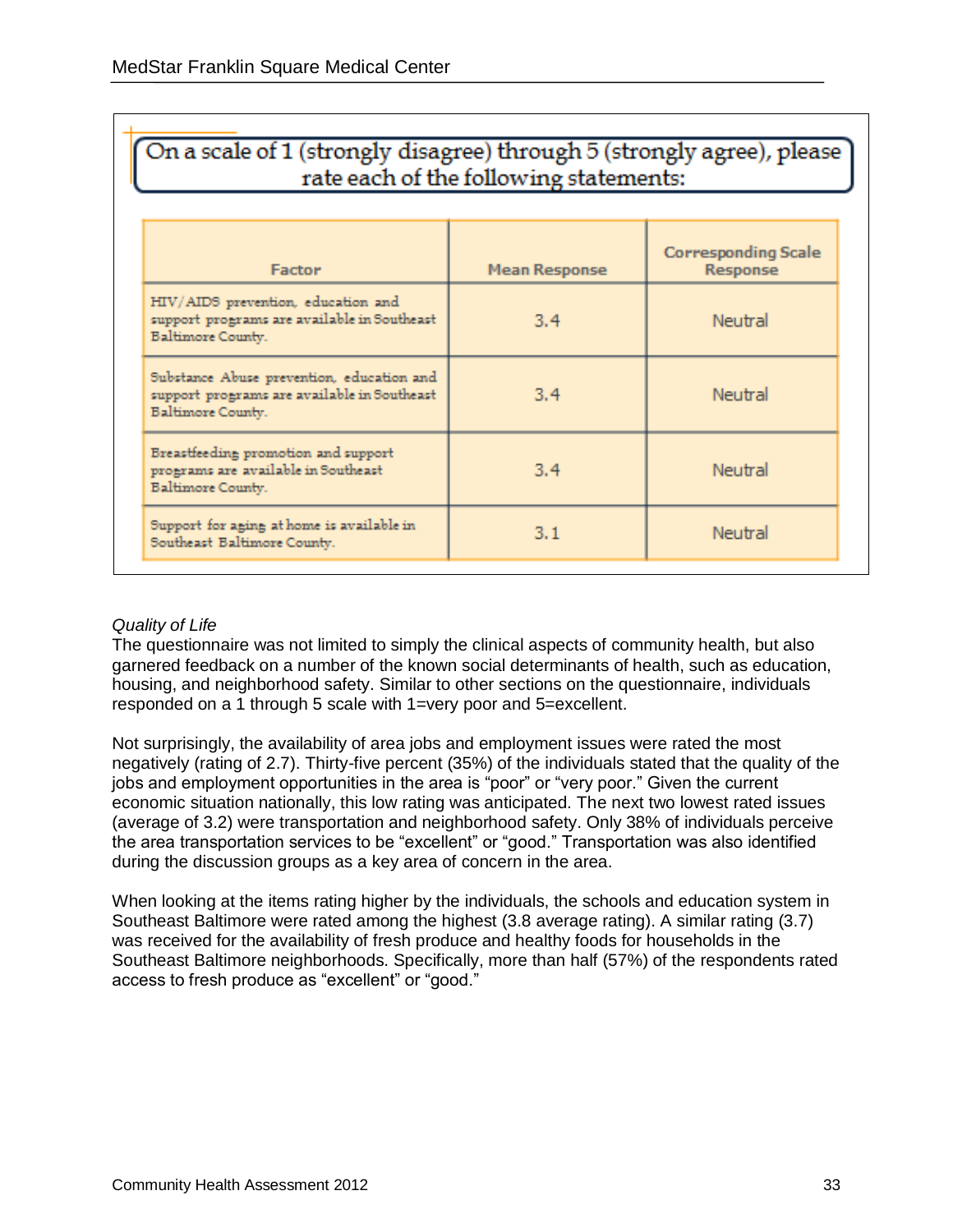| On a scale of 1 (very poor) through 5 (excellent), please rate the<br>quality of each in the community: |                      |                                        |  |  |  |  |  |
|---------------------------------------------------------------------------------------------------------|----------------------|----------------------------------------|--|--|--|--|--|
| <b>Factor</b>                                                                                           | <b>Mean Response</b> | <b>Corresponding Scale</b><br>Response |  |  |  |  |  |
| Recreational activities                                                                                 | 3,5                  | Good                                   |  |  |  |  |  |
| Neighborhood safety                                                                                     | 3.2                  | Fair                                   |  |  |  |  |  |
| Fresh produce and other healthy<br>foods                                                                | 3.7                  | Good                                   |  |  |  |  |  |
| Schools/Education                                                                                       | 3.8                  | Good                                   |  |  |  |  |  |
| Housing                                                                                                 | 3.5                  | Good                                   |  |  |  |  |  |
| Transportation                                                                                          | 3.2                  | Fair                                   |  |  |  |  |  |
| Jobs/Employment                                                                                         | 2.7                  | Fair                                   |  |  |  |  |  |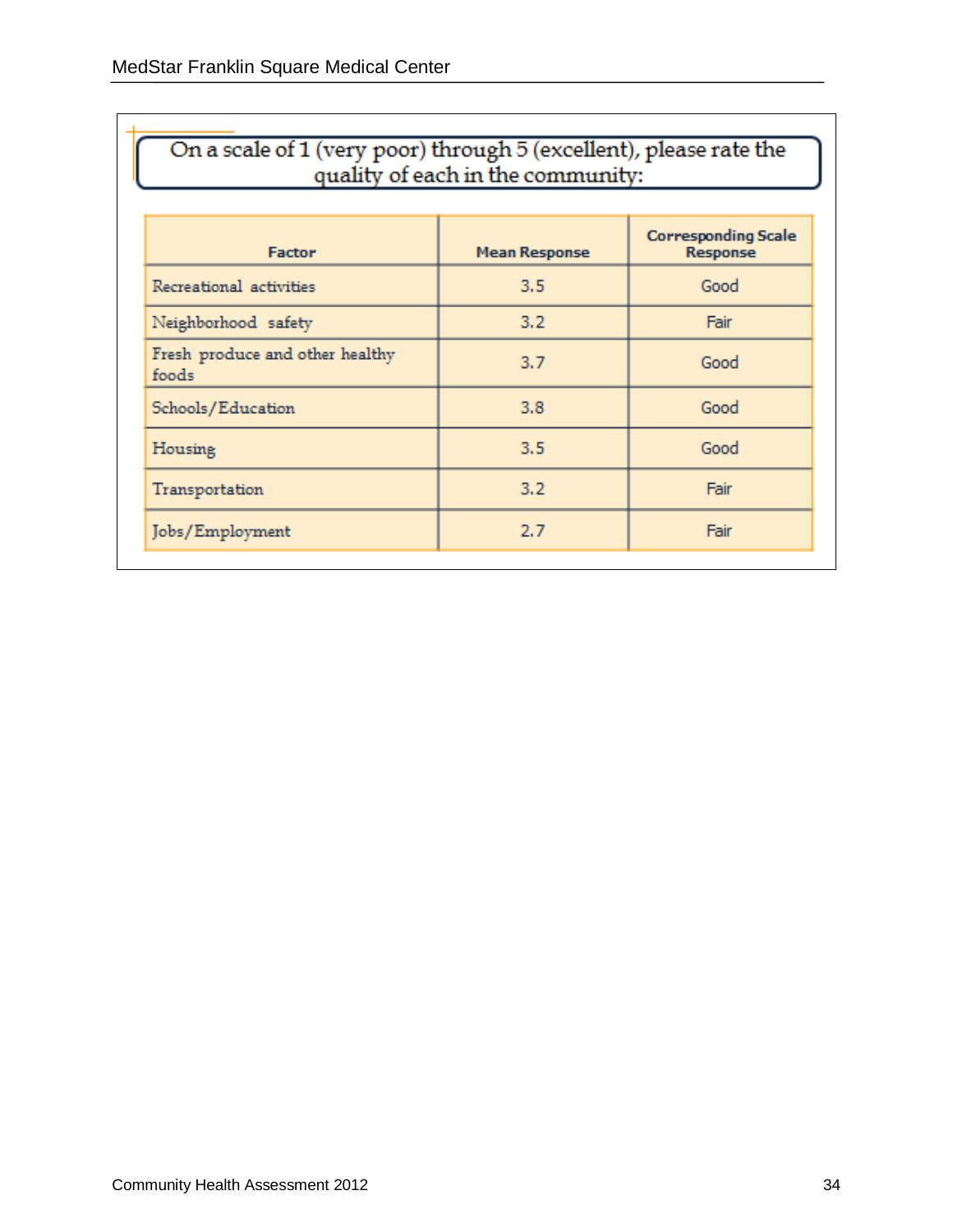#### **Qualitative Results**

The qualitative results represent the feedback garnered from the roundtable discussions at the Community Input Session as well as responses from the open-ended questions on the online and written surveys.

#### *Suggestions for improving access to quality health care services*

When asked for specific suggestions about how area hospitals and public health agencies can improve access to quality health care services in the community, greater outreach, communication, education and marketing to rural communities was identified as an issues needing greater outreach. As one attendee from the input session stated, *"Bring the information to where people already are."* Related to the issue of access to care in rural areas was the difficulty of accessing transportation or transportation that is affordable. Suggestions were made to develop mobile treatment options, such as vans or buses that provide treatment at various locations and times in the Southeast part of the county.

While transportation issues were noted as concerns among those living in rural areas, transportation in general was noted as a concern for all. Suggestions were made to explore transportation options for certain populations such as the elderly and disabled. Attendees from the community input session and respondents on the questionnaire identified that transportation barriers can be a challenging issue to overcome, particularly given its tie to funding. However, suggestions were given for hospital officials to meet and work with local government officials to explore options to mitigate these issues with certain populations (again, seniors and the disabled). Others mentioned that there are a number of best practices for mobile clinics for either primary care or dental care, and that those options should be explored.

Feedback was also received for the hospital and public health agencies to strongly pursue prevention and treatment options through non-clinical partnerships, such as schools, area employers, and churches. If successful, these strategic partnerships can not only assist with providing outreach opportunities, but can also promote communications back home to families and community in a broader way than the hospital can do alone. It was perceived that there might be a greater awareness of what services, screenings, and educational opportunities already exist if communications are promoted through these avenues as well.

Related to awareness of existing screenings and prevention activities, many individuals do not appear to be aware of what is already offered through the hospital and public health agency. A number of suggestions were made to provide additional screenings, prevention programs, and educational activities. To an even greater extent, suggestions were made to better promote and advertise these offerings. The hospital and its partners are encouraged to fully explore whether the true issue is availability or awareness, or a combination of both. The conduct of the community health needs assessment was perceived to be a great opportunity to be a catalyst for this type of community dialogue and line of communication.

Additional suggestions to improve access to care included better management of the hospital emergency room for acute health needs versus primary care. Feedback was given that the emergency room is over-burdened with non-emergency related health issues that the true emergency needs of the community are not being met the way they should be. The community also perceived there to be a lack of coordination among area providers. Better communication between primary care providers and specialists was one of the strongest recommendations. Significant gaps exist with respect to the coordination among providers for pharmaceutical needs and the sharing of key health information and patients. Other suggestions included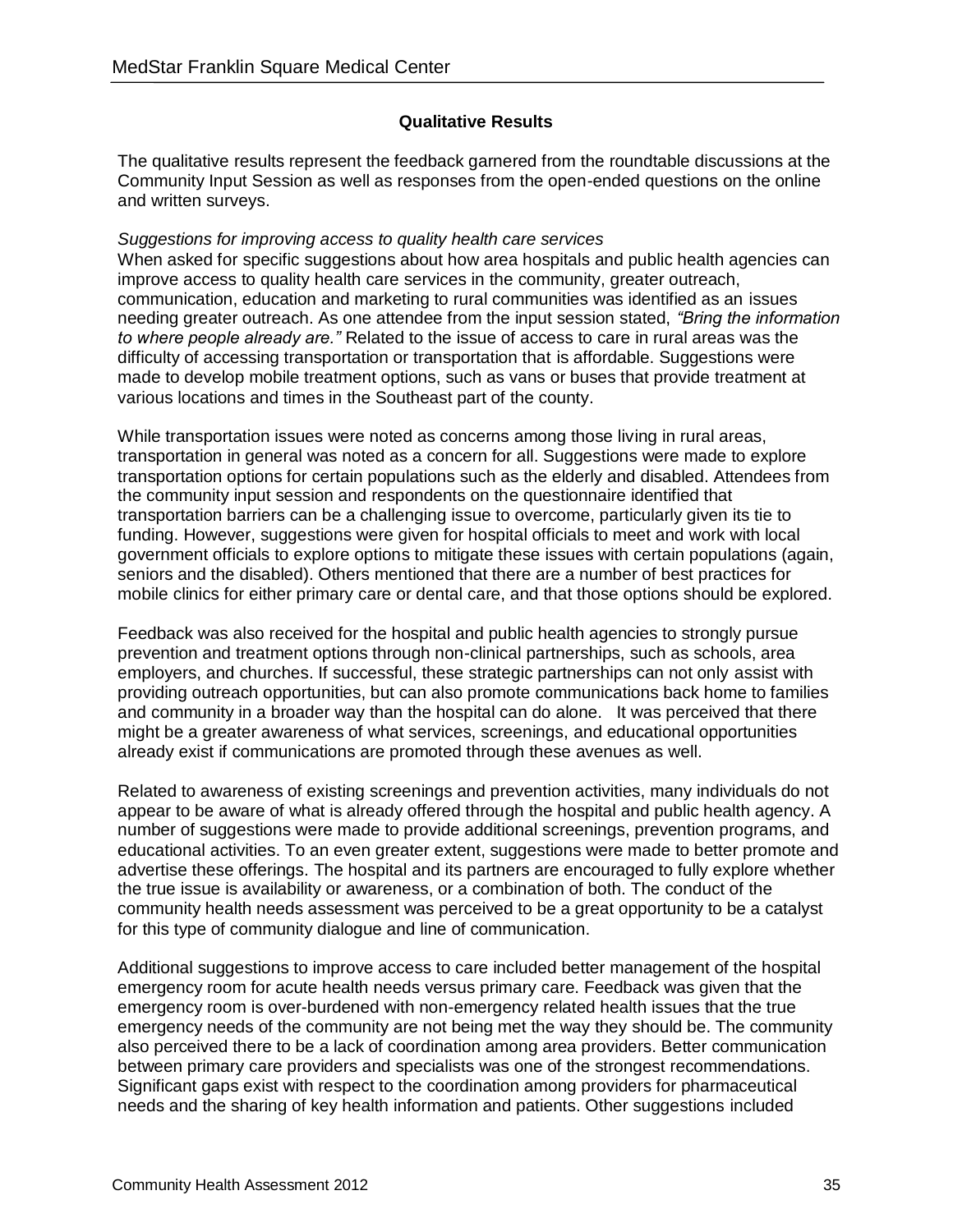greater availability of services for the un- and under-insured (more physicians accepting medical assistance, shorter wait times for appointments, etc.).

The final theme that emerged within this section related to services for seniors in the community. The need for better availability of services for home-bound seniors (primary care, meals, transportation) was noted. Specifically, community members note significant concern for seniors with dementia. These individuals appear to be largely overlooked with little support to the families in navigating "the system." This growing demographic group presents particular concern to the community and the demands it will place on the health and social service system.

*Perception of top health priorities for the hospital and public health agency* There were some similar themes in this section of questioning and discussion as in the access to care needs in the community. It is also important to note that the quantitative results from the questionnaire very much aligned with the qualitative feedback from the open-ended discussion questions.

The primary health priority was obesity and the preventive measures related to healthy weight. The community shares significant concerns about the prominence of overweight and obesity in the area, among both adults and children. Again, the schools were suggested as potential avenues to better educate children on the importance of eating nutritionally and maintaining active lifestyles. In general, it is perceived that there continues to be too much focus on being reactive and treatment as opposed to prevention. Related to the obesity epidemic, several suggestions were made to work collaboratively to create and maintain "Healthy Communities" that focus on livable neighborhoods. This includes neighborhoods with free recreational opportunities (walking paths, bike paths, basketball courts, parks). It is also important to not only offer these things, but to ensure that the neighborhoods are safe for residents to access. A few individuals suggested policy work with local elected officials and planners to move these types of communities forward.

Often related to the obesity and overweight issue, heart disease and diabetes were noted as additional key health concerns in the community. Again, the focus was on prevention services and education as opposed to offering more for the treatment of these issues. Cancer prevention and early detection were two additional areas of priority.

Seniors were again singled out as a demographic group that should be the focus of increased services in the surrounding area. Dementia and Alzheimer's were specifically mentioned. It is perceived that area providers, from physicians to nurses to emergency personnel, need to be better trained in how to provide support for the elderly with cognitive impairments as well as their families.

While mentioned by significantly fewer individuals, additional health priorities included substance abuse, immunizations, mental illness, infant mortality, men's health, specific needs among the Hispanic/Latino community, and services for the homeless.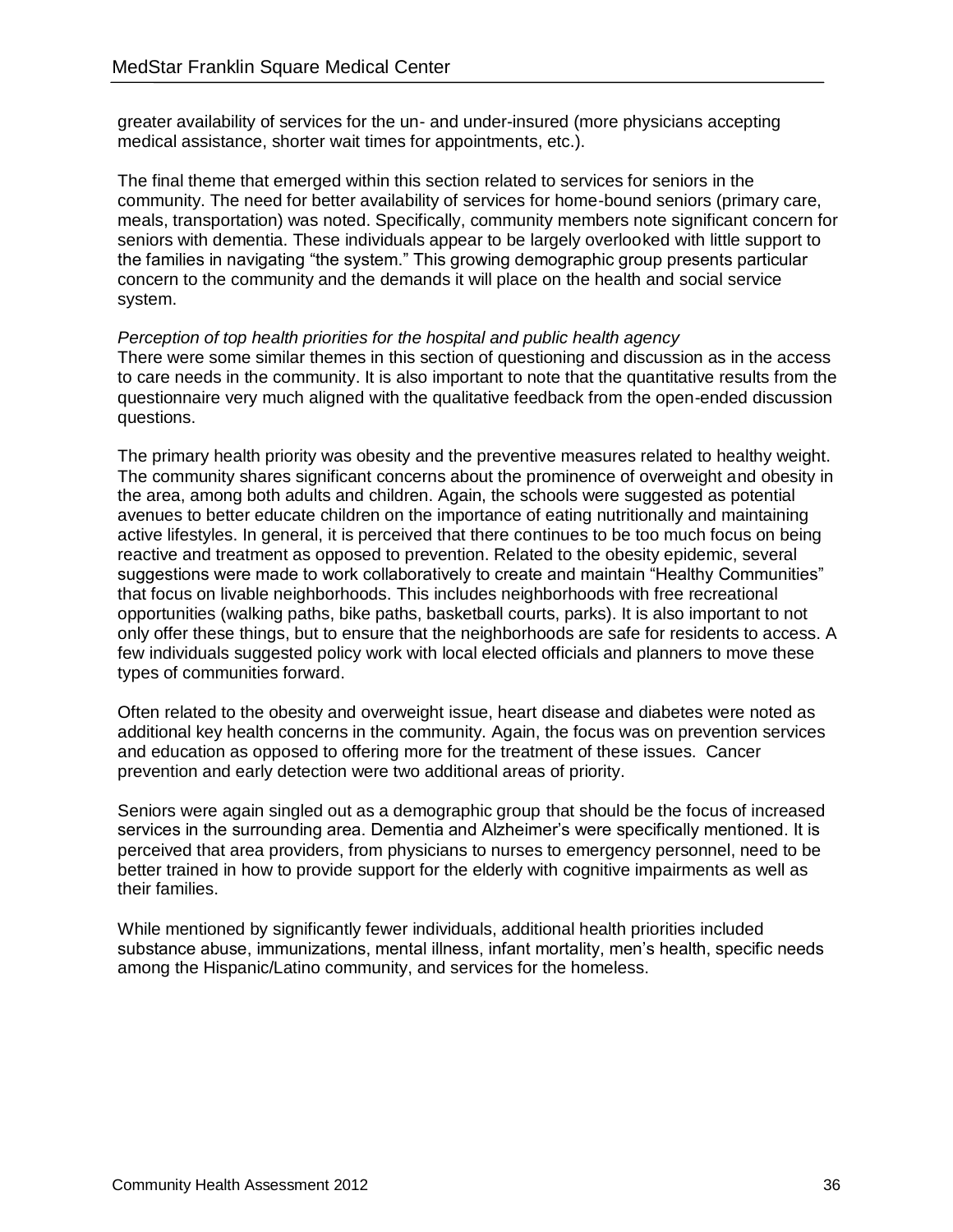#### *Most significant healthcare access barriers in Southeast Baltimore*

When asked what the most significant health care access barriers in Southeast Baltimore County are, individuals again mentioned very similar themes. The most significant barriers included the following:

- $\triangleright$  Transportation
- $\triangleright$  Cost (medications, co-pays, cost of insurance)
- $\triangleright$  Too few providers for un- and under-insured (too few clinics, providers who accept medical assistance)
- $\triangleright$  Large number of individuals who lack of health and dental insurance
- $\triangleright$  Undocumented population (transient, need for more bilingual providers)

Navigating the system emerged as a serious barrier. Examples were given of the difficulty of managing more simple tasks such as calling to make appointments to the more complex tasks such as filling out paperwork for medical assistance and support services. The hospital emergency department is perceived as the one-stop shop for many individuals seeking primary care, mental health services, and even minor health needs. Participants felt strongly that better case management and oversight of care was needed, possibly via patient advocates or patient care navigators. The medical home concept was suggested as something that should be marketed.

Aside from barriers due to financial constraints and insurance issues, in general it was perceive that there is an overall lack of awareness and understanding of what services currently exist. This problem does not only appear to be present among community residents, but across agencies and organizations. A number of suggestions were made to better organize and promote what services are currently available to the public and to develop a system for effectively communicating these services to the community.

#### *Coordination across agencies in Southeast Baltimore County*

It should be noted that the majority of the feedback garnered to this open-ended question was from the community input session. The majority of individuals who responded to the questionnaire following the input session responded that they do not have the knowledge to know whether agencies in the area collaborative well. Therefore, quite a few responses of "I don't know" were received.

Participants from the community input session shared strong feelings regarding how well the agencies in Southeast Baltimore County work together to improve overall health. Some stated that the agencies are pretty resourceful given the limited funding and staffing challenges. Communication was again emphasized as potential areas of opportunity. While agencies often work together on a number of outreach initiatives and services, many in the public are not aware of this collaboration. This is evidenced by the few number of questionnaire responded who were able to comment on this topic.

There was some feedback received that silos do continue to exist, which causes some natural barriers along lines of communication. The government sector, the private sector and the public sector tend to each function and communicate differently, which can lead to a fragmented system. A few individuals mentioned that the local chamber of commerce does not seem to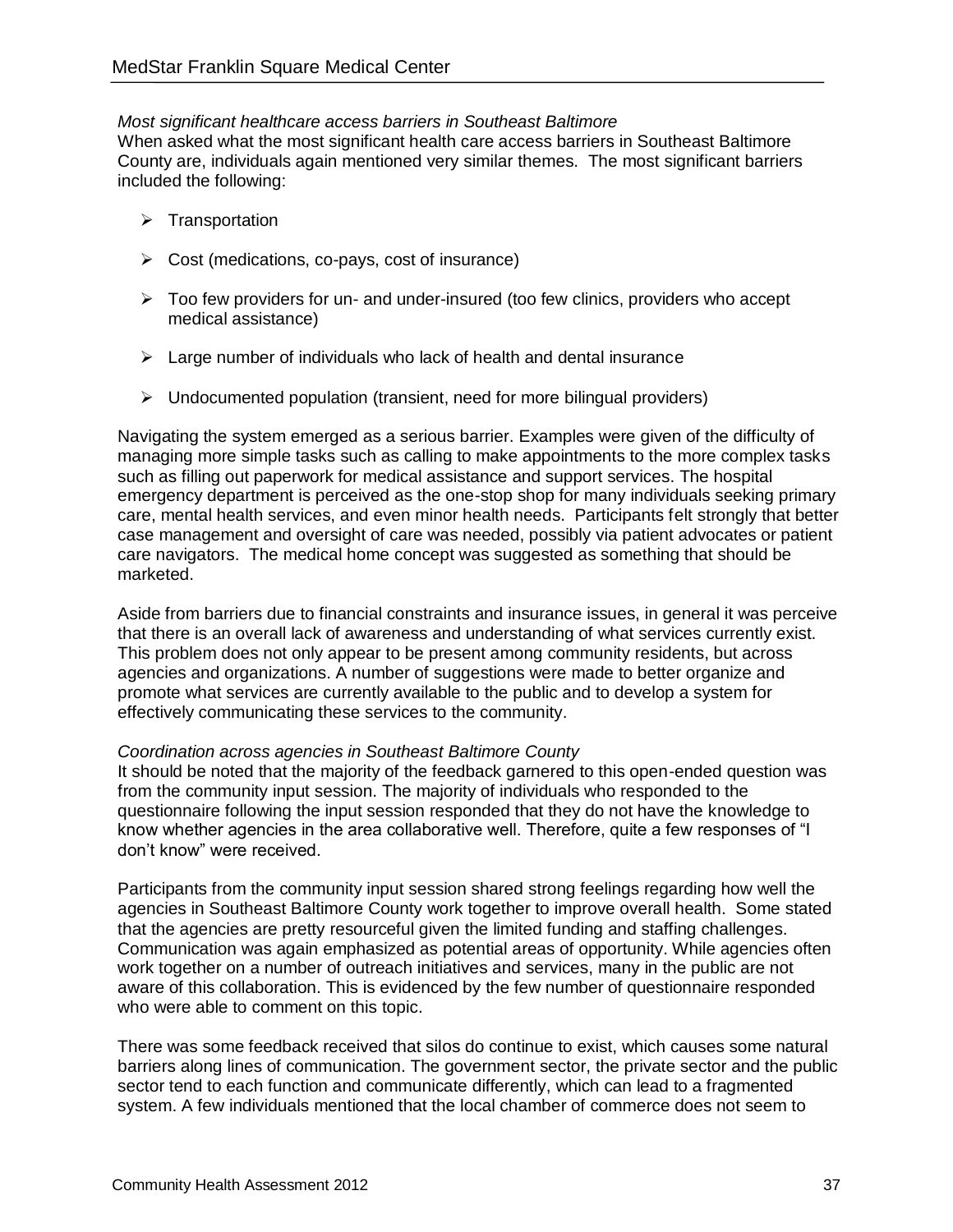exert a significant influence connecting the business sector with the healthcare community. Schools were once again mentioned as an important partner in the community. Interestingly, session participants felt that there may be a fear of reaching out to the unknown and opening a *"Pandora's box."* It was suggested felt that agencies should consider *"how will it benefit all of*  us?" and begin to think and plan strategically with initiatives that might be out of an organization's natural *"comfort zone."*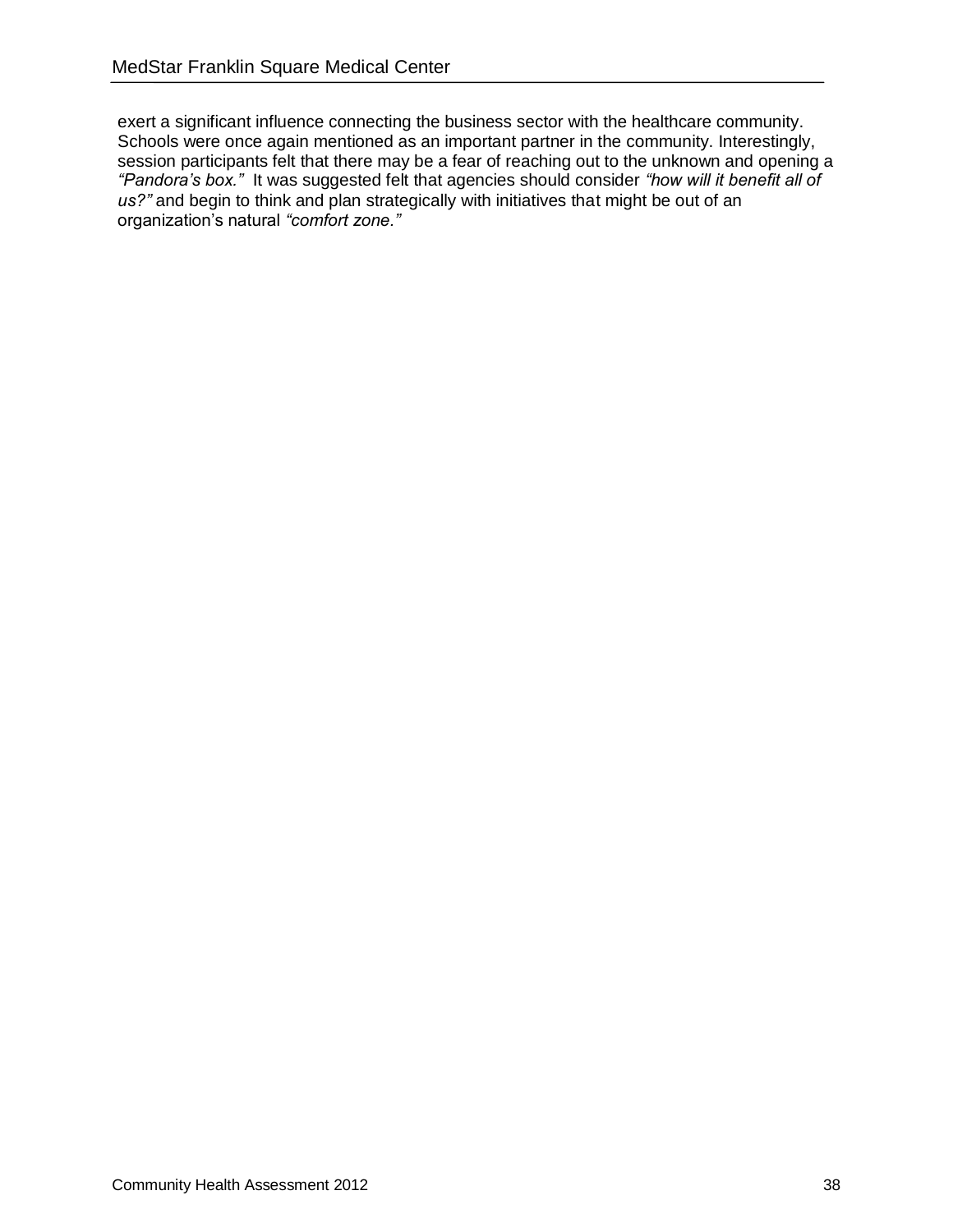#### **Concluding Thoughts**

Some clear patterns emerged from the community input session and completion of the online and written questionnaires. Clearly, obesity and related health issues (diabetes, heart disease) is perceived to be the highest priority need in the greater community. The individuals who provided feedback strongly feel that more collaborative efforts need to be focused on ensuring that people live healthy lifestyles, know how to lives these types of lives, and are given the tools to this type of quality of life. Those tools include not only knowledge, but also access to affordable and nutritional foods, and safe neighborhoods that promote healthy living.

While the barriers to care are numerous, transportation was clearly noted as the most prominent hindrance to access healthcare. This was noted as problematic for those living in rural areas, but also for specific populations such as the elderly and disabled. The cost of transportation, whether it be owning a vehicle or paying for a bus or taxi service, was the key driver with this issue. Not a new or surprising cost issue barrier continues to be a lack of health insurance and the ability to obtain services in the area if you do not have health insurance. For those with medical assistance, the availability is also limited with too few clinics and physicians available to offer services. As is the case in most communities throughout the county, the hospital emergency department is often the safety net for these individuals.

As next steps, it is suggested that Franklin Square Hospital Center and its partners examine the key health priorities and barriers, evaluate the scope of these issues and determine its greatest ability to impact for change.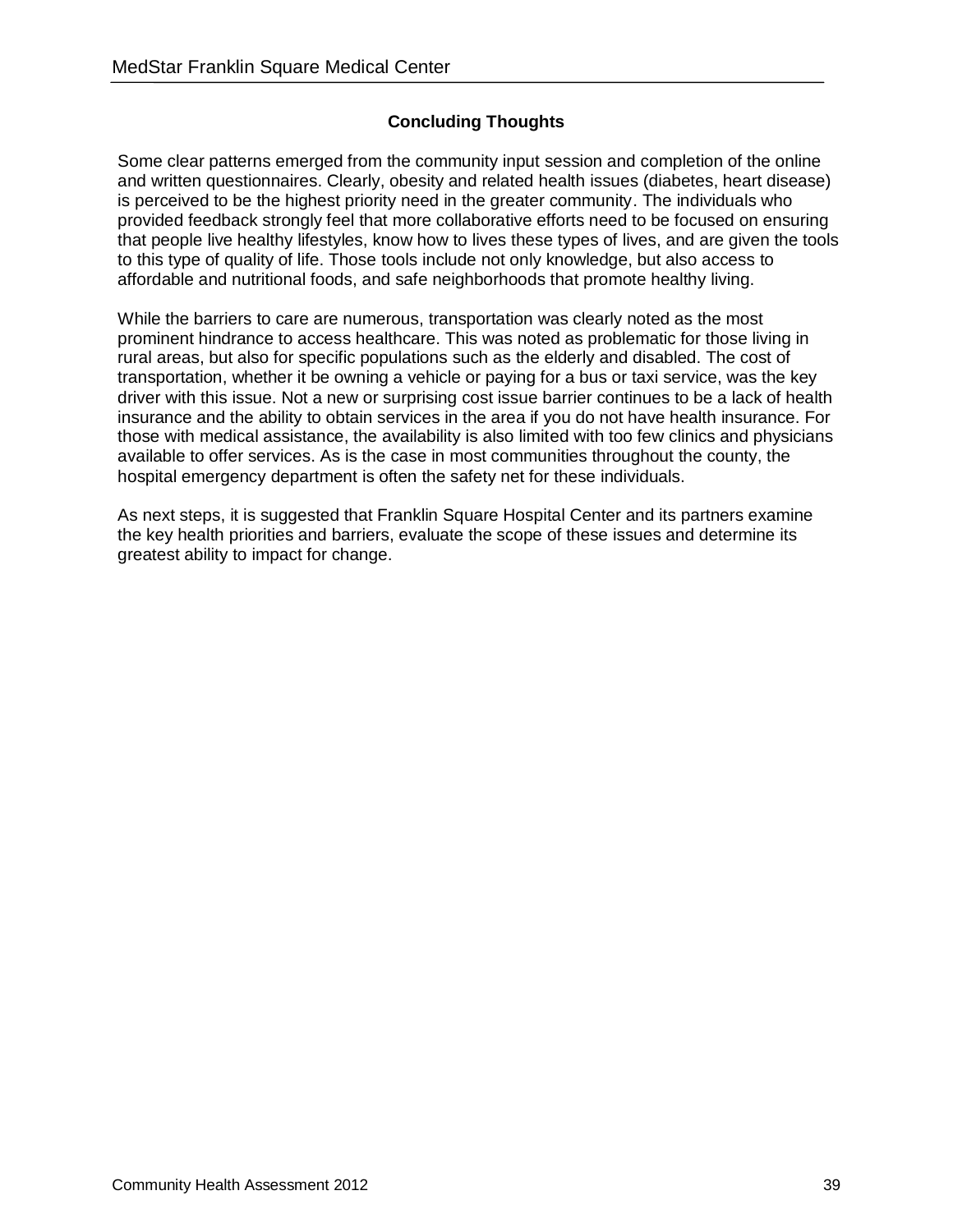#### **Questionnaire**

#### **ACCESS TO CARE/SERVICES**

1. On a scale of 1 (strongly disagree) through 5 (strongly agree), please rate each of the following statements:

|  | Strongly disagree ← → Strongly agree |  |  |
|--|--------------------------------------|--|--|
|--|--------------------------------------|--|--|

|                | <b>HEALTHCARE</b>                                                                                                                                                        |  |    |   |    |                   |
|----------------|--------------------------------------------------------------------------------------------------------------------------------------------------------------------------|--|----|---|----|-------------------|
| a)             | Residents in the area are able to access a<br>primary care physician or other health care<br>provider (family doctor; general practitioner;<br>internist; pediatrician). |  | З  | 4 | 15 | 16<br>Don't know  |
| b)             | Residents in the area are able to access a<br>medical specialist (oncologist, cardiologist).                                                                             |  | 3  |   | 15 | 16<br>Don't know  |
| C)             | Residents in the area are able to access a<br>dentist when needed.                                                                                                       |  | 3  |   | 15 | 6<br>Don't know   |
| d)             | Residents in the area have access to<br>transportation for medical appointments.                                                                                         |  | lЗ | 4 | 15 | 6<br>Don't know   |
| e)             | There are a sufficient number of physicians<br>and other health care providers accepting<br>Medicaid or other forms of medical<br>assistance.                            |  | 3  | 4 | 15 | -16<br>Don't know |
| f              | There are a sufficient number of bilingual<br>physicians and other health care providers in<br>Southeast Baltimore County.                                               |  | 3  |   | 15 | 16<br>Don't know  |
| $\mathfrak{g}$ | Health prevention, screening and wellness<br>are promoted well in SE Baltimore County.                                                                                   |  | 3  |   | 15 | 16<br>Don't know  |

#### **KEY HEALTH ISSUES**

2. On a scale of 1 (not so critical) through 5 (very critical), please rate how critical you believe the following are in your community:

|                                     | Not so critical $\leftarrow$ |    |    | $\rightarrow$ Very critical |   |
|-------------------------------------|------------------------------|----|----|-----------------------------|---|
| a) Diabetes                         |                              |    |    | 14                          | 5 |
| Cancer<br>b)                        |                              |    |    | 14                          | 5 |
| <b>Heart Disease</b><br>C)          |                              | າ  |    | 4                           | 5 |
| <b>Stroke</b><br>d)                 |                              | າ  |    | 4                           | 5 |
| Obesity<br>e)                       |                              |    |    | 14                          | 5 |
| Mental/Behavioral Health            |                              |    |    | 14                          | 5 |
| End of Life Care                    |                              | ႒  |    | 14                          | 5 |
| Tobacco<br>h)                       |                              | 0  | 3  | 14                          | 5 |
| Air/environmental hazards           |                              | 12 | '3 | 14                          | 5 |
| Unintentional (accidental) injuries |                              | າ  | Ι3 | 14                          | 5 |
| Infant mortality (death)<br>k)      |                              | າ  |    |                             | 5 |

٦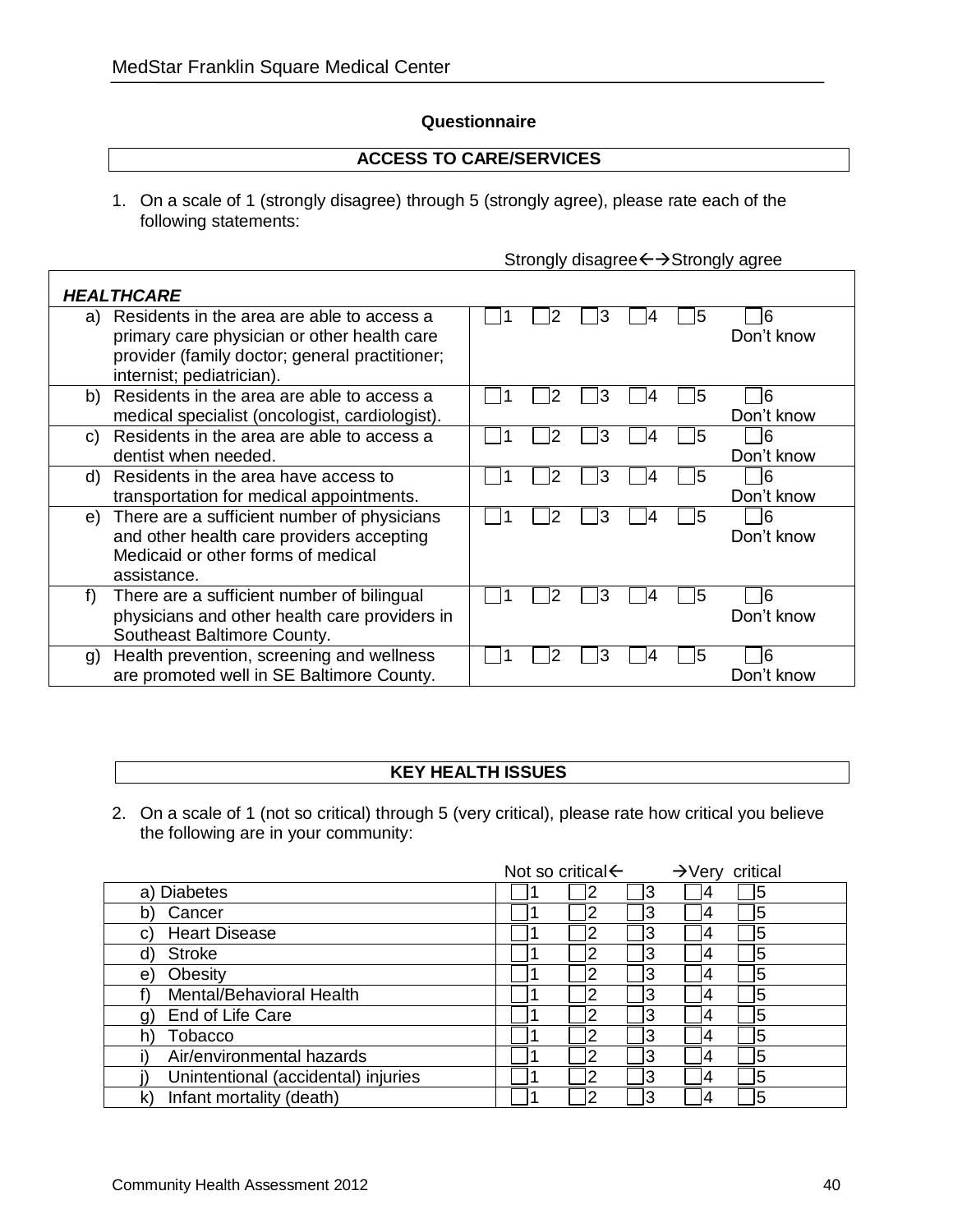#### **QUALITY OF LIFE**

3. On a scale of 1 (very poor) through 5 (excellent), please rate the quality of each in the community.

Very poor  $\leftrightarrow$  Excellent

|                | <b>NEIGHBORHOOD/ENVIRONMENT</b>                          |   |   |   |    |                   |
|----------------|----------------------------------------------------------|---|---|---|----|-------------------|
|                | a) Availability of recreational activities               | 2 | 3 |   | 15 | 16<br>Don't know  |
| b)             | Neighborhood safety                                      | 2 | 3 |   | 15 | 16<br>Don't know  |
| C)             | Availability of fresh produce and other healthy<br>foods | ヮ | 3 | 4 | 5  | 16<br>Don't know  |
| d)             | Schools/Education                                        | 2 | 3 |   | 15 | 6<br>Don't know   |
| e)             | Housing                                                  | 2 | 3 |   | 15 | 16<br>Don't know  |
| t)             | Transportation                                           | 2 | 3 |   | 15 | 16<br>Don't know  |
| $\mathfrak{g}$ | Jobs/Employment                                          | っ | 3 |   | 15 | -16<br>Don't know |